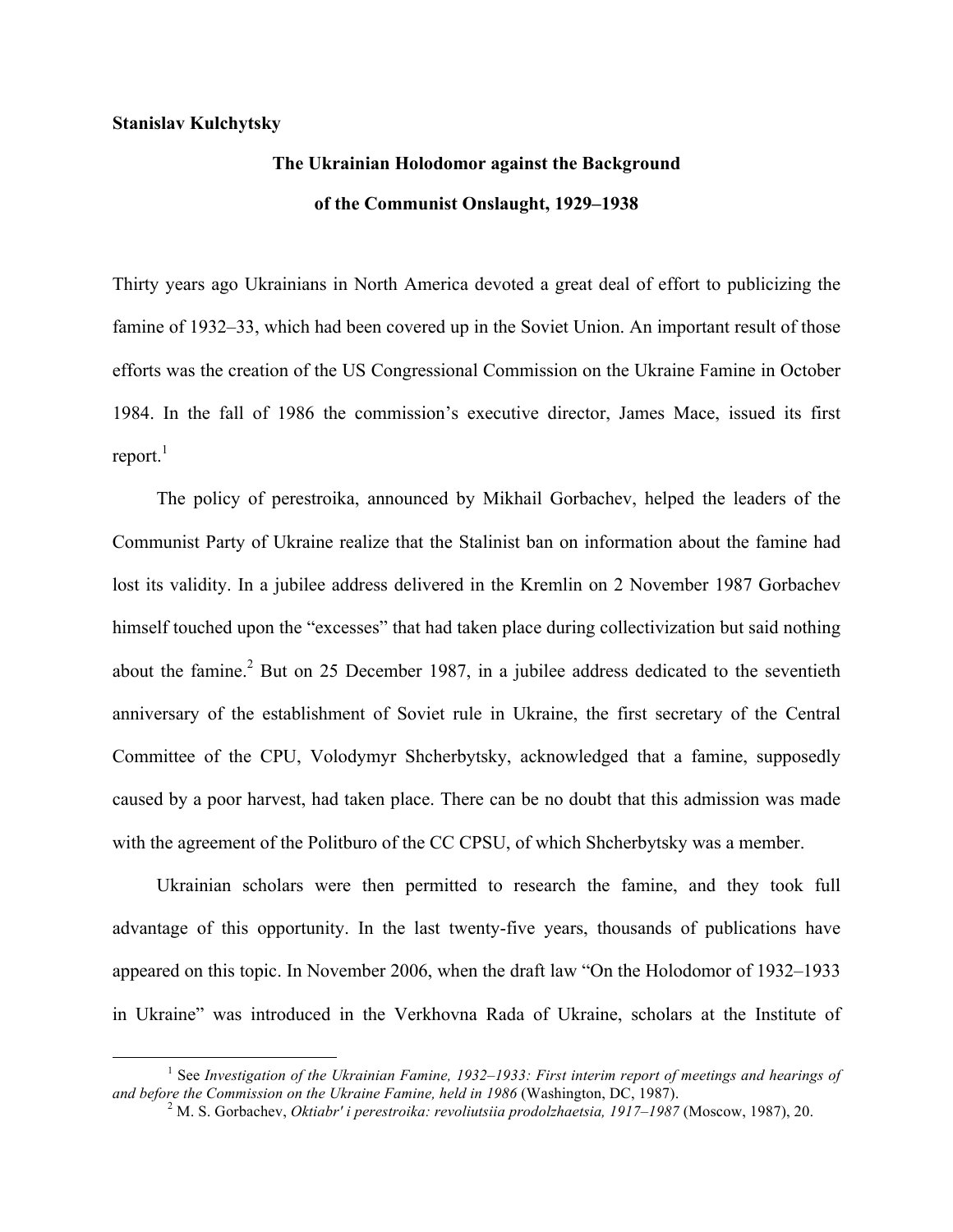Ukrainian History, National Academy of Sciences of Ukraine, prepared an information kit about this Stalinist crime for every member of parliament, making it possible to substantiate the recognition of the Holodomor as an act of genocide in the adopted law. To this day, however, a considerable segment of Ukrainian society doubts the genocidal nature of the Holodomor. Most Western scholars specializing in this topic are also loath to accept such an assessment.

There can be no doubt that the Holodomor was the result of a well-organized and meticulously camouflaged repressive action undertaken by the Soviet state security organs. Its mechanism lends itself to reconstruction, but it is more difficult to answer the question "why" than "how." Let us examine the various obstacles encountered by researchers.

## *Problems of Analysis*

When scholars approach the study of the history of the USSR with a standard toolbox, they find it hard to understand that this approach does not work in complex cases. They are used to dealing with a past that unfolds like a natural historical process. The Soviet system, however, was first born inside someone's mind. Some elements could be brought to life by coercive or propagandistic measures; others remained unrealized because they were unrealizable. The latter elements were either hushed up or reinterpreted as efforts to accomplish something else. One example is the communist onslaught (*shturm*, literally "storming") of 1918–20, which set off a civil war, several interethnic wars, an economic collapse, and the famine of 1921–23, which was exacerbated by the drought of 1921. In bringing a halt to that onslaught, with its millions of victims, Vladimir Lenin called his three-year policy "war communism," in other words, the kind of communism necessitated by a war, not the result of doctrine. But the state sector, which came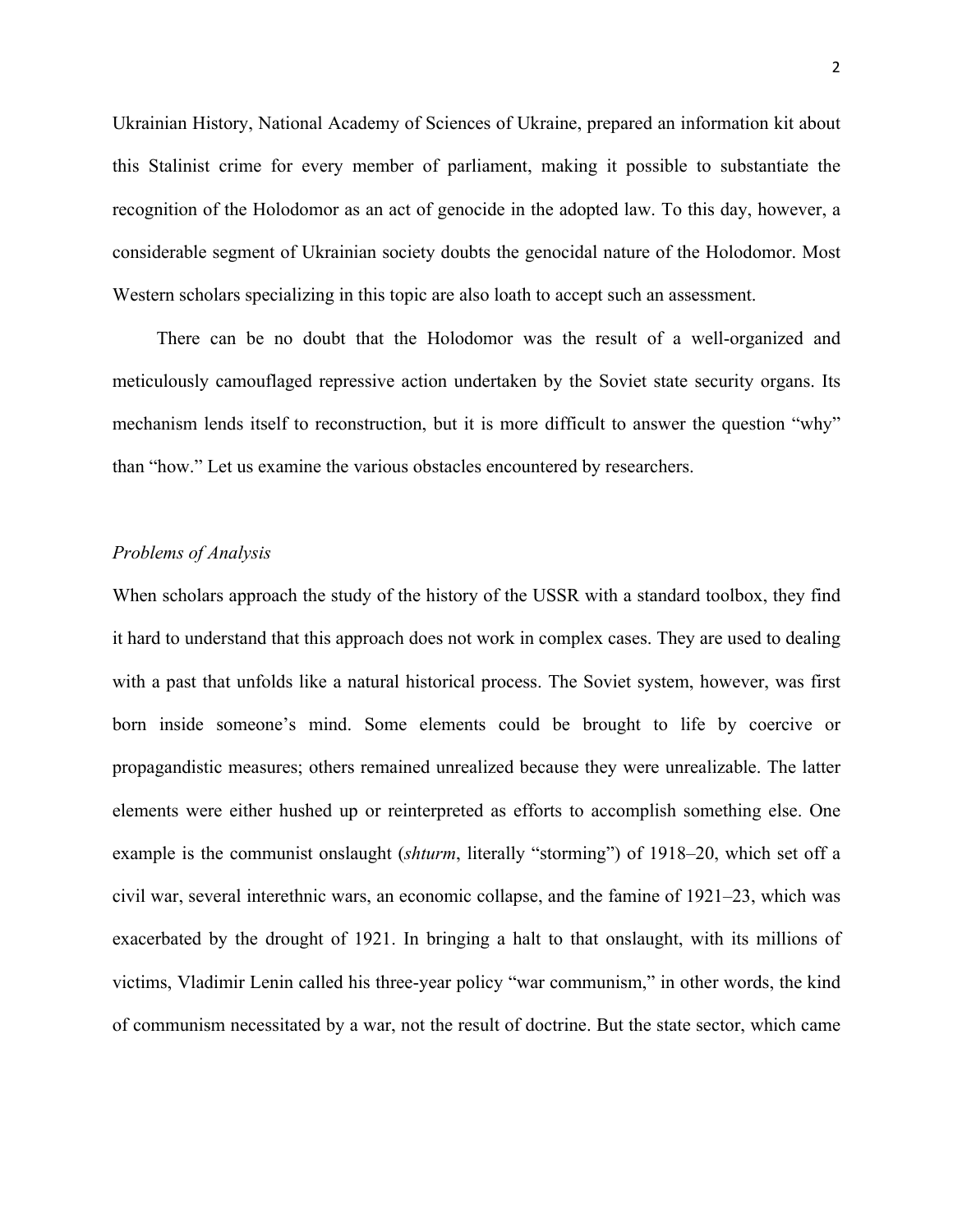to include the "commanding heights" of the economy, remained in existence as a "dry residue" after the onslaught.

In 1929, Joseph Stalin undertook another onslaught under the slogan of "full-scale socialist construction on all fronts." This onslaught also led to an all-Union famine in the early 1930s. Stalin then halted the further transformations prescribed by the Russian Communist Party (Bolsheviks) (RCP[B]) program of 1919, pretending that all objectives had been achieved, and proclaimed the triumph of socialism.

In putting an end to his onslaught, Lenin returned to a normal economic policy, although with certain limitations, which was now called a "new" policy. When Stalin ended his onslaught, he resorted to horrific means in order to force the already established artificial economy to function. Among those means were such punitive actions as the Ukrainian Holodomor of 1932– 33 and the Great Terror (or Great Purge) of 1937–38.

Leninist-Stalinist economics proved ineffective but had colossal mobilizing potential that fully manifested itself in a country endowed with great natural and human resources. Making use of those resources, the Soviet Union contributed decisively to routing Hitler's Germany, created an atomic-missile shield in the postwar period, built housing on a tremendous scale for its urbanizing population, and raised education and science to new heights in order to compete, above all in armaments, with the countries of the West, which were already entering the postindustrial era. Nevertheless, the command economy proved unable to continue responding indefinitely to the challenges it encountered.

Such is the history of the Soviet Union in brief outline, with the all-Union famine of 1931–33 and the Ukrainian Holodomor of 1933 as integral elements that must be distinguished from each other. In studying the Ukrainian famine, which escalated into the Holodomor at a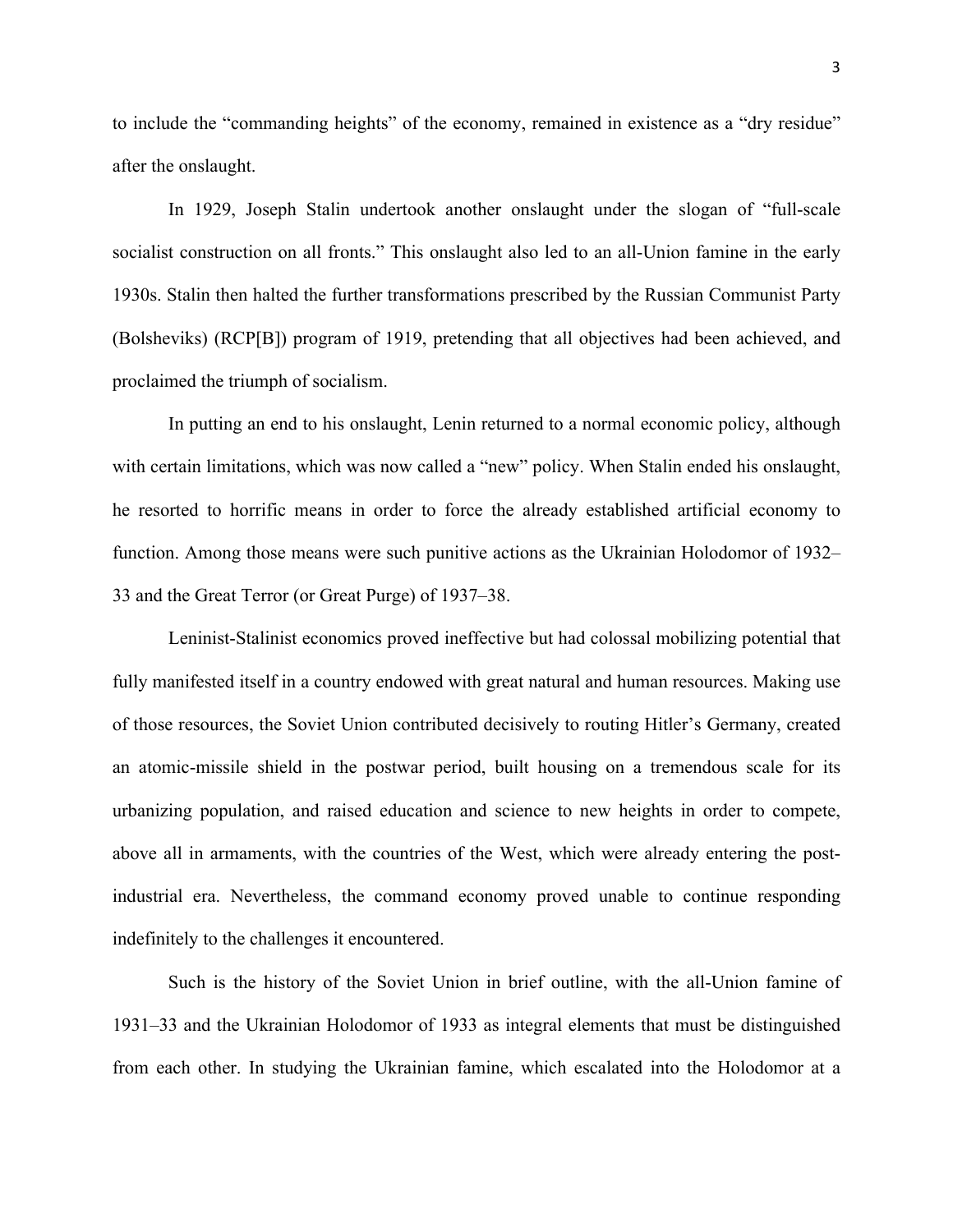certain stage, one cannot limit oneself to facts that appear obligingly before one's eyes, even if they are found in the Kremlin archives. The Holodomor requires a comprehensive study of the political, social, and national aspects of "full-scale socialist construction on all fronts." Moreover, every aspect has to be approached with the realization that appearance belied reality.

In particular, the Soviet authorities positioned themselves as representatives of the workers and peasants, and so they appeared at first glance. In the final analysis, however, they showed themselves to be an oligarchic dictatorship with a tendency to turn into a personal despotism. The transfer of private property into the hands of the nation/society was proclaimed as the result of the socioeconomic transformations, when in fact society was expropriated, and the political dictatorship of the party chiefs was complemented by an economic dictatorship. Finally, according to its constitution, the USSR was a federation of sovereign national republics enjoying equal rights, but in reality it existed as a supercentralized unitary state.

The Bolshevik leaders avowed that they were building socialism. They presented communism to the people as the "bright future" eulogized by propagandists—a society that would distribute material wealth according to need. Until the early 1930s, they were absolutely convinced that socialism differed from communism only in the distribution of goods, not in their production. When the all-Union famine of 1932–33 forced them to halt their efforts to eliminate commodity-money relations, they called the order that they had managed to build "socialism" and postponed the final liquidation of the free market to the second phase of communism—the "bright future."

*The Political Dictatorship of the Leaders*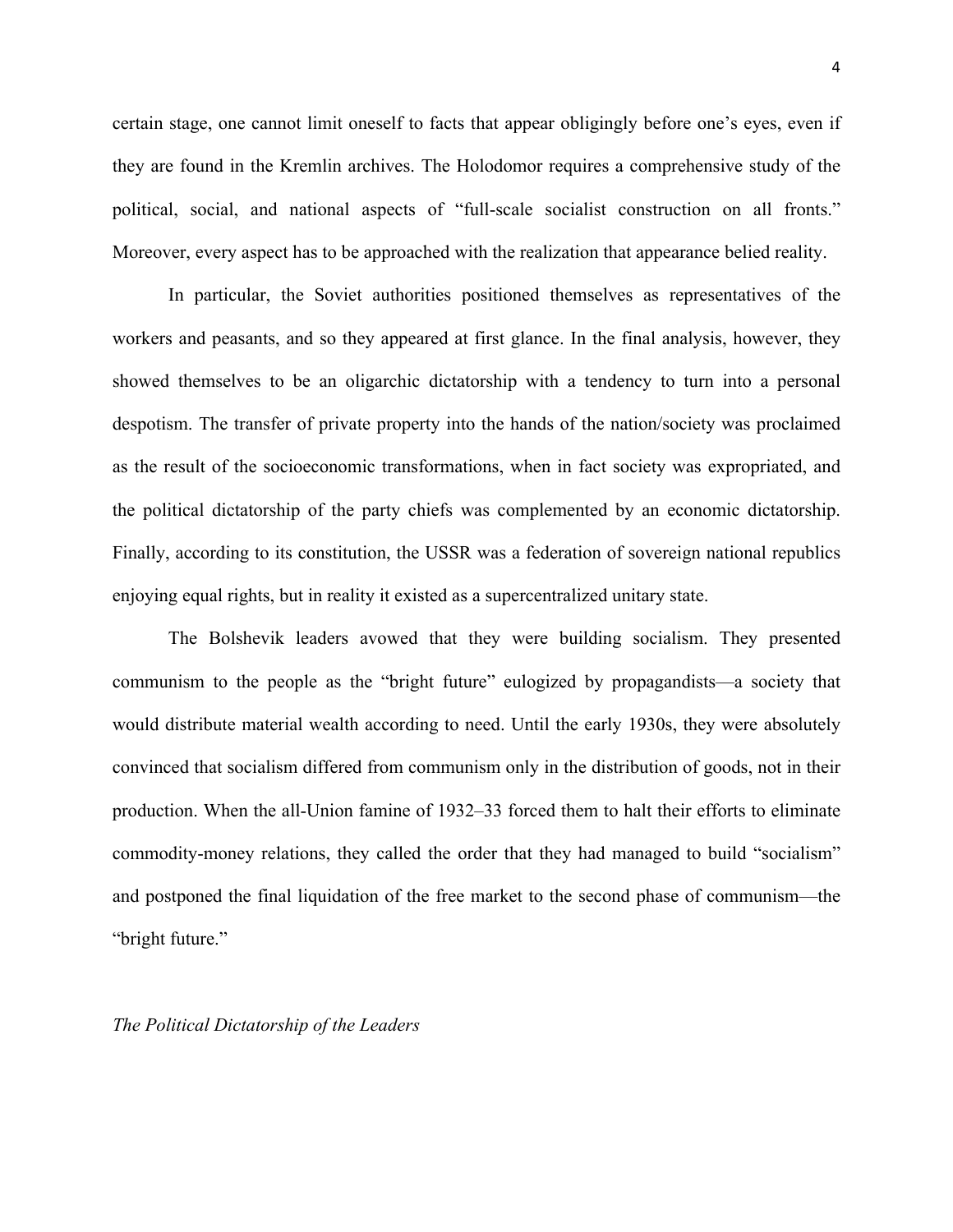The famine of the early 1930s is usually associated with the Bolshevik leadership's modernizing efforts. The great majority of resources in a country trapped in a hostile (officially, capitalist) encirclement is assumed to have been dedicated to the goal of forced industrialization. This approach encourages scholars to consider the Soviet system in a global context. But the term "capitalist encirclement" itself suggests that the accustomed Westernization of prerevolutionary times was linked in the Soviet Union with efforts to create a completely different world—an attractive one, according to the propagandists' assurances, but a monstrous one in actuality. The famine was associated precisely with insistent efforts to realize the RCP(B)'s utopian program of 1919, which was based on the revolutionary Marxism of the era of the *Communist Manifesto* (1848).

In the *Manifesto*, Karl Marx and Friedrich Engels described the activity of the working class after coming to power as follows: "The proletariat will use its political supremacy to wrest, by degrees, all capital from the bourgeoisie, to centralize all instruments of production in the hands of the state, i.e., of the proletariat organized as the ruling class, and to increase the total productive forces as rapidly as possible."3 Here the expression "the state, i.e., of the proletariat organized as the ruling class," is striking. It turns out that the first Marxists did not differentiate hierarchically structured human communities (parties, armies, states) from human communities without an internal skeleton (societies, nations, classes). This conflation of communities different in principle meant that the recommendations of revolutionary Marxism were left hanging in the air, including the recommendation that guaranteed the advent of communism: "The theory of the communists may be summed up in the single sentence: Abolition of private property."<sup>4</sup>

<sup>3</sup> Karl Marx and Friedrich Engels, "Manifesto of the Communist Party," in Karl Marx, *The Revolutions of 1848*, ed. David Fernbach (Harmondsworth, 1973), 86.<br><sup>4</sup> Ibid., 80.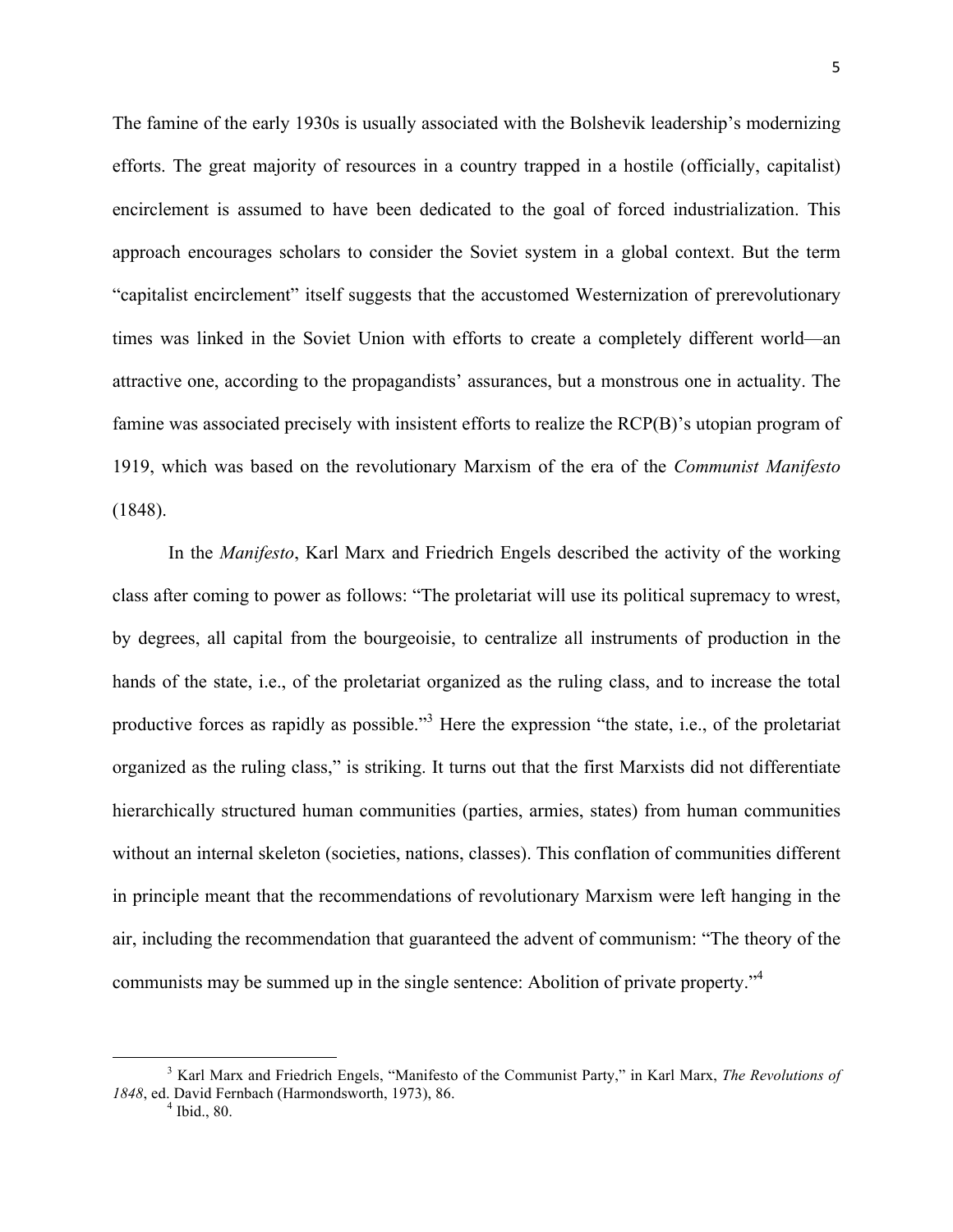The *Communist Manifesto* appeared a few weeks before the outbreak of the revolutions of 1848–49. Its opening line caused a global stir: "A specter is haunting Europe—the specter of communism." But after the revolutions, the situation in Western Europe stabilized, and the specter of communism vanished. It appeared in Eastern Europe instead.

The arrival of the specter of communism in Russia was influenced by objective and subjective factors alike. The former included the extraordinary tension in relations between the tsarist regime and society, between peasants and landowners, between the proletariat and the bourgeoisie, as well as the situation caused by World War I and its negative effect on daily life. In the course of the war, millions of scattered and politically unorganized peasants were mobilized into the army and, as such, transformed into an organized armed force capable of standing up to the autocratic landowner system. The subjective factors included the political force guided by the revolutionary Marxist platform of the era of the *Communist Manifesto* and its leader, who knew how to implement the communist doctrine, which was directed against peasant interests. By using the soviets—councils of workers' and soldiers' deputies that emerged during the Russian Revolution and dispatched the 300-year-old Romanov autocracy in a week—as a fulcrum, in one year Vladimir Lenin managed to direct a gigantic country that did not understand what was happening to it onto the path of communist construction.

The specter of communist revolution appeared in Russia as early as April 1917, when Lenin announced, in his "April Theses," the Bolsheviks' intention to build a communal state. A year later, in April 1918, Lenin, in launching the construction of communism, once again formulated this principal task of "creating a communal state."5

<sup>5</sup> V. I. Lenin, "Doklad ob ocherednykh zadachakh Sovetskoi vlasti na zasedanii VTsIK 29 aprelia 1918 g.," *Polnoe sobranie sochinenii,* vol. 36 (Moscow, 1974), 264. Cf. https://www.marxists.org/archive/lenin/works/1918/apr/29.htm.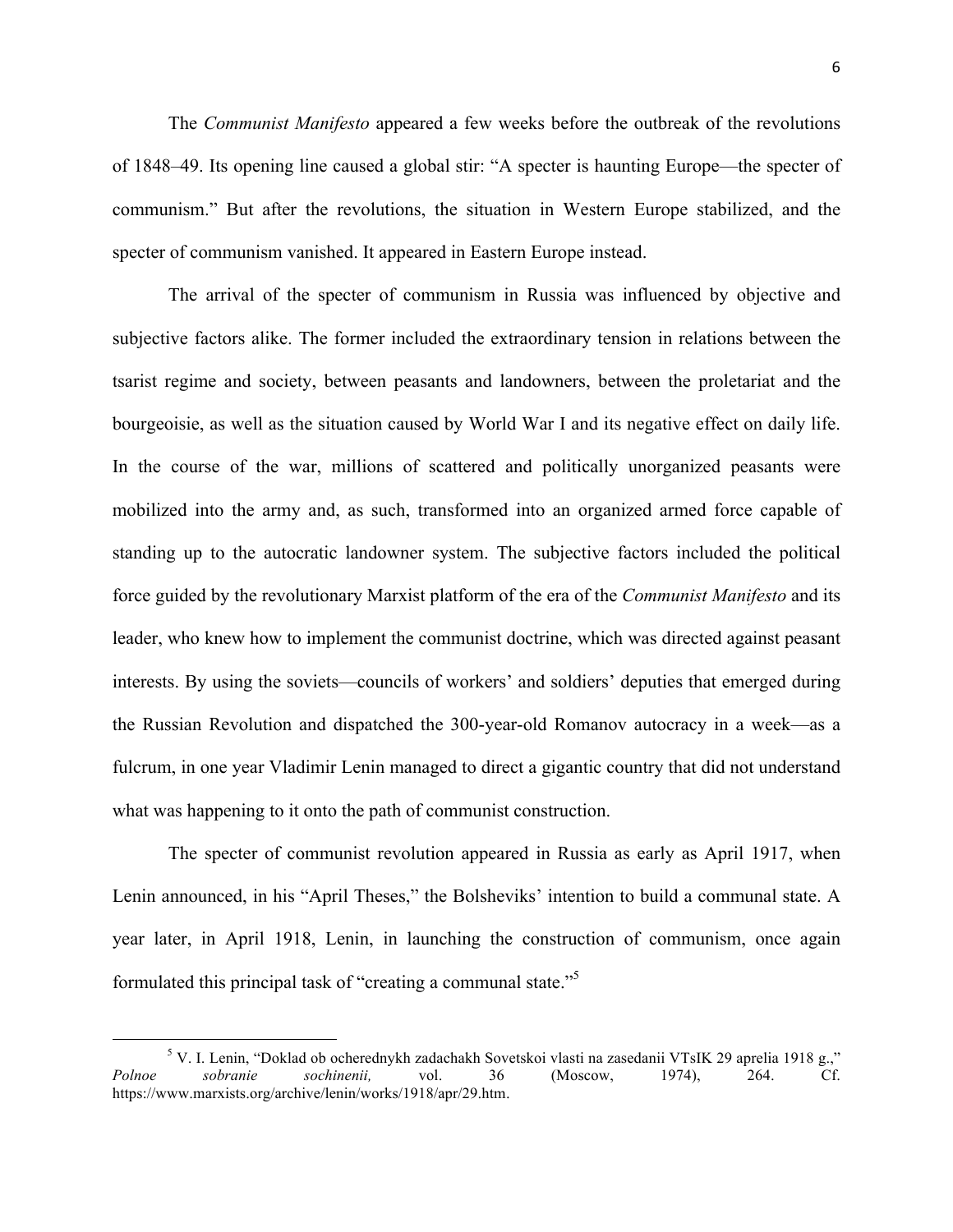"The state organized as the ruling class," "the communal state," "the state of the commune"—these were the names for the state established by the Bolsheviks according to the promptings of the *Communist Manifesto*. Lenin understood how to unite an unstructured community (class) with a structured one (the state). For him, the soviets were the fulcrum, and their network had to be converted into the foundation of the worker-peasant state. On the first day he appeared in revolutionary Petrograd, he put forward the slogan "All power to the soviets!" The Bolshevik leader set out to implement communist doctrine by a tried-and-true method: "revolution from above." That was how the Russian tsars had imposed capitalism with the goal of modernizing the country.

The communal state was to serve as the instrument for the imposition of communism. Who stood behind it, and what was the actual meaning of the expression "dictatorship of the proletariat," first formulated in the *Communist Manifesto*?

Lenin called the working class a "class in itself," capable in its own milieu of developing nothing more than a trade-unionist consciousness. He gave assurances that an organization of revolutionaries directed by an intelligentsia recruited from diverse strata of the population could transform the workers into a "class for itself." In his opinion, only the party he had created could be such an organization. He called it a "new type of party," and he was right: unlike existing political parties, it was based on the principle of "democratic centralism." The party masses had to render unquestioning obedience to their leaders, low-level leaders to their superiors, and superiors to the party chiefs.

Lenin had outlined the role and place of the soviets in the system of state power as early as November 1905 in an article titled "Our Tasks and the Soviets of Workers' Deputies." He considered it "inexpedient to demand that the [St. Petersburg] Soviet of Workers' Deputies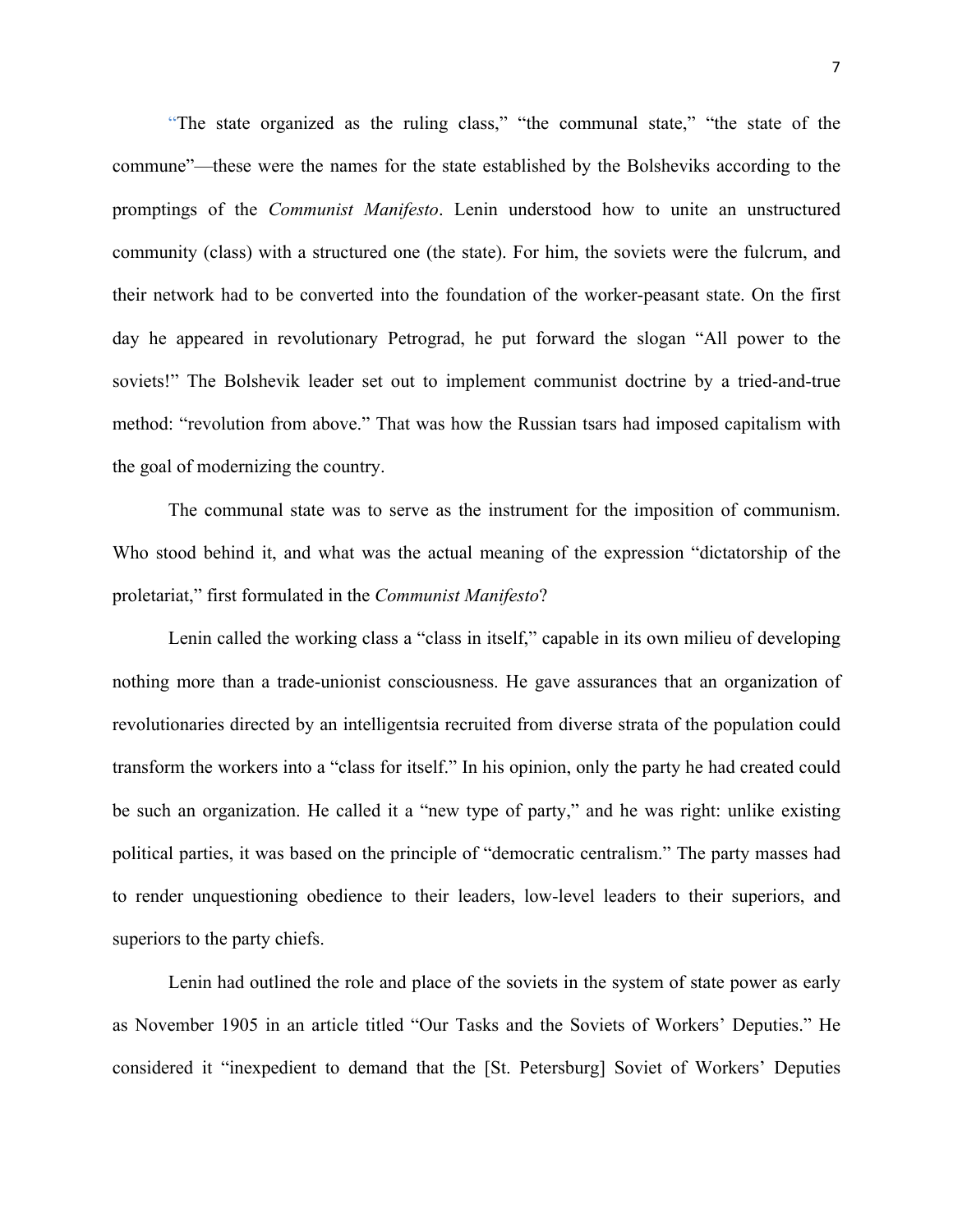accept the social-democratic program and join the Russian Social Democratic Labor Party." The most important thing was that the soviet consider itself the germ of a provisional revolutionary government or aim for the creation of such a revolutionary government.<sup>6</sup> Knowing Lenin's steady focus on winning political power, it is hard to imagine that he intended to remove his party from the St. Petersburg Soviet, which was poised to become a revolutionary government. Already in 1905, he regarded the soviets as an administrative structure inseparably tied to the dictatorship of his party. How was the sought-after inseparability achieved?

First of all, the soviets had to be organizationally separated from the Bolshevik Party. Second, the party's undivided control over the soviets had to be ensured. This meant that the Bolsheviks had to force competing parties out of the soviets and fill them with their own ranks and sympathetically inclined independent deputies. As a result, the Bolshevik Party began to exist in two forms: first as a political party that, under the guise of the dictatorship of the proletariat, established its own dictatorship (more precisely, the dictatorship of communist party chiefs); second as soviets that had administrative functions but were deprived of political influence. Hence the dictatorship of the party chiefs relied on a firm authority that grew from the midst of the people but was independent of them.

It was no accident that the Communist Party/soviet tandem came to be called "Soviet rule" (despite the rules of orthography, the word "Soviets" in the plural and "Soviet rule" were written with capital letters). It was impossible to doubt the popular roots of this authority, especially as it took its cadres from the lower strata of society. Worker or peasant origin became an emblem of higher social status, similar to noble origin in the past. Possible misunderstandings

<sup>6</sup> V. I. Lenin, "Nashi zadachi i Sovet rabochikh deputatov," *Polnoe sobranie sochinenii,* vol. 12 (Moscow, 1972), 62–63. Cf. https://www.marxists.org/archive/lenin/works/1905/nov/04b.htm.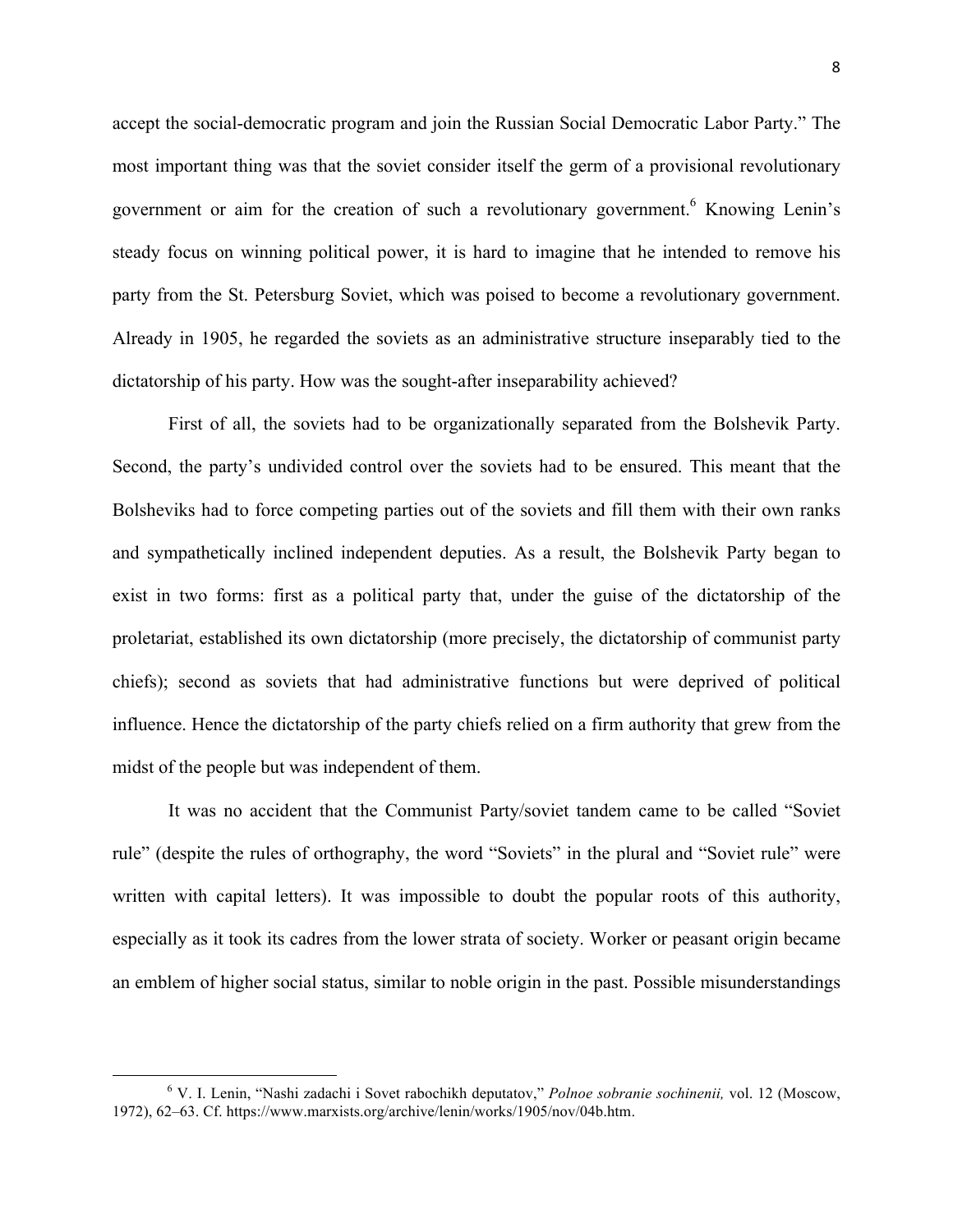between the party and soviet apparatuses were avoided by allowing only Bolsheviks to occupy positions of authority in soviet institutions.

As head of the Soviet government, Lenin announced in December 1917 that "The state is an institution for coercion. In the old days, it was the coercion of the whole people by a handful of moneybags. We want to turn the state into an institution enforcing the will of the people. We want to institute coercion in the working people's interests."<sup>7</sup> Two weeks later, the head of the Council of People's Commissars (Sovnarkom) established the All-Russian Extraordinary Committee (*Vserossiiskaia chrezvychainaia komissiia*, VChK), the organ that would come to embody the dictatorship of the communist chiefs under various names: Cheka, OGPU, UGB-NKVD, MGB and MVD, and KGB.

The system of rule was built up once and for all in the course of Stalin's socioeconomic transformations, also achieved by means of onslaught. Society's horizontally structured organizations were either destroyed or verticalized, that is, converted to the principles of "democratic centralism." Party and government (soviet) power verticals were rooted in the thick of the popular masses by means of "transmission belts"—the ramified system of soviets that provided the power vertical with executive committees at various levels: the Young Communist League (*Komsomol*) with its subordinate Pioneer and Little Octobrist organizations, the trade unions with their millions of members, and hundreds of various civic organizations. The Bolshevik Party was also turned into a "transmission belt" when its internal party of leaders (the *nomenklatura*) separated from it. The vertical of state security, officially subordinate since its inception to the Soviet vertical but actually to the party vertical, was freed from the control of local party committees and came under that of the general secretary of the Central Committee,

<u> Andrew Maria (1989)</u>

<sup>7</sup> V. I. Lenin, "Doklad o prave otzyva na zasedanii VTsIK 21 noiabria (4 dekabria) 1917 g.," *Polnoe sobranie sochinenii,* vol. 35 (Moscow, 1974), 110. Cf. https://www.marxists.org/archive/lenin/works/1917/nov/21.htm.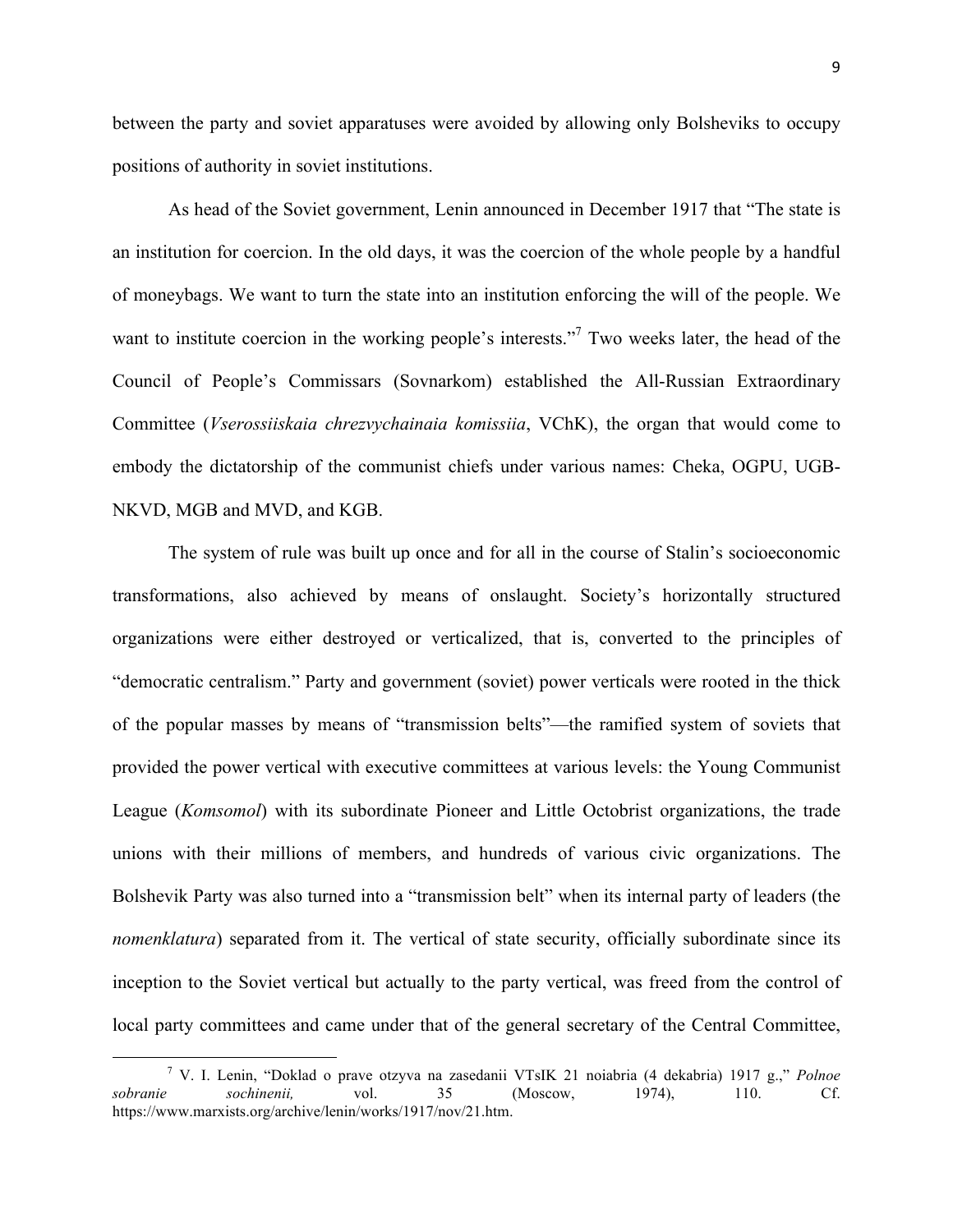All-Union Communist Party (Bolsheviks) [CC AUCP(B)]. Just like the party and soviet verticals, it was rooted in society by hundreds of thousands (in Ukraine) and millions (in the USSR as a whole) of its "secret collaborators" (*seksoty*). Unlike previous societies, Soviet society gained a skeleton, as a result of which it started to behave like a hierarchical structure similar to a party or an army. As early as April 1917, this skeleton had its own name—the communal state. Unlike traditional, totalitarian, and democratic states, separated from society by definition, the communist state merged with its society through all its institutions, thereby gaining colossal power. Only this kind of state was capable of achieving all that could be done in a communist utopia, specifically, expropriating society and augmenting its political dictatorship with an economic one.

## *The Economic Dictatorship of the Leaders*

It is worth repeating the already cited phrase from the *Communist Manifesto*: "The theory of the communists may be summed up in the single sentence: Abolition of private property." Does this mean that the "expropriation of the expropriators" led to the emergence of communist, that is, common property? Common property within the framework of the country had to be collective, belonging to the whole people.

Karl Marx lived another 35 years and Friedrich Engels another 47 after their *Manifesto* came out. Their work has found a worthy place in the intellectual treasury of humanity. But neither of them found time to clarify the *Manifesto*'s main riddle: how private property, on which the whole history of civilization is based, was to be transformed into common, collective property of the whole people. Without renouncing the predictions made in the *Manifesto*, they focused on studying the society of their day, which they called "bourgeois." Moreover, Marx's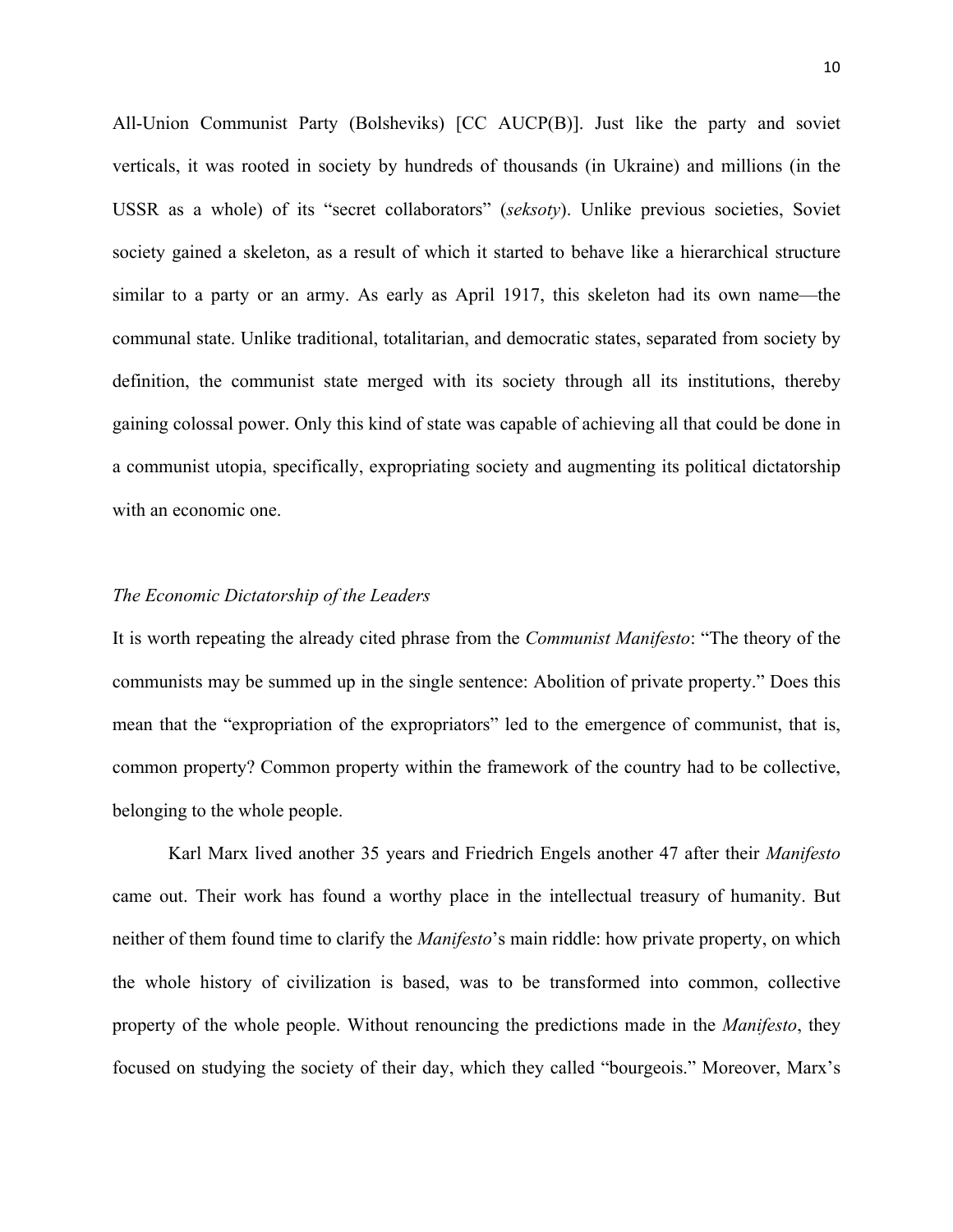principal work, *Capital*, contained a fundamental postulate that contradicted the revolutionary impatience of the *Manifesto*: "[Society] can neither clear by bold leaps, nor remove by legal enactments, the obstacles offered by the successive phases of its normal development." Marx insisted that the development of productive forces and production relations, which he united in an integrated socioeconomic formation, was a natural historical process.<sup>8</sup>

An analysis of the *Manifesto* leads one to surmise that the young Marx and Engels associated the future of humanity with the absorption of the state by the revolutionary proletariat, which was becoming the main element of society with the development of large-scale mechanized industry. They believed that under these conditions society would assume the functions of the state. It turned out precisely the other way around: the communal state entered society without losing its identity and, having eliminated independent civic organizations, became capable of quashing expressions of citizens' will from within their own community.

The founders of Marxism asserted that in the course of "expropriating the expropriators," private ownership of the means of production would be socialized, that is, it would pass into the hands of society. They also assured their readers that nationalized property would pass into the hands of the nation. But nations and societies do not have "hands," whereas the state as a hierarchical structure does. After the communist transformations, society as a totality of owners large and small found itself proletarianized and therefore helpless in the face of the communal state, in whose hands the means of production were concentrated.

The nationalization or socialization of the means of production led to state ownership. Yet in no way does this assertion define the nature of that ownership, for there are too many kinds of states. Lawyers distinguish many kinds of ownership, since it has three independent functions (possession, use, and control) that appear in various combinations in two environments

 

<sup>8</sup> Karl Marx, *Capital: A Critique of Political Economy,* vol. 1 (New York, 1967), 10.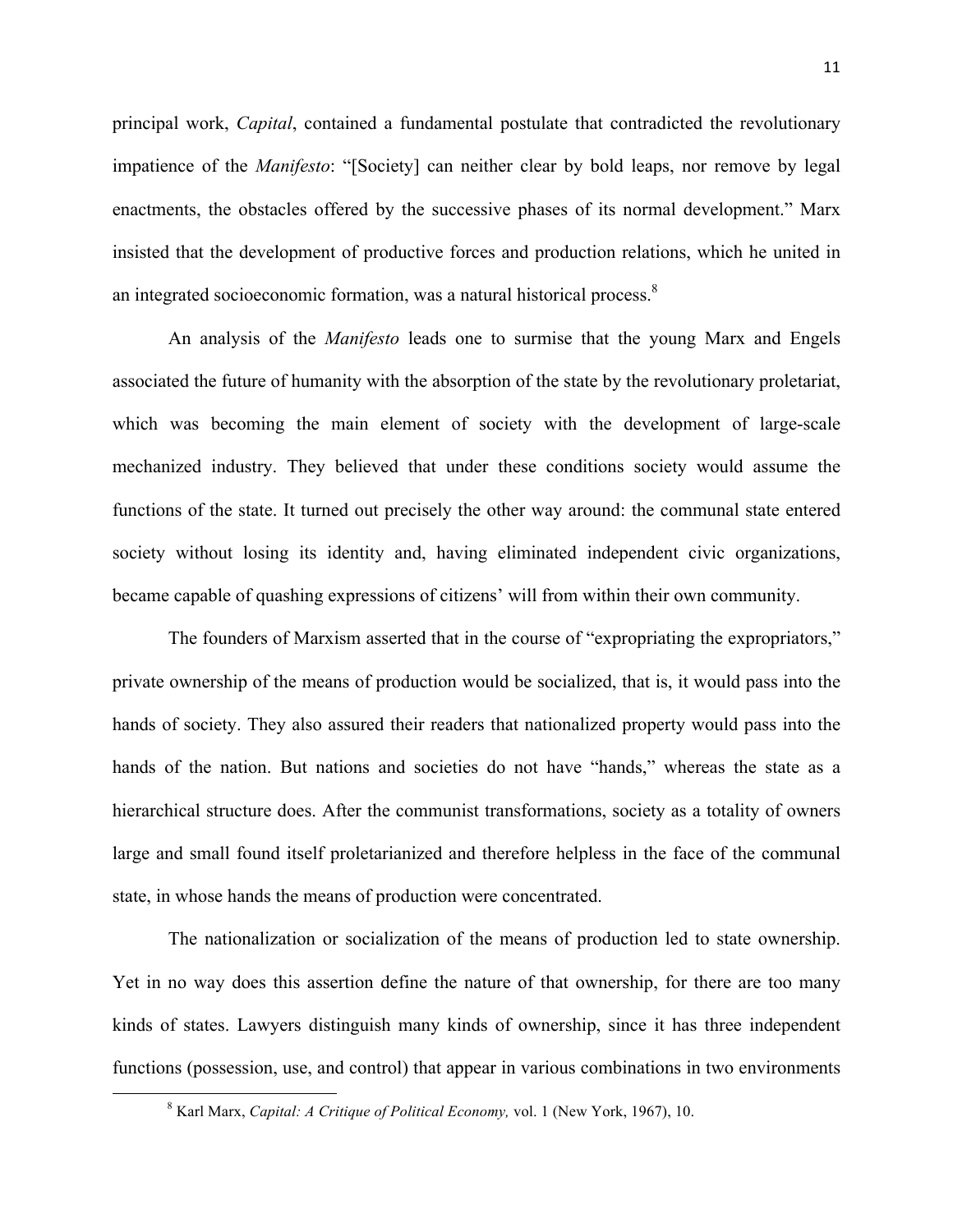(state and society). Historians should reduce these to two basic forms, private and collective. After the expropriation of society, ownership of the means of production does not become the possession of the whole people, which means that it remains private. Owing to the maximum centralization of governance in the communal state, private property was concentrated at the top of the power pyramid. But one should avoid simplifying the function of the economic dictatorship, as if the members of the Politburo of the CC AUCP(B) were owners of factories, railroads, and steamships. They were satisfied with having their names attached to particular sites or even cities. The leaders' economic dictatorship manifested itself in such actions as the apportionment of national income between consumption and accumulation, spheres and branches of production, regions, and so on.

When we study the formation of grain-procurement plans, which were directly related to the rural famine of the early 1930s, we see that in the all-Union total an exorbitant amount was set for grain procurements. Stalin did not even conceal this approach to directive planning, calling it "spurring the country on" (*podkhlëstyvanie*).<sup>9</sup> But it is impossible to determine what criteria he used in apportioning plan targets among the regions. One can only surmise that the requisitioning of agricultural produce (*prodrazvërstka*) was used not only for its intended purpose but also as an instrument of the Kremlin's nationality policy.

### *The Kremlin's Nationality Policy*

<u> Andrew Maria (1989)</u>

Communist construction was accompanied by fanning the flames of civil war, and the Bolsheviks showed no small aptitude for making it even more intense. But they were not prepared to combat the national-liberation movement at the same time. On the contrary, they

<sup>9</sup> I. Stalin, "Itogi pervoi piatiletki. Doklad 7 ianvaria 1933 g. na ob"edinennom plenume TsK i TsKK VKP(b)," *Sochineniia,* vol. 13 (Moscow, 1951), 185. Cf. https://www.marxists.org/reference/archive/stalin/works/1933/01/07.htm.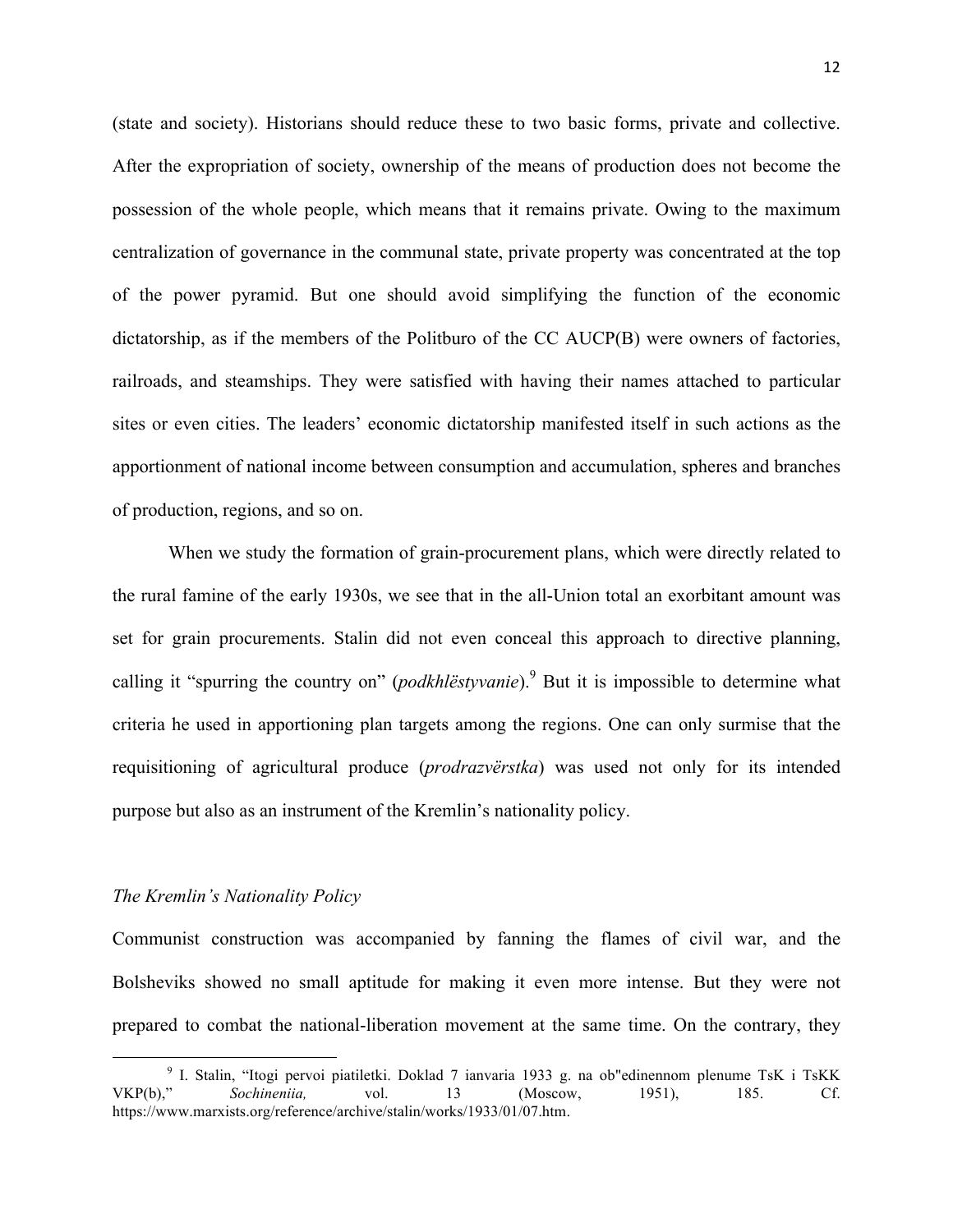strove to ally themselves with the oppressed peoples' liberation movements, the better to overcome the resistance of the social strata opposed to building communism. Their success in restoring the empire that had disintegrated after the fall of the autocracy was ensured by the dual nature of the Soviet state—a combination of the administrative authority of the soviets' executive committees, which was specified in their constitutions, with the dictatorship of the party committees, which was nowhere to be found in any constitution. When they proclaimed Soviet rule in the ethnic borderlands of the former empire, the Bolshevik leaders were even prepared to give them the status of independent states. Nevertheless, every state sovietized according to the party line was subordinate to a single center. This strategy turned out to be more effective than the primitive use of force chosen by the White generals to restore the "one and indivisible" Russia.

To Bolshevize the Russian urban soviets, it sufficed to set "workers" against "nonworkers" and "exploiters" against "the exploited." This approach worked because it took account of the objective difference between the working class and the bourgeoisie. All it took was the promotion of class warfare instead of class peace—in other words, the principle of revolutionary Marxism that formed the basis of Leninism. To Bolshevize the village soviets, disparities of property among the peasants had to be presented as class-based. This division also had an objective basis, since the figure of the kulak had appeared in prerevolutionary times as part of the process of transforming the peasantry from a social estate into a class. But the Ukrainian peasantry was wealthier than the Russian, so this attempt to divide peasant ranks did not always work. The Bolsheviks therefore had to resort to restricting the rights and competence of the soviets by creating a parallel organization of poor peasants and endowing it with rights taken from the soviets. These Committees of Poor Peasants (*Komitety nezamozhnykh selian*) remained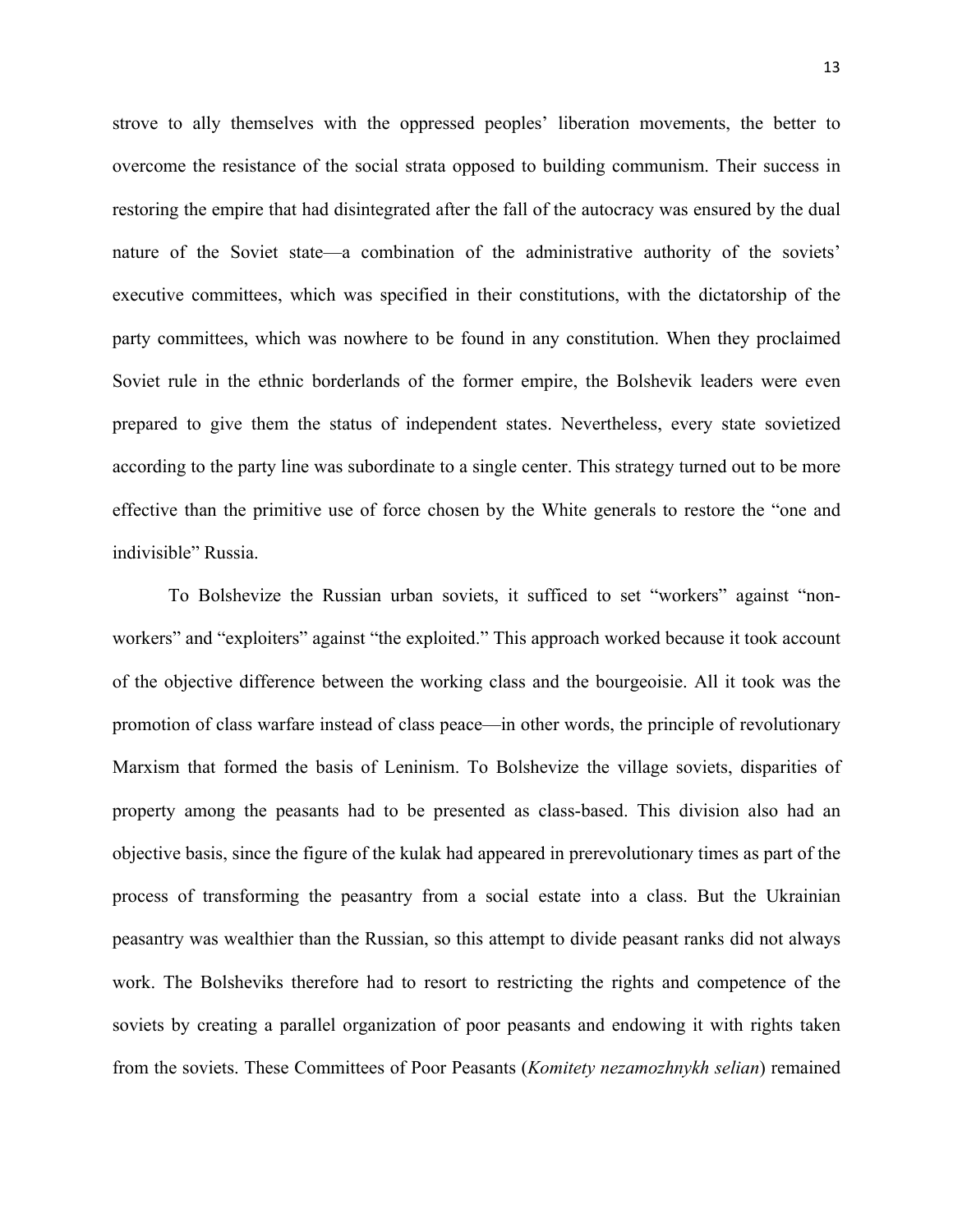in existence until 1933 and played an infamous role in the terror-famine organized by the authorities.

The soviets created in the non-Russian regions held the plenitude of administrative power, just like the soviets in central Russia. If the Bolsheviks based the social organization of power in Russia on the ancient Roman principle of "divide and rule," they had to come up with something different for the non-Russian regions in order to minimize the danger that Soviet institutions there might be exploited for separatist aims. The principle of politicizing ethnicity was such an invention, and it became the basis for the political and territorial division of the country for administrative purposes.

In Russia, Lenin's government left the established division of regions into provinces (*gubernii*), but in the non-Russian lands it created ethnically based political or territorial administrative units. Each unit was named after the nationality that made up the majority population. Ukrainians (within the Ukrainian SSR), Moldavians (in the Moldavian Autonomous SSR within Ukraine), and members of other nationalities in ethnic regions established in Ukraine (Russians, Greeks, Bulgarians, Poles, Germans, and Jews) became titular nations. People of a given nationality were considered members of the titular nation within its own administrative borders and members of national minorities without any rights outside them. The status of Russians in Ukraine was ambiguous: officially they were a national minority within the boundaries of the republic as a whole but the titular nation in eight Russian national regions. Unofficially, the Bolshevik leaders saw them as the titular nation of the entire USSR. Ukrainians in the Soviet Union had three different statuses: representatives of the titular nation within the Ukrainian SSR, contenders for titular-nation status if the Ukrainized regions of the North Caucasus were to be annexed to the Ukrainian SSR, and national minorities in all other regions.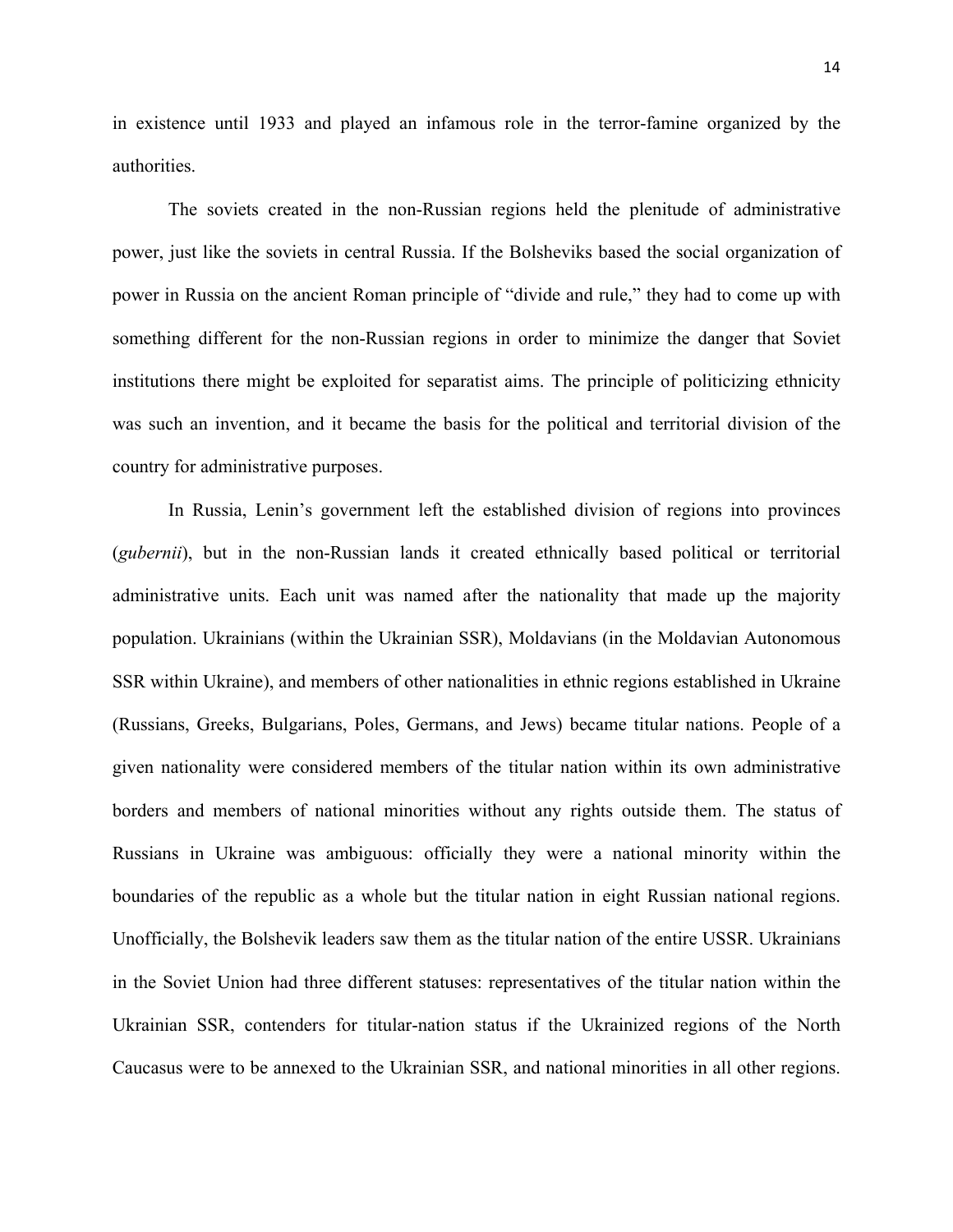When it comes to studying the question of who was the target of the terror-famine in the Ukrainian SSR and the North Caucasus, such nuances are worth taking into consideration.

What was the status of Soviet titular nations? The proving ground for the development of nationality policy was Ukraine. In December 1919, the Eighth Congress of the RCP(B) held a debate "On Soviet Rule in Ukraine" and wrote in its resolution: "Members of the RCP(B) on Ukrainian territory must put into practice the right of the working masses to study in their native language and speak it in all Soviet institutions."<sup>10</sup> Lenin argued for the principle of "speaking and studying in one's native language" in such frank polemics with Russian Bolsheviks that he thought it best not to publish the speech he had given at the conference. It remains unpublished today.<sup>11</sup>

The peoples whom the Kremlin allowed to live in formally independent Soviet republics and, after the formation of the USSR, to earn the constitutional right to leave the federation, were titular nations with sovereign status. Any separatist inclinations among them were quashed by the party committees in charge of implementing the dictatorship. All other titular nations had to be satisfied with the principle of "speaking and studying in one's native language" without the accoutrements of statehood. The difference between the titular nations of the Union republics and all others was that the party dictatorship prevented the former from becoming full-fledged nations, while the latter were officially considered ethnonations.

The concept of a titular nation required the implementation of an indigenization (*korenizatsiia*) campaign, or the rooting of Soviet rule within the bounds of ethnically based administrative units. This campaign promoted indigenous cultural development among the titular

<sup>&</sup>lt;sup>10</sup> V. I. Lenin, "Rezoliutsiia TsK RKP(b) 'O Sovetskoi vlasti na Ukraine," *Polnoe sobranie sochinenii*, vol.<br>39 (Moscow, 1974), 335. Cf. https://www.marxists.org/archive/lenin/works/1919/nov/x01.htm.

<sup>&</sup>lt;sup>11</sup> Stanislav V. Kul'chyts'kyi, "Restavratsiia Ukraïns'koï SRR" in *Narysy istoriï Ukraïns'koï revoliutsiï 1917–1921 rokiv,* vol. 2 (Kyiv, 2012), 315–81.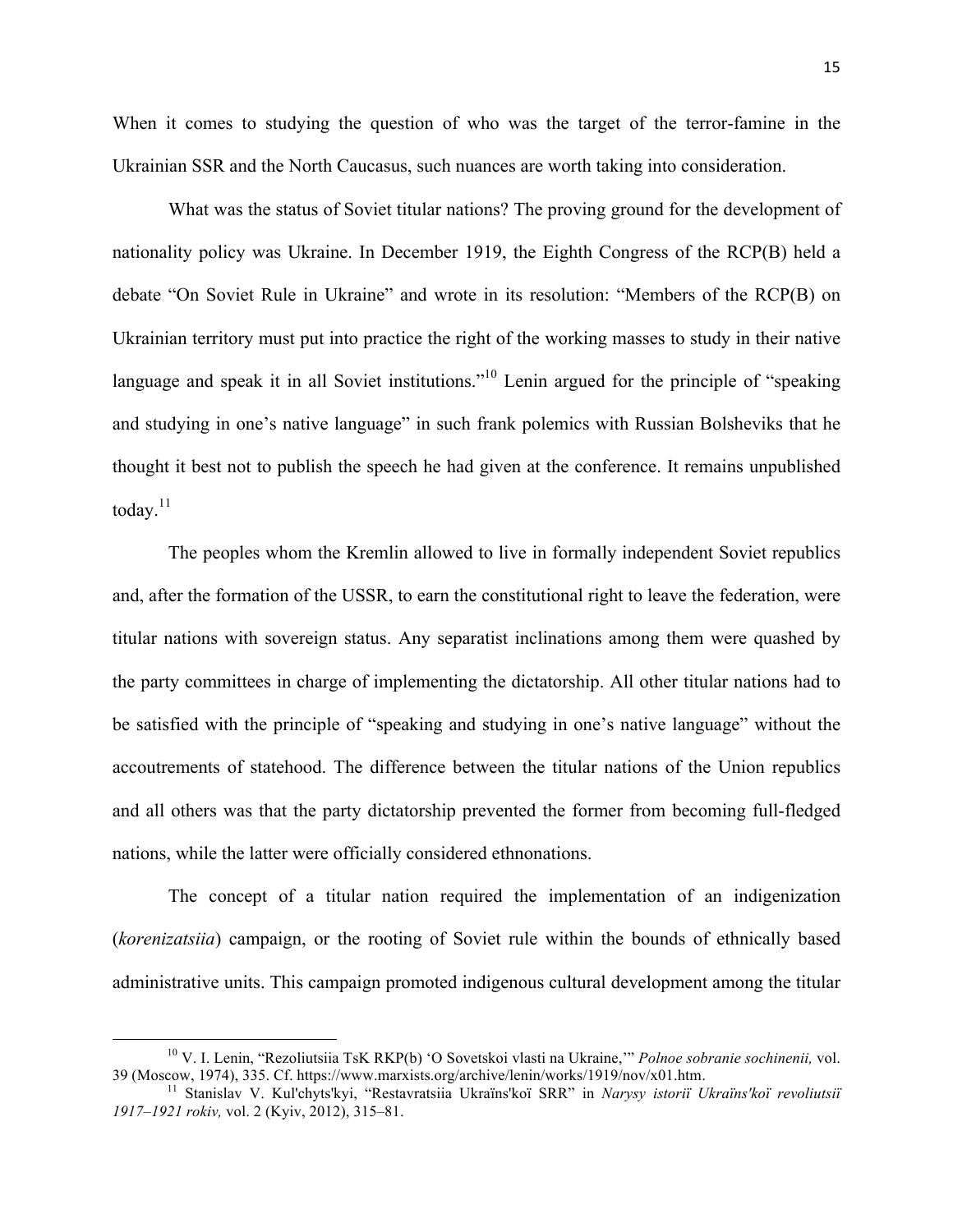nations, even though the state was counting on it first and foremost to strengthen its rule in the given society. The wager paid off. Soviet rule, established in Ukraine after three attempts in 1917–19, was able to shed the appearance of an occupying regime precisely because it managed to find common ground with the local population.

Even though the Kremlin always stressed only the principle of "speaking and studying in one's native language," Ukrainization was Janus-faced. What mattered to the party leaders, however, was something entirely different: the copying of the communist regime in the non-Russian regions by "local people" (as Stalin put it). The acknowledgment that this campaign had two faces and the attachment of an appropriate name to each face (Bolshevik or "Petliurite") occurred only after the Ukrainization of the North Caucasus had been brought to a halt. "Petliurite" Ukrainization was an unwelcome side effect of the indigenization campaign. It encouraged a national resurgence, running counter to the regime's intention of returning the nation to the state of an ethnos. The resolution of the CC AUCP(B) "On the Progress of Grain Procurements in Ukraine, the North Caucasus, and the Western Province," dated December 14, 1932, initiated a terror-famine in a territory already marked by the emergence of a "second Ukraine" within the USSR. It put an end to the "thoughtless, non-Bolshevik 'Ukrainization' of almost half the districts [*raiony*] of the North Caucasus, which did not proceed from the cultural interests of the population."12 The Ukrainization of those districts of the North Caucasus created objective conditions for its reunification with the Ukrainian SSR. The prospect of further increasing the resources and human potential of the largest non-Russian republic was extremely unwelcome to the Kremlin.

<sup>12</sup> *Holod 1932–1933 rokiv na Ukraïni: ochyma istorykiv, movoiu dokumentiv*, ed. Ruslan Ia. Pyrih et al. (Kyiv, 1990), 292.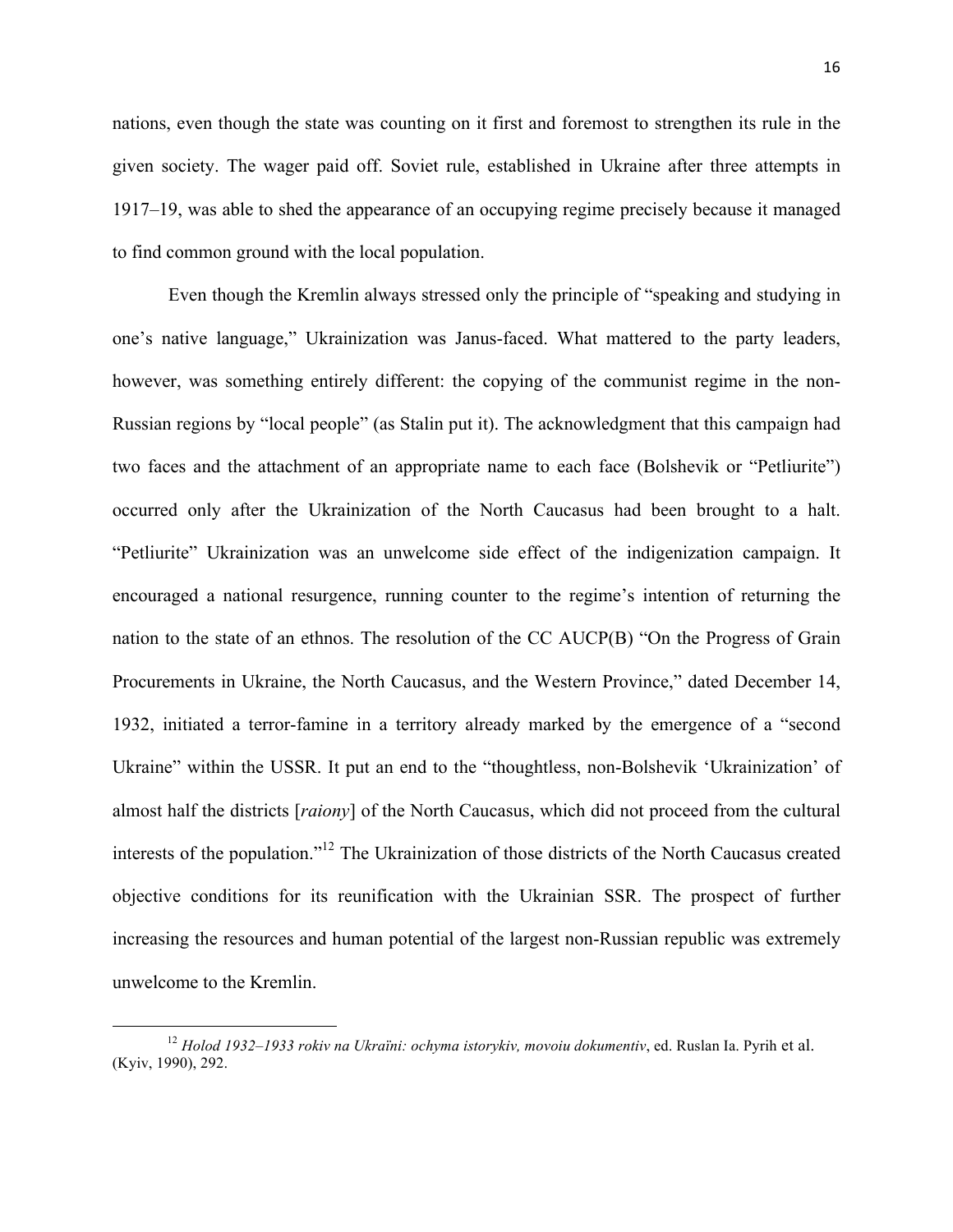Along with the concept of titular nations and the campaign to indigenize Soviet rule, the third component of the principle of politicizing ethnicity was the official determination of the individual's ethnic allegiance, that is, the notorious "point five" in Soviet documents (in internal passports, which were introduced for residents of cities and new settlements in 1933, this point was fourth). In order to keep society under strict control, the communal state had to know two basic characteristics of every individual: social origin and nationality.

### *The Potential for Crisis in the Requisitioning System*

The essence of the Holodomor can be defined only in relation to the building of communism. That is why the first sections of this article explored the circumstances behind the emergence of the communal state and its penetration of society. In this section I shall discuss the all-Union famine of 1932-33, including the Ukrainian famine of 1932, on the basis of which the Holodomor became possible. Attention must be focused on the requisitioning of foodstuffs, which was the cause of the all-Union famine.

Historians associate the requisitioning system with the RCP(B) leadership's agrarian policy in the period of "war communism." But scholars should refrain, especially when studying the Holodomor, from a stage-by-stage reading of "war communism," the New Economic Policy, and Stalinist modernization in its three variants—industrialization of the country, collectivization of agriculture, and cultural development. If we look at the first two decades of Soviet history from the standpoint of the building of communism, we will see that requisitioning was introduced twice, in 1919–20 and 1929–32, with the same result in each case—famine. Admittedly, in the first case the tragic consequences of the Kremlin's agrarian policy were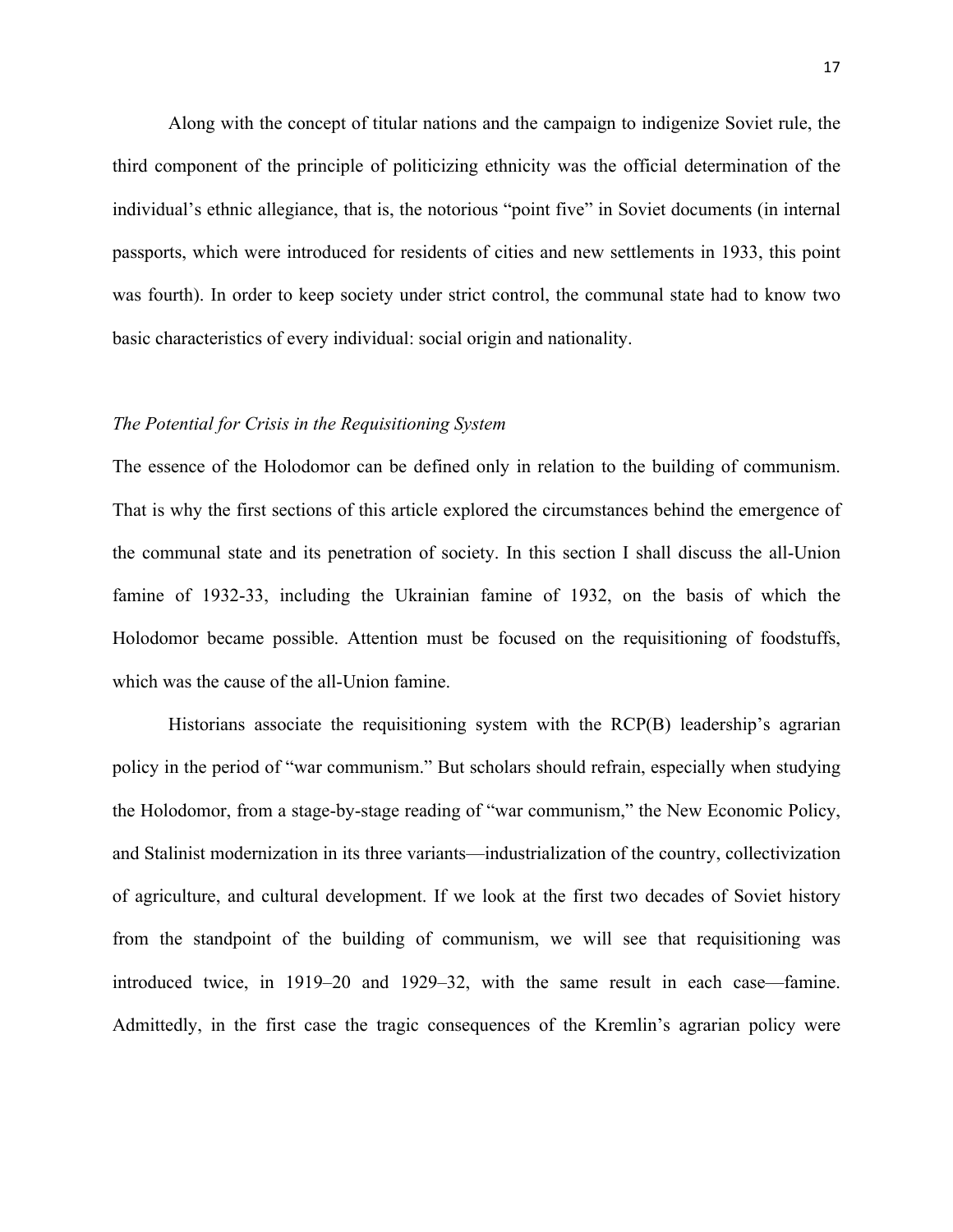masked by the terrible drought of 1921 affecting southern Ukraine, the North Caucasus, and the Volga region.

*Prodrazvërstka—*the requisitioning of agricultural produce—bore no direct relation to the building of communism but was the inevitable consequence of the efforts of the communal state to liquidate private ownership of the means of production. The logic of the communist transformations demanded the simultaneous abolition of private ownership, both large and small, in town and country alike. Removing the haute bourgeoisie from production proved rather simple. The authorities had the support of the working class, which was gaining substantial rights in the management of nationalized property through factory committees and trade unions. Identical transformations in the countryside were associated with the creation of Soviet farms (Russ. *sovkhoz*, Ukr. *radhosp*) out of landowners' estates and communes through the amalgamation of peasant farms. With factories, Soviet farms, and agricultural communes at its disposal, the communal state acquired—or so its leaders thought—the capacity to liquidate the free market and introduce direct product exchange instead of the trade between town and country that had existed for ages. Lenin announced his intention to bring about these transformations in his April Theses of 1917, and provision was made for them in the communist program adopted by the RCP(B) in March 1919.

But the effort to introduce these changes was a failure from the start. Peasants and soldiers mobilized in the countryside would not hear of Soviet farms and demanded the "black repartition." Lenin's government was forced to satisfy their demands and found it necessary to replace direct product exchange between town and country with some other way of turning workers' and civil servants' wages into material means of existence. The attempt to retain a portion of the landowners' estates as Soviet farms and give priority to the communes during the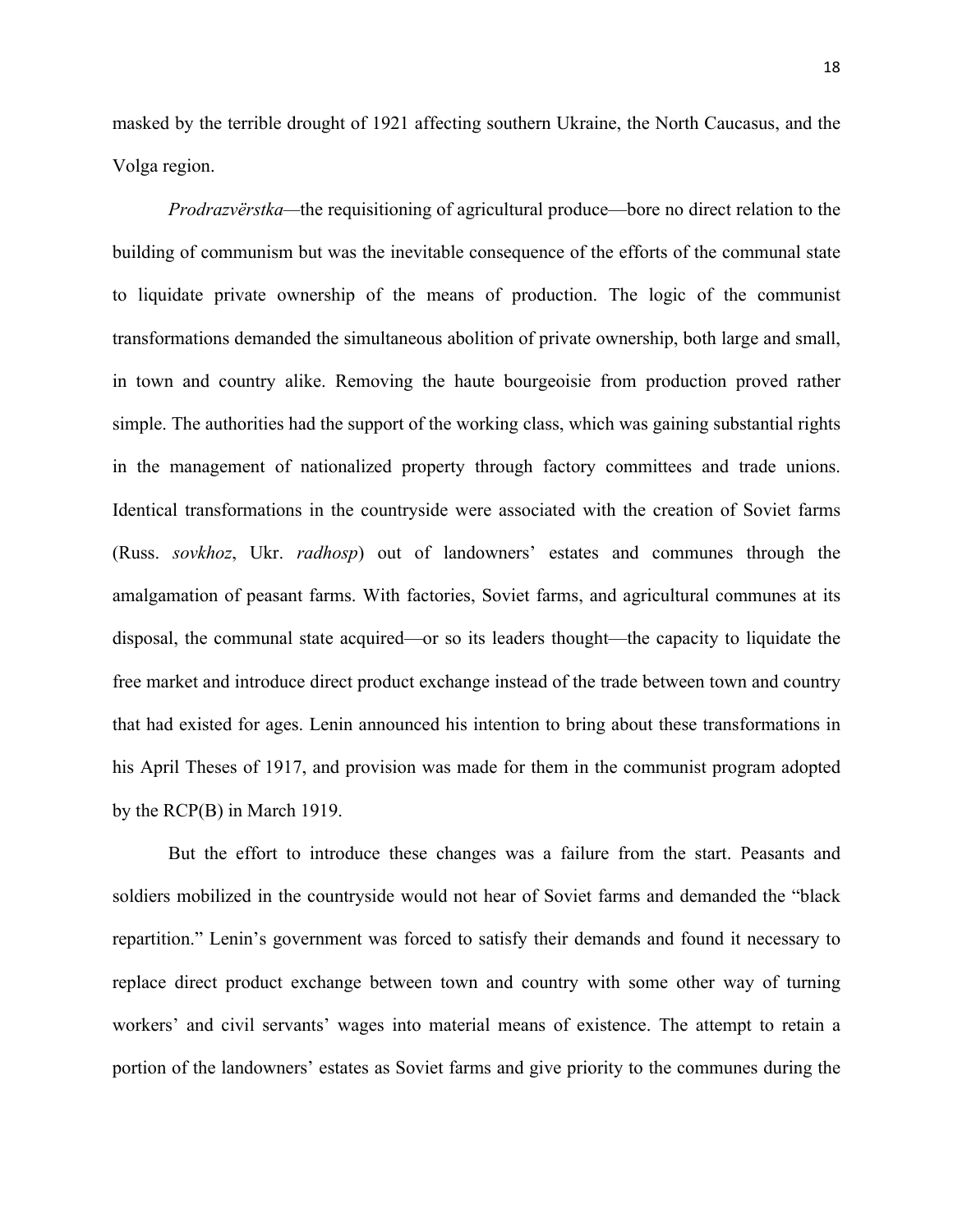"black repartition" in Ukraine, which was conquered at the beginning of 1919, proved deadly for Soviet rule.

Under the resulting conditions, the Sovnarkom outlawed free trade and requisitioned the quantities of produce it needed from the peasants under the guise of mandatory duties. For fulfilling those duties, peasants received only symbolic remuneration. First and foremost, the communal state had to support the Red Army, which had been built up to unbelievable numbers. Second, industry ended up in a state of partial collapse because of attempts to replace market relations in the state sector of the economy with a system of orders by directive. Third, the state became militarized and made the fulfillment of military needs its first priority.

Caught unawares by the introduction of requisitioning in 1919, in the following year the peasants began to limit their sowing to the extent required to meet their own needs, as they had no desire to work for the state without material compensation. Lenin then attempted to supplement the requisitioning of produce with the requisitioning of sowing. A law to that effect was introduced in December 1920, leading to the creation of a system of state agencies that were to assign a sowing plan to every farmstead and then to monitor how diligently peasant farms cultivated the sown land in order to produce a harvest that would be delivered to the state according to the amount requisitioned. It is hard to say what convinced the leader to renounce a communist policy that had overextended itself into a policy of serfdom. But several months later, after the law on sowing allotments had been introduced, Lenin went over to the New Economic Policy, and a few months before his death he began appealing to the party to reject established conceptions of socialism.

The repudiation of the New Economic Policy and the switch in 1929 to a new communist onslaught revived the requisitioning system. On June 28, 1929, the VTsIK and Sovnarkom of the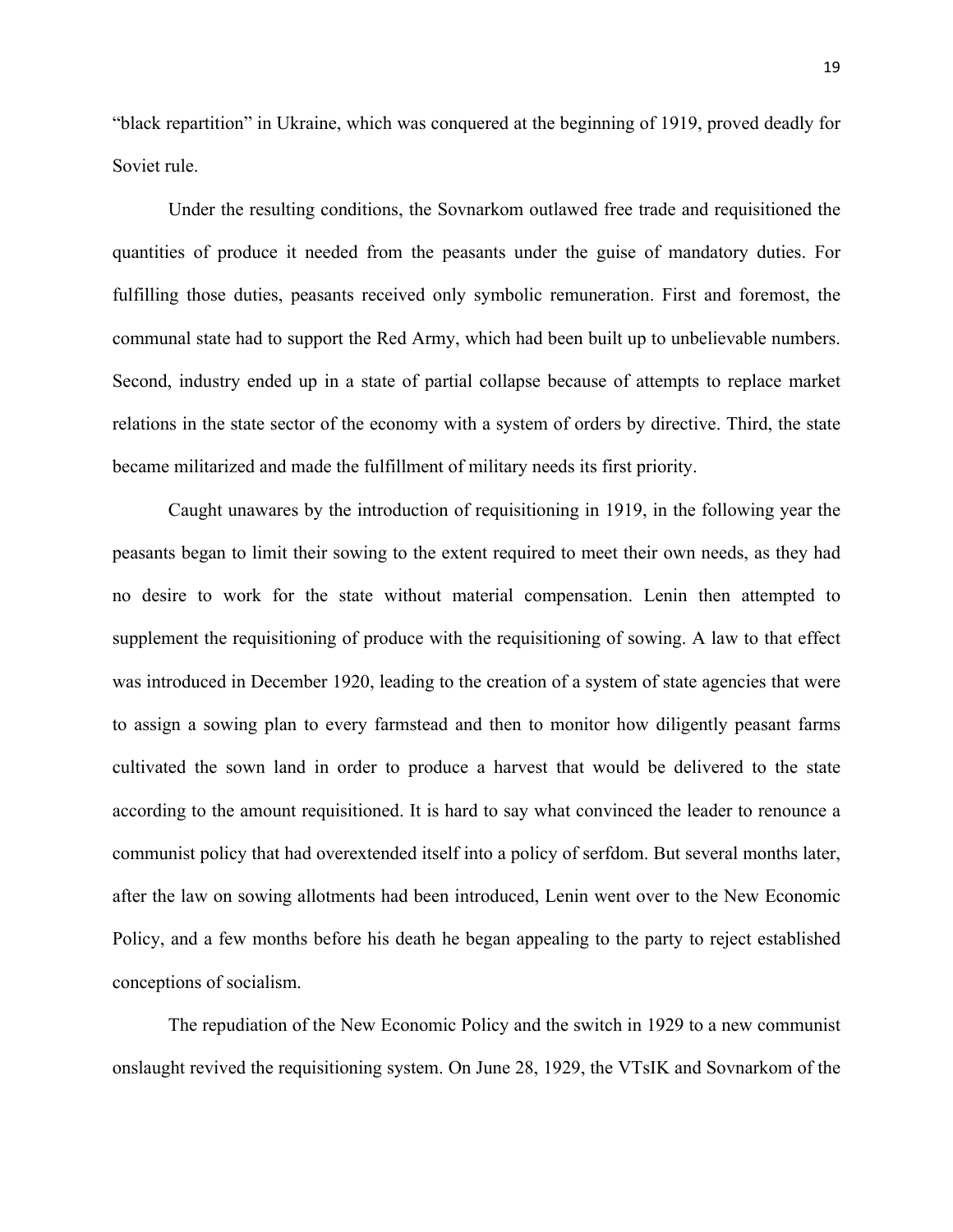RSFSR adopted a resolution "On Expanding the Rights of Local Soviets to Promote the Fulfillment of National Tasks and Plans." On July 3, it was duplicated by the All-Ukrainian Central Executive Committee (VUTsVK) and Council of People's Commissars (Radnarkom) of the Ukrainian SSR. These resolutions introduced mandatory plan targets for grain delivery with requisitions in every village according to the principle of self-taxation. They were based on the conclusion of the Fifteenth Congress of the AUCP(B), held in December 1927, according to which, in proportion to the success of socialist construction, trade in commodities would increasingly turn into the exchange of commodities, and trade would ultimately be supplanted by the "socialist distribution of goods."<sup>13</sup> In a resolution of the CC AUCP(B) "On Basic Results and Further Objectives with Regard to Contracts for Grain Crops," adopted on August 26, 1929, victory over the market, which seemed very close, was marked by a terminological revolution: goods were already being called "products." The contract between the state and the peasant, collective farm, or cooperative began to be considered a "means of organizing planned barter between town and country."<sup>14</sup>

There is no need to demonstrate that requisitioning had a disastrous effect on production. This has been established by many famine researchers, particularly Robert Davies and Stephen Wheatcroft, as well as Viktor Kondrashin.<sup>15</sup> The peasants sowed less and less, and the state requisitioned a steadily increasing portion of the harvest, which nevertheless continued to shrink with every year of requisitioning. As a result, the threat of famine loomed over both the countryside and the cities, the latter relying on centralized state deliveries of grain via the

<sup>&</sup>lt;sup>13</sup> *KPRS v rezoliutsiiakh i rishenniaks z'ïzdiv, konferentsii i plenumiv TsK, vol.* 4 (Kyiv, 1980), 41.<br><sup>14</sup> *Kollektivizatsiia sel'skogo khoziaistva: Vazhneishie postanovleniia Kommunisticheskoi partii i Sovetskogo prav* 

<sup>&</sup>lt;sup>15</sup> See Robert Dėvis [Davies] and Stiven Uitkroft [Stephen Wheatcroft], *Gody goloda: Sel'skoe khoziaistvo SSSR. 1931–1933* (Moscow, 2011), translation of Davies and Wheatcroft, *The Years of Hunger: Soviet Agriculture, 1931–1933* (New York, 2004); Viktor Kondrashin, *Golod 1932–1933 godov: tragediia rossiiskoi derevni* (Moscow, 2008).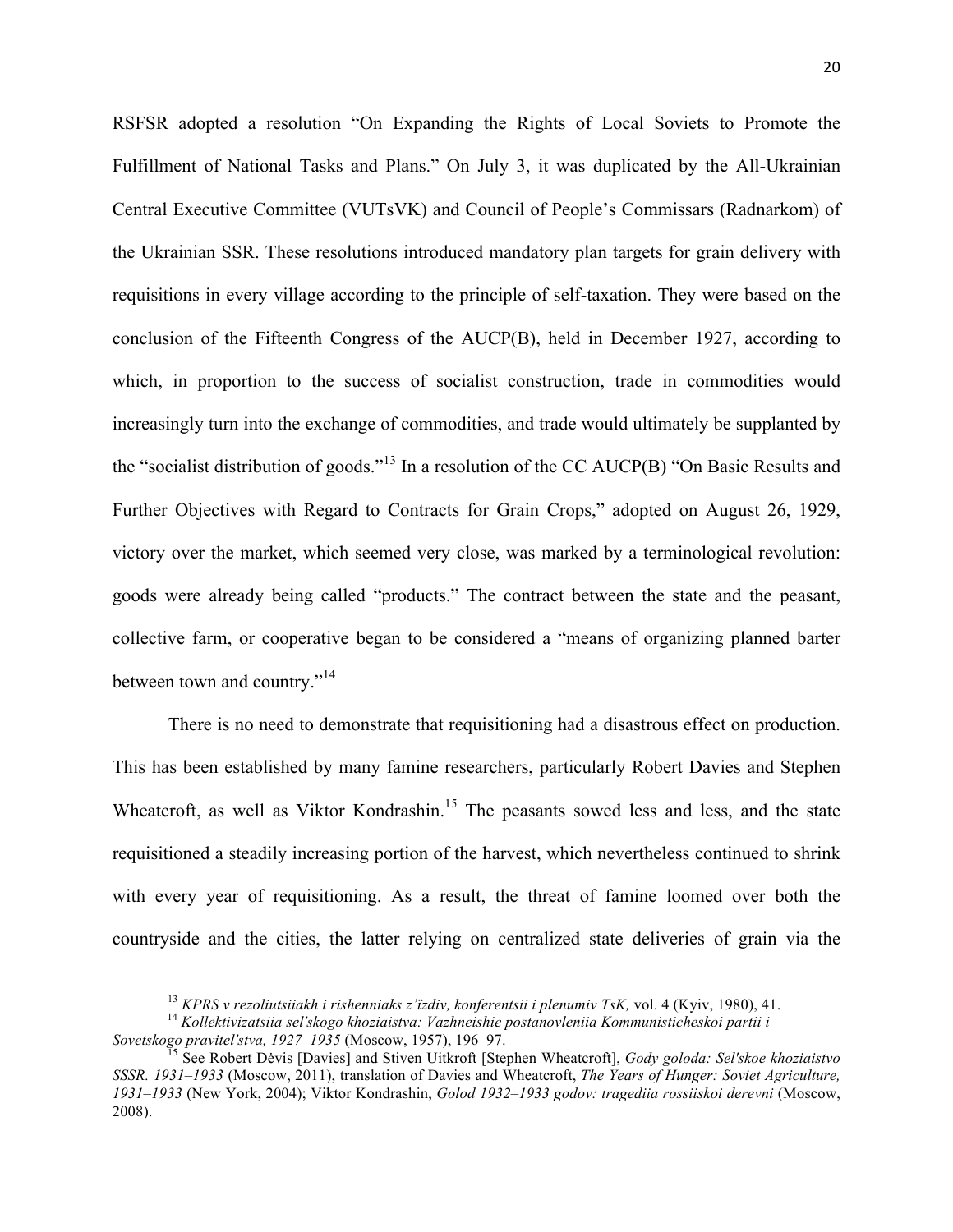rationing system. The collectivization of agriculture adjusted this pattern by postponing the specter of famine. Collective farmers could no longer decide on their own how much to sow, and sown areas were expanded from one year to the next. At the Sixteenth Congress of the AUCP(B), held in June 1930, Stalin declared optimistically that, thanks to the collective-farm system being established in the country, the grain problem was being resolved successfully.<sup>16</sup>

On the collective farms, however, the destructive effect of the Bolshevik division of the peasantry into poor peasants, middle peasants, and kulaks began to disappear. The peasantry again began behaving, according to the definition of Teodor Shanin, a discerning expert on peasant psychology, "as a social entity with a community of economic interests, its identity shaped by conflict with other classes and expressed in typical patterns of cognition and political consciousness, however rudimentary, which made it capable of collective action reflecting its interests."<sup>17</sup> Forced to work in the fields to raise crops destined for the state, collective farmers were so careless that grain losses increased to fantastic proportions. In the fourth year of requisitioning the peasants practically stopped working because they were also weakened by hunger. Refusing to work conscientiously in the fields, they focused their efforts on their individual plots, which were supposed to save them from hunger in the winter months.

The government regarded the peasants' unwillingness to work on collective farms as sabotage. Foreigners were struck by its scale. The head of the Polish general consulate in the Ukrainian SSR, Jan Karszo-Siedlewski, told his ministry of foreign affairs that on September 27, 1932 he had flown from Kharkiv to Odesa in order to get an idea of the actual state of agriculture in Ukraine. The six hours he spent in the air on a cloudless day convinced him that no more than one-sixth of the republic's arable land had been plowed and sown. Everywhere he saw only

<u> Andrew Maria (1989)</u>

<sup>&</sup>lt;sup>16</sup> I. V. Stalin, *Sochineniia*, vol. 12 (Moscow, 1949), 279–89.<br><sup>17</sup> "Part IV: Peasantry as a Class" in *Peasants and Peasant Societies: Selected Readings*, 2d ed., ed. Teodor Shanin (Oxford, 1987), 329.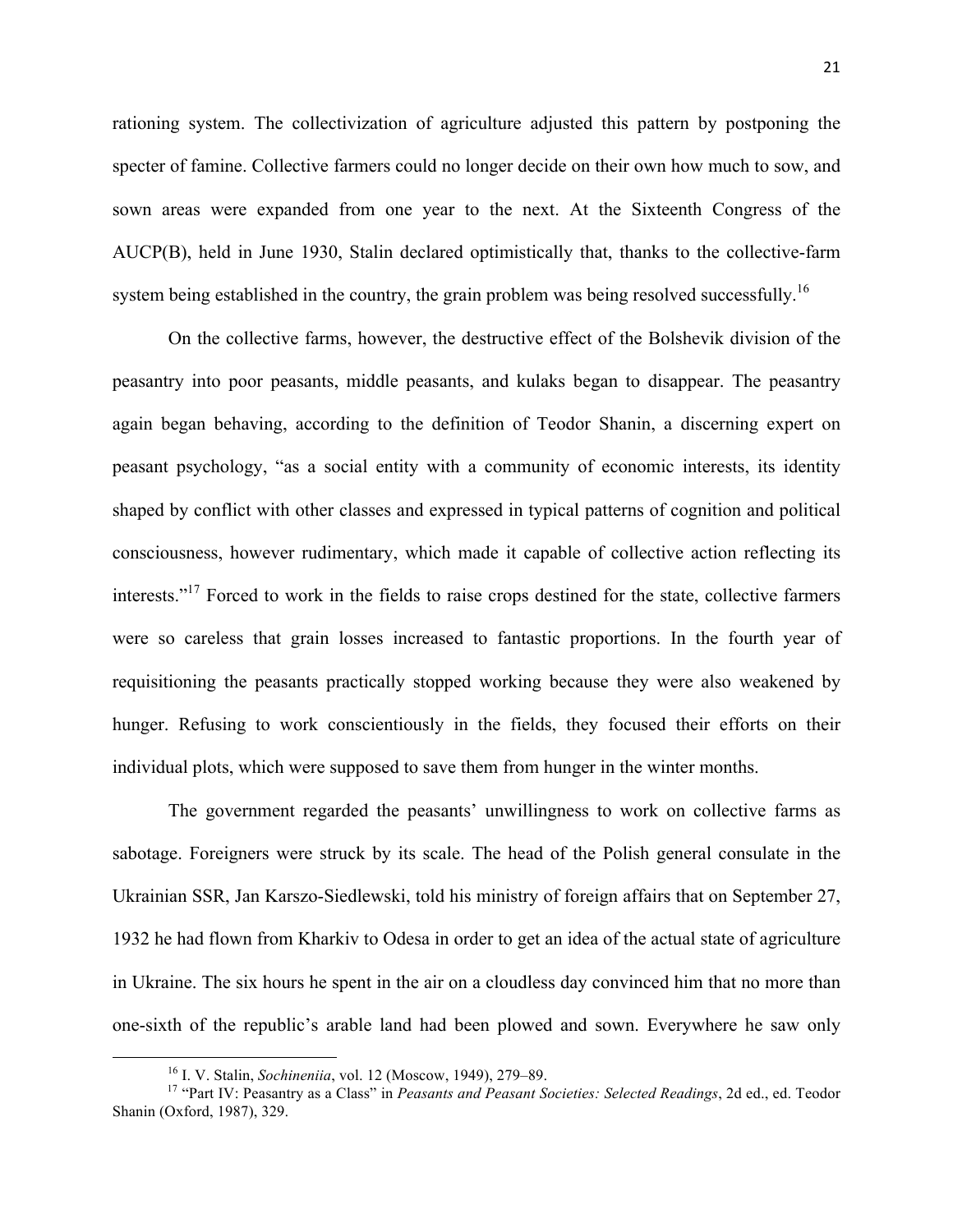small numbers of people in the fields, even though the autumn agricultural season was reaching its end.<sup>18</sup> In June 1933 the Italian ambassador in Moscow, Bernardo Attolico, informed his government: "We must seek the main cause of the current famine in the peasants' loss of interest in working the land, which has ceased to be their property, and in the peasant resistance and disinclination to give the state the fruits of their labor."<sup>19</sup>

Characterizing the scope of the grain-procurement plans in their detailed year-by-year descriptions, Davies and Wheatcroft limit themselves to remarking that the extraordinarily high all-Union procurements were allocated among the republics, provinces, and districts with particular assignments for state farms, collective farms, and individual farmers.<sup>20</sup> The regional requisitions were an act of voluntarism, and here the two authors had to do without assumptions of their own. Yet the breakdown of regional grain quotas, which is reproduced in their book without comment, gives food for thought. Why indeed did Ukraine give the state 7,675,000 metric tons of grain in 1930 when the Central Black Earth, Middle Volga, Lower Volga, and North Caucasus krais (regions), taken together, gave  $7.356,000$  metric tons?<sup>21</sup> Never—not in the years of the NEP nor before the revolution—had Ukraine produced as much grain as those four other regions of commercial agriculture in the European part of the country put together. Not until the end of May 1931 did the republic manage to fulfill the grain quota set for the harvest of 1930. The state received 4.7 quintals of grain from every sown hectare in Ukraine—a recordbreaking index of marketability for all the years before and after the revolution. But the productive powers of the Ukrainian countryside had been undermined.<sup>22</sup> From its harvest of

<sup>18</sup> *Hołodomor 1932–1933: Wielki Głód na Ukrainie w dokumentach polskiej dyplomacji i wywiadu,* comp.

<sup>&</sup>lt;sup>19</sup> Lysty z Kharkova: Holod v Ukraïni ta na Pivnichnomu Kavkazi v povidomlenniakh italiis'kykh dyplomativ. 1932–1933 roky, comp. Andrea Hratsiozi [Graziosi] (Kharkiv, 2007), 168–69.

<sup>&</sup>lt;sup>20</sup> Dėvis and Uitkroft, *Gody goloda*, 94–95.<br><sup>21</sup> Ibid., 479.<br><sup>22</sup> S. V. Kul'chyts'kyi, *Tsina "velykoho perelomu"* (Kyiv, 1991), 226–27.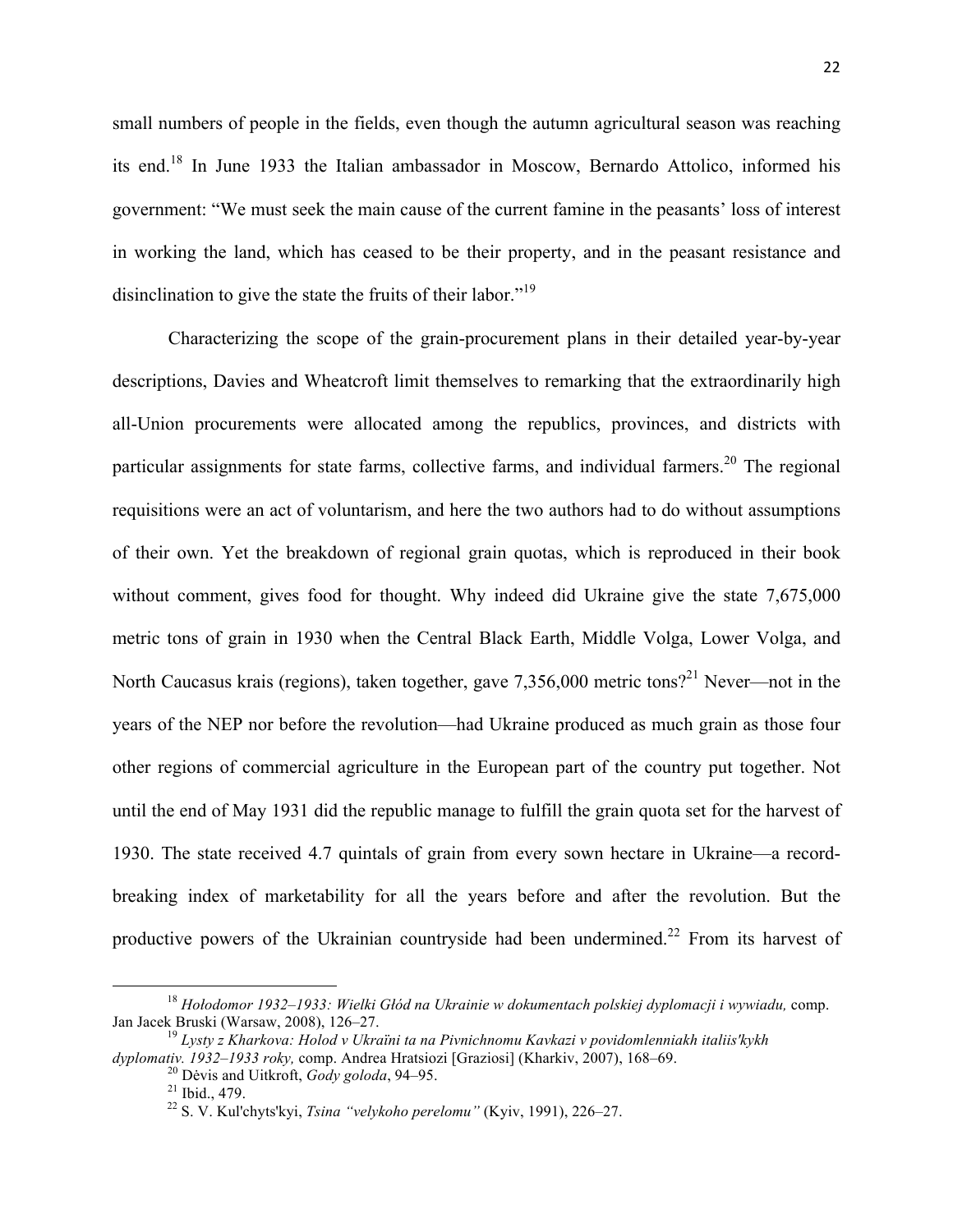1931, Ukraine gave the state 7,253,000 metric tons of grain—not significantly less than in the previous year (the other four regions of commercial agriculture taken together supplied  $8,336,000$  metric tons).<sup>23</sup> Grain procurement continued until the late spring of 1932, when many districts were left with no reserves of produce or fodder at all. The effect of this was not limited to the further erosion of agricultural productivity. In the first half of 1932, famine began to rage in 44 districts of the Ukrainian SSR, claiming the lives of tens of thousands of people.<sup>24</sup>

Can we guess why the communal state so forcefully imposed requisitions specifically in Ukraine? It is perhaps necessary to take a closer look at the regional statistics on peasant disturbances in 1930 cited by Lynne Viola. As is well known, in March 1930 Stalin halted total collectivization for six months and published an article titled "Dizziness with Success," in which he characterized his own policy of communizing the peasantry as a "distortion of the party line" by local party workers. He described the situation in the spring of 1930 across the country in a confidential letter of April 2, 1930 to lower party organizations as follows: "If measures had not been taken immediately against these distortions of the party line, we would now be facing a broad wave of insurgent peasant actions, a good half of our lower-ranking officials would have been killed by peasants, the sowing would have been disrupted, the development of collective farming would have been undermined, and we would be under internal and external threat. $^{225}$ 

And now let us take a look at the regional statistics on peasant disturbances in four regions of commercial agriculture (excluding the Middle Volga): $^{26}$ 

 

<sup>&</sup>lt;sup>23</sup> Dėvis and Uitkroft, *Gody goloda*, 94–95.<br><sup>24</sup> Kul'chyts'kyi, *Tsina "velykoho perelomu*," 247–49.<br><sup>25</sup> *Dokumenty svidetel'stvuiut: Iz istorii derevni nakanune i v khode kollektivizatsii, 1927–1932 gg.*<br>(Moscow, 1989

<sup>&</sup>lt;sup>26</sup> Lynne Viola, *Peasant Rebels under Stalin: Collectivization and the Culture of Peasant Resistance* (New York, 1996), 138–39.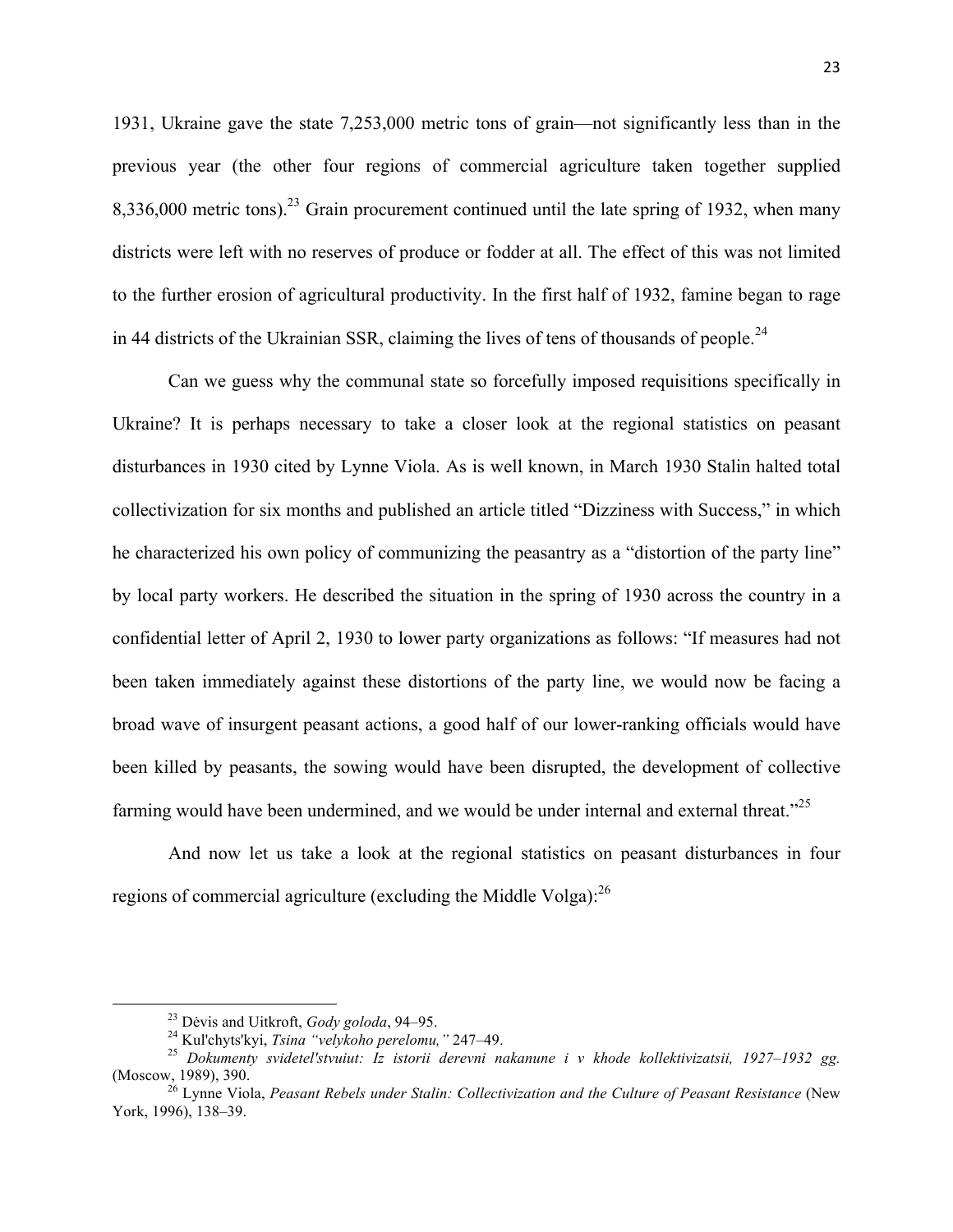| Regions                  | March 1930 | All of 1930 |
|--------------------------|------------|-------------|
| Ukrainian SSR            | 2,945      | 4,098       |
| Central Black Earth Krai | 737        | 1,373       |
| <b>North Caucasus</b>    | 335        | 1,061       |
| Lower Volga              | 203        | 1,003       |

These data speak for themselves. Situated on the European border with Western Ukraine, which was then part of Poland, the national republic with the greatest human and economic potential in the USSR particularly unnerved the party leadership. It is not hard to imagine how those in the Kremlin felt when they read OGPU summaries citing the proclamations of Ukrainian insurgents with their calls for achieving independence and restoring the Ukrainian People's Republic. Many of these facts are presented by Liudmyla Hrynevych in the book *Holod 1932– 1933 rokiv v Ukraïni: prychyny ta naslidky* (The Famine of 1932–33 in Ukraine: Causes and Effects). $27$ 

Bearing in mind the possible connection between grain-procurement plans and peasant disturbances, let us examine the economic situation in the Soviet Union after several years of requisitioning. Anyone seeking to understand the situation by perusing Soviet newspapers could only be astonished by the large number of new industrial plants that began production in 1932. Nevertheless, the country was engulfed by a severe economic crisis.

For the first time, the government was forced to reduce spending on the "sacred cows" of the budget—industry and the army. The balance of payments was in a terrible state. In order to pay off debts incurred by short-term loans (there was already a Western black market in Soviet credit notes), the government began selling off masterpieces of world art and unique antiquities

 $27$  L. V. Hrynevych, "Vyiavlennia natsional'noï identychnosti ukraïns'koho selianstva v roky kolektyvizatsiï," in *Holod 1932–1933 rokiv v Ukraïni: Prychyny ta naslidky* (Kyiv, 2003), 421–25.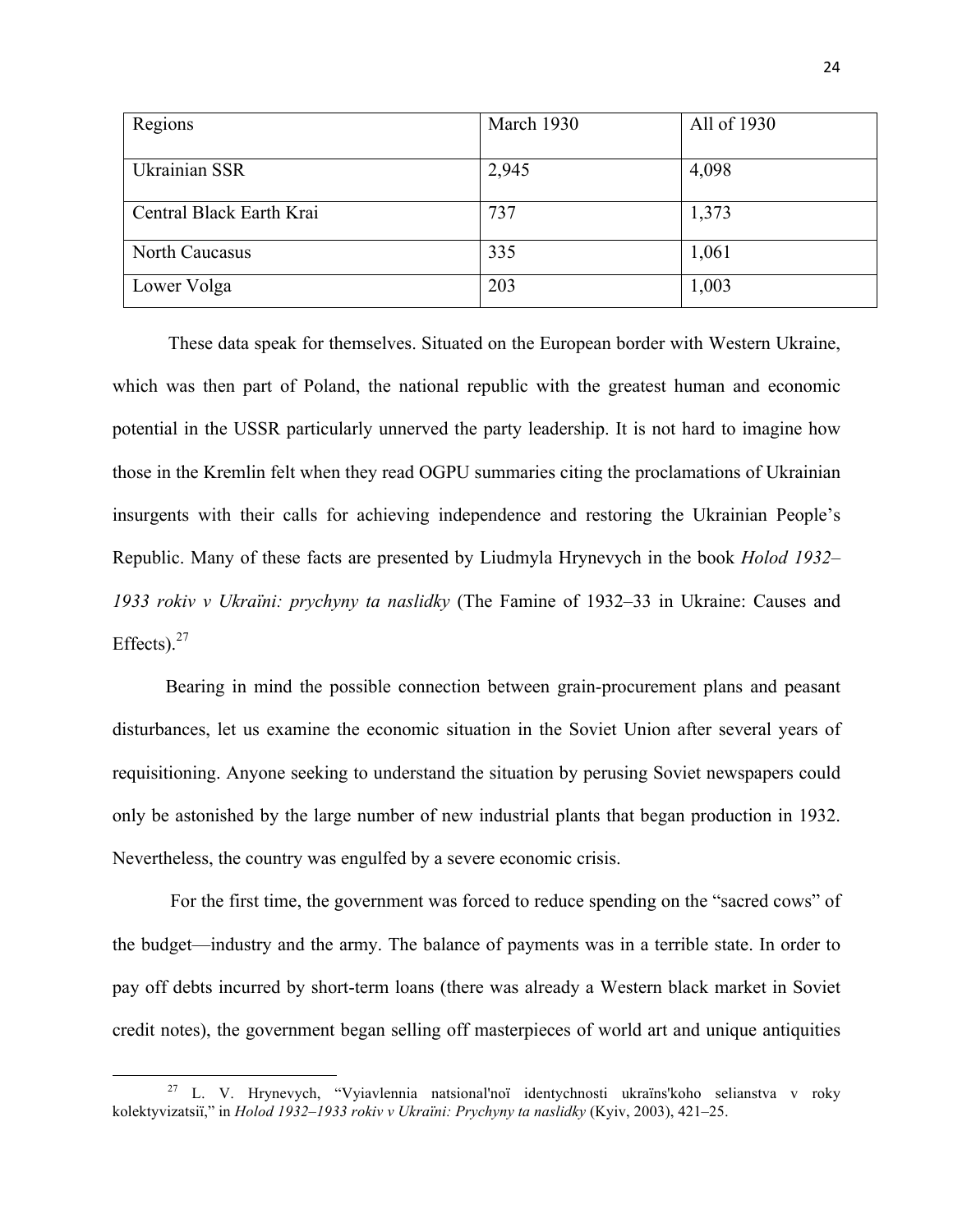from national museums. Grain rations for officials and dependents of workers and officials were reduced, and some categories of the urban population were denied centralized grain provisioning. But the worst situation by far was in the countryside, where another famine began in the fall of 1932.

The country's senior leadership was inundated with Chekist reports about society's "aggravated mood." On March 6, 1932, the following letter was tossed into the correspondence box for the newsletter of the 153rd Infantry Regiment in the Ukrainian military district: "Woe to socialism if war breaks out in 1932. All it takes is one spark, and an unheard-of fire will flare up."<sup>28</sup> On June 18 H. Tkachenko, a twenty-year-old Young Communist League member from the Brusyliv district in the Kyiv region who was studying at the Kyiv Fishery College, wrote a letter to the general secretary of the Central Committee, Communist Party (Bolsheviks) of Ukraine [CC CP(B)U], Stanislav Kosior: "It seems to me that, as far as the party was authoritative at least among the broad masses, its authority is constantly declining. As soon as a spark appears among the peasantry, flames will break out everywhere.… Comrade Bukharin's theories are now gaining strength and authority."<sup>29</sup> The reports flowing into the Kremlin included this one: "The peasants are under such an impression that it is frightening even to speak of it: if the least thing were to happen, they would immediately turn their guns against [the regime]. This is Ivan Tarasiuk, a student at the factory apprenticeship school, Dolyna station, writing to you. I am currently working for the GPU in detecting anti-Soviet activity."<sup>30</sup>

On August 5, 1932, the Secret Political Division of the OGPU summed up the data on peasant protests for the seven preceding months. Of the 1,630 disturbances recorded by the

<sup>&</sup>lt;sup>28</sup> Holod 1932–1933 rokiv v Ukraïni: Prychyny ta naslidky, 641.<br><sup>29</sup> Holodomor 1932–1933 rr. v Ukraïni: Dokumenty i materialy (Kyiv, 2007), 212.<br><sup>30</sup> Holod 1932–1933 rokiv na Ukraïni: ochyma istorykiv, movoiu dokumentiv,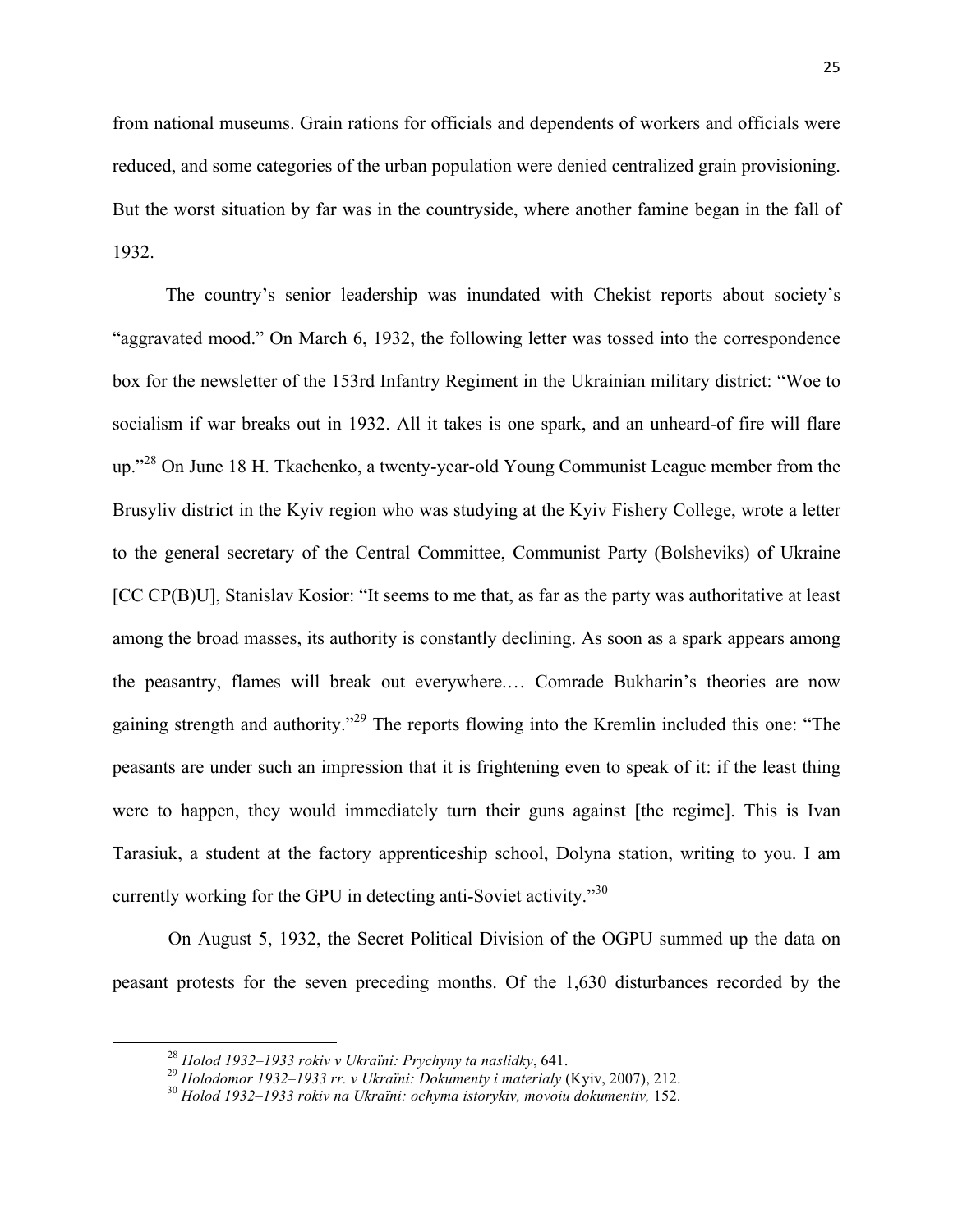Chekists, 923 took place in the Ukrainian SSR, 173 in the North Caucasus, and only 43 in the Central Black Earth Krai.<sup>31</sup> Was the Ukrainian peasants' twentyfold greater protest activity due only to their love of liberty, their propensity to revolt or, ultimately, their mentality? It would make more sense to consider the burdensome grain quota that the Kremlin imposed on Ukraine and recognize its provocative nature.

Any worker-peasant protest in the non-Russian regions of the country inevitably took on a national tint. The Kremlin leaders realized that the joint cumulative force of both forms of protest in the Ukrainian SSR, located in close proximity to Europe, was particularly dangerous to them. Given that the principle of prevention was central to Stalin's repressions, one might think that exorbitant grain quotas were imposed in the Ukrainian SSR in 1930–32 and in the Kuban region in 1932 not only as part of the all-Union policy of "spurring"<sup>32</sup> but also with the goal of undermining the economic basis of the national-liberation movement. In all likelihood, the Kremlin overestimated rather than underestimated the threat of Ukrainian separatism.

#### *A "Crushing Blow"*

<u> 1989 - Johann Barn, mars ann an t-Amhain an t-Amhain an t-Amhain an t-Amhain an t-Amhain an t-Amhain an t-Amh</u>

In the early 1930s, Stalin subordinated the upper echelons of the party, government, and Cheka power verticals to himself, but not the entire party or the whole population. The Stalin who was beyond criticism only appeared after the Great Famine of 1932–33 and the Great Terror of 1937– 38, with their many millions of victims, and after World War II, in which he was responsible for the deaths of as many as 30 million Soviet citizens. The economic crisis of 1932 caused by requisitioning and the ensuing all-Union famine might easily have cost him his post of general

<sup>31</sup> *Tragediia sovetskoi derevni: Kollektivizatsiia i raskulachivanie. Dokumenty v 5 tomakh, 1927–1939,* vol. 3 (Moscow, 2001), 141. <sup>32</sup> Stalin's own expression. See Stalin, *Sochineniia*, vol. 13 (Moscow, 1951), 182.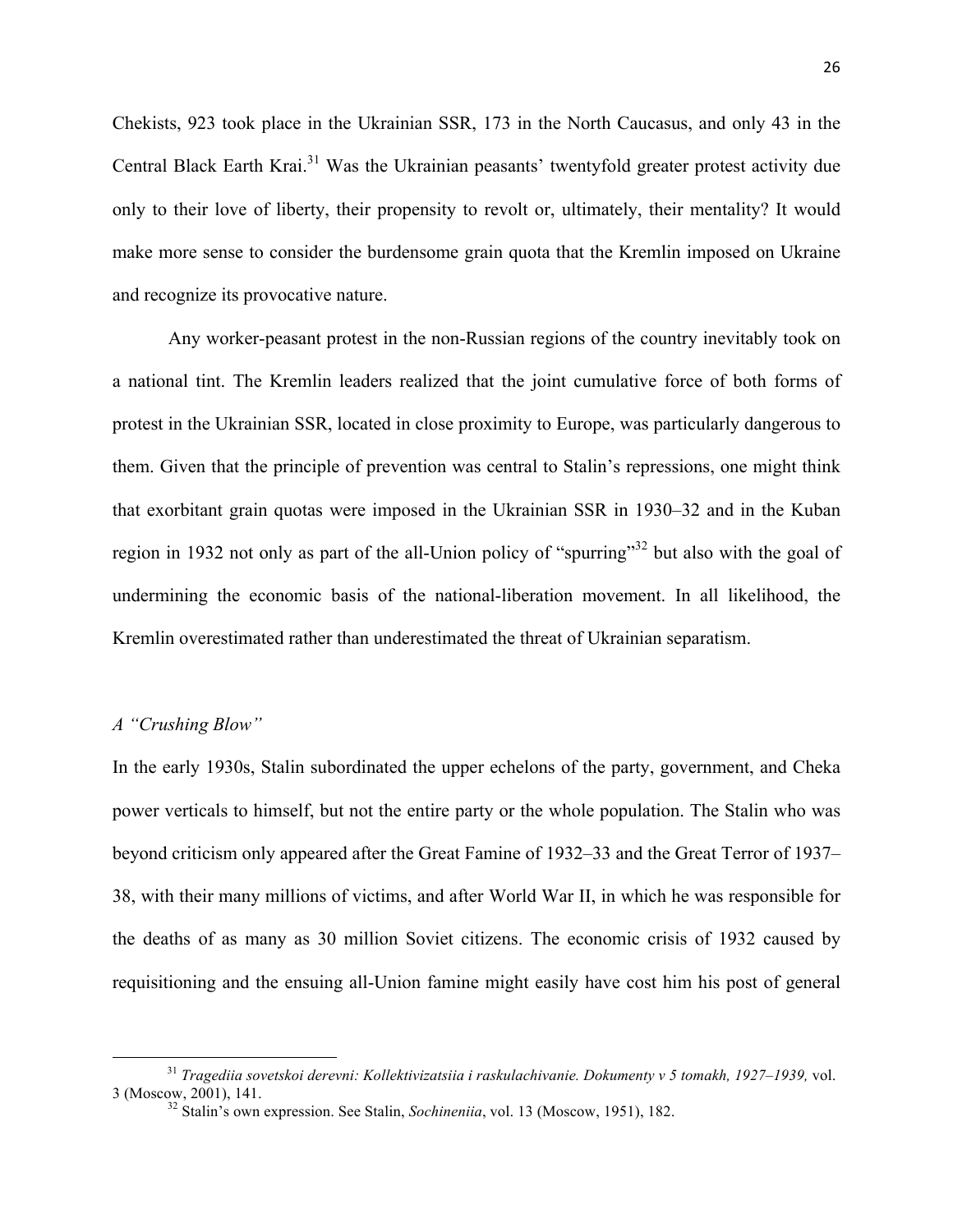secretary of the Central Committee. In order to protect his position at the top of the power structure, the chief was prepared to sacrifice the lives of millions of people.

The state, which was Stalin's team incarnate, presented itself to the working class as an aggregate entrepreneur obligated to pay wages and make sure that those rubles would suffice to provide adequate nutrition. The workers invested their hopes for a minimum level of nutrition under conditions of "temporary hardship" not in the peasantry but in the state, since it was the state that had destroyed the free market previously functioning between town and country in order to facilitate requisitioning*.* In 1931 and especially in 1932, however, the workers began to sense that something was going wrong in the country. Workers who belonged to the party still remembered the observations and warnings of leaders of the Right Opposition in the Politburo of the CC AUCP(B), even though those "rightist opportunists" had publicly recanted. Meanwhile, the policies of those who had ousted Nikolai Bukharin, Mikhail Tomsky, and Aleksei Rykov from the senior party leadership led to famine not only in the countryside but also in the cities. Consequently, members of the social stratum that the Chekists called "socially close" to the authorities began to pose a threat to Stalin's team.

Martemian Riutin, expelled from the CC AUCP(B) at the Sixteenth Congress in 1930 for propagandizing "rightist opportunistic views," came out openly against the Kremlin leadership. At his initiative, a document titled "Stalin and the Crisis of the Proletarian Dictatorship" was prepared in March 1932, along with "An Appeal to All Members of the AUCP(B)." Grigorii Zinoviev, Lev Kamenev, and a number of (recently) senior party and government officials in Moscow and Kharkiv who had suffered during the rout of the Right Opposition familiarized themselves with the documents. "An Appeal" stated in particular:

The party and the proletarian dictatorship have been led by Stalin and his clique to a dead end without precedent and are undergoing a deadly crisis. Through deception, slander,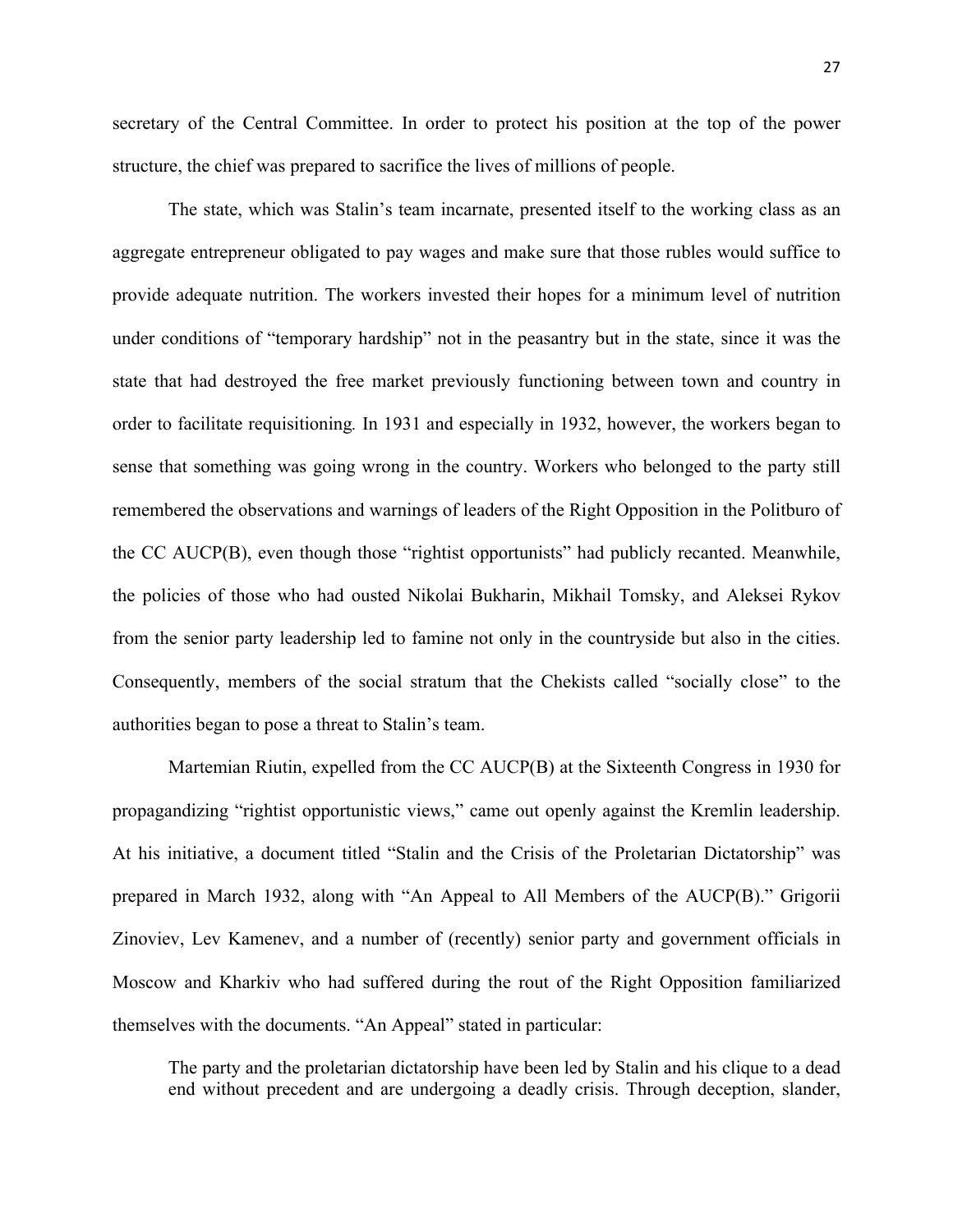and duping of party people, through unbelievable violence and terror, under the banner of struggle for the purity of Bolshevik principles and party unity, relying on a powerful centralized apparatus, over the last five years Stalin has cut off and removed all the best, genuinely Bolshevik members of the party from its leadership, established a personal dictatorship in the AUCP(B) and the entire country, broken with Leninism, and set out on the path of the most unbridled authoritarianism and savage personal despotism, bringing the Soviet Union to the edge of the precipice. $33$ 

This long quotation should illustrate the mood that was shared by a certain portion of the party membership and reflected the actual state of affairs in the country. To be sure, Stalin remained sufficiently devoted to Leninism that he did not venture (until January 1933) to reject the literal implementation of the constructions of the Soviet system that were set forth in the RCP(B) program of 1919.

The October 1932 plenum of the CC AUCP(B) held as many as thirty people liable to the party in the Riutin affair. But only a month later, Stalin had to deal with a number of individuals in the Russian government who had grouped themselves around Aleksandr Smirnov. Influenced by the growing crisis, this group began to regard the general line of the CC AUCP(B) in Stalin's implementation as a threat to the party and the country.

On November 27, 1932, Stalin convened a joint session of the Politburo of the CC and the Presidium of the CCC AUCP(B) at which he raised the question of Aleksandr Smirnov's group. Denying personal responsibility for the failure of the grain procurements, on which the group had focused attention, he gave two reasons for the defeat: 1) the penetration of collective and state farms by anti-Soviet elements in order to organize wrecking and sabotage; and 2) the wrong attitude to collective and state farms manifested by a significant number of rural communists. He called for an end to the idealization of collective and state farms and the use of force against them in order to root out "elements of sabotage and anti-Soviet phenomena." "It

 

<sup>33</sup> "O dele t.n. 'Soiuza marksistov-lenintsev,'" *Izvestiia TsK KPSS* (Moscow), 1989, no. 6:106.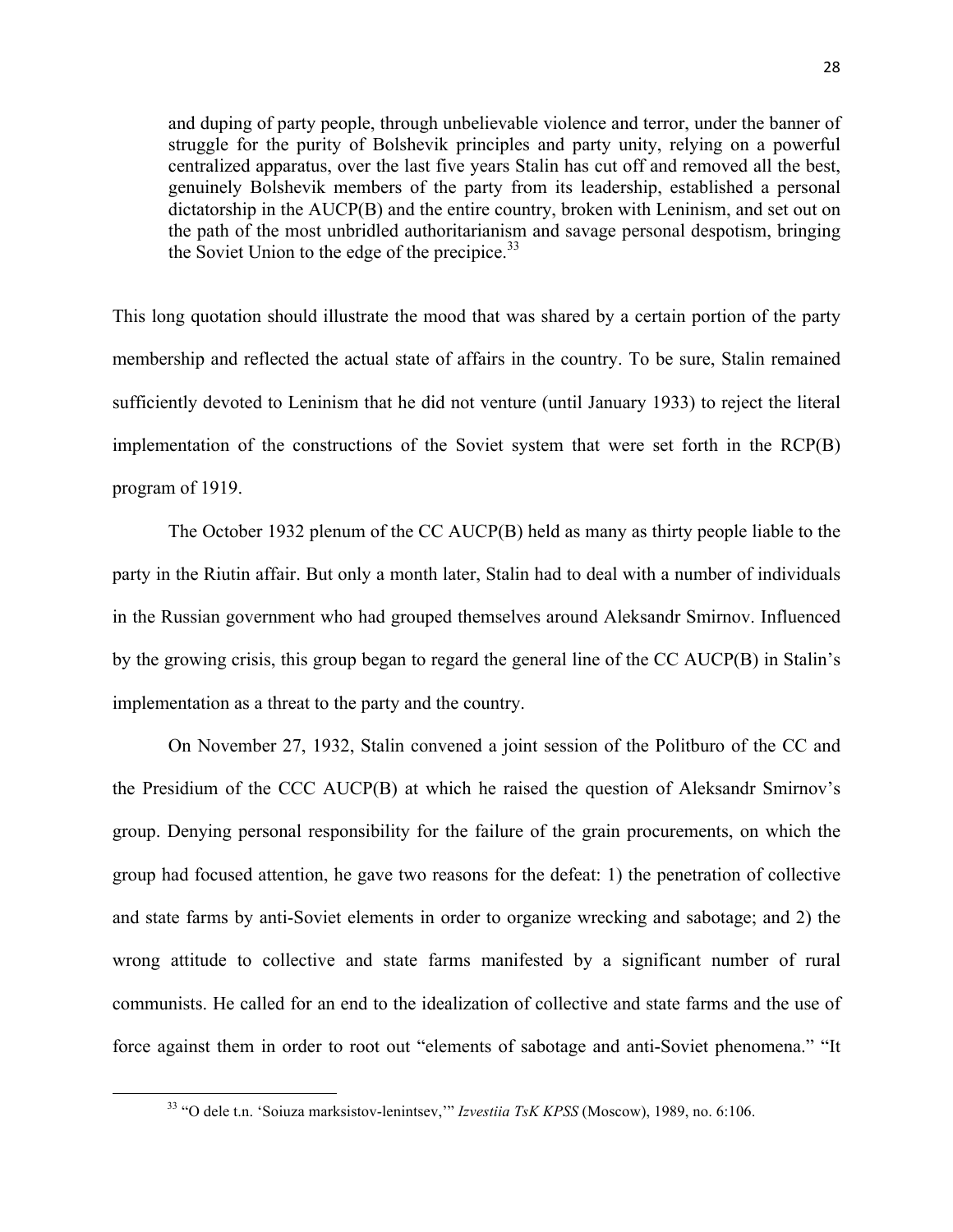would be foolish," declared the general secretary, "if communists, proceeding from the premise that collective farms are a socialist form of agriculture, failed to respond to the blow struck by these individual collective farmers and collective farms with a crushing blow of their own."<sup>34</sup>

In 2007, the Russian State Archives of Sociopolitical History (RGASPI) and the Hoover Institution on War, Revolution, and Peace published the edited transcript of the joint session of the Politburo CC and Presidium CCC AUCP(B) that was circulated to party and government activists, as well as the original text, which reflected what was actually said on November 27. Comparison of the two versions gives an idea of what Stalin wanted to say to the broad range of party activists and what he considered prudent to conceal. As indicated in the text distributed to the central committees of communist parties in the national republics and provincial party committees, Stalin announced only the intention to deliver a "crushing blow." The nature of the blow remained undefined, and its direction was minimized: "against individual collective farmers and collective farms." Stalin was more forthcoming at the meeting of the higher ranks of the party, naming regions where extraordinary grain-procurement commissions were operating, as well as concrete enemies: White Guardists and Petliurites.<sup>35</sup>

As Stalin spoke, two emergency commissions had already been operating for several weeks. They had been dispatched to the Ukrainian SSR and the North Caucasus Krai according to a resolution of the Politburo CC AUCP(B) adopted on October 22. The day after his speech, the general secretary created another commission for the Lower Volga Krai. The Ukrainian commission was led by Viacheslav Molotov, the head of the Soviet government, the commission for the North Caucasus by Lazar Kaganovich, the secretary of the CC AUCP(B), and the Lower Volga commission by Pavel Postyshev, secretary of the Central Committee. The commissions

<u> Andrew Maria (1989)</u>

<sup>&</sup>lt;sup>34</sup> Tragediia sovetskoi derevni, 3: 559.<br><sup>35</sup> Stenogrammy zasedanii Politbiuro TsK RKP(b)-VKP(b), 1923–1938 gg., ed. K. M. Anderson et al., vol. 3 (Moscow, 2007), 589, 657–58.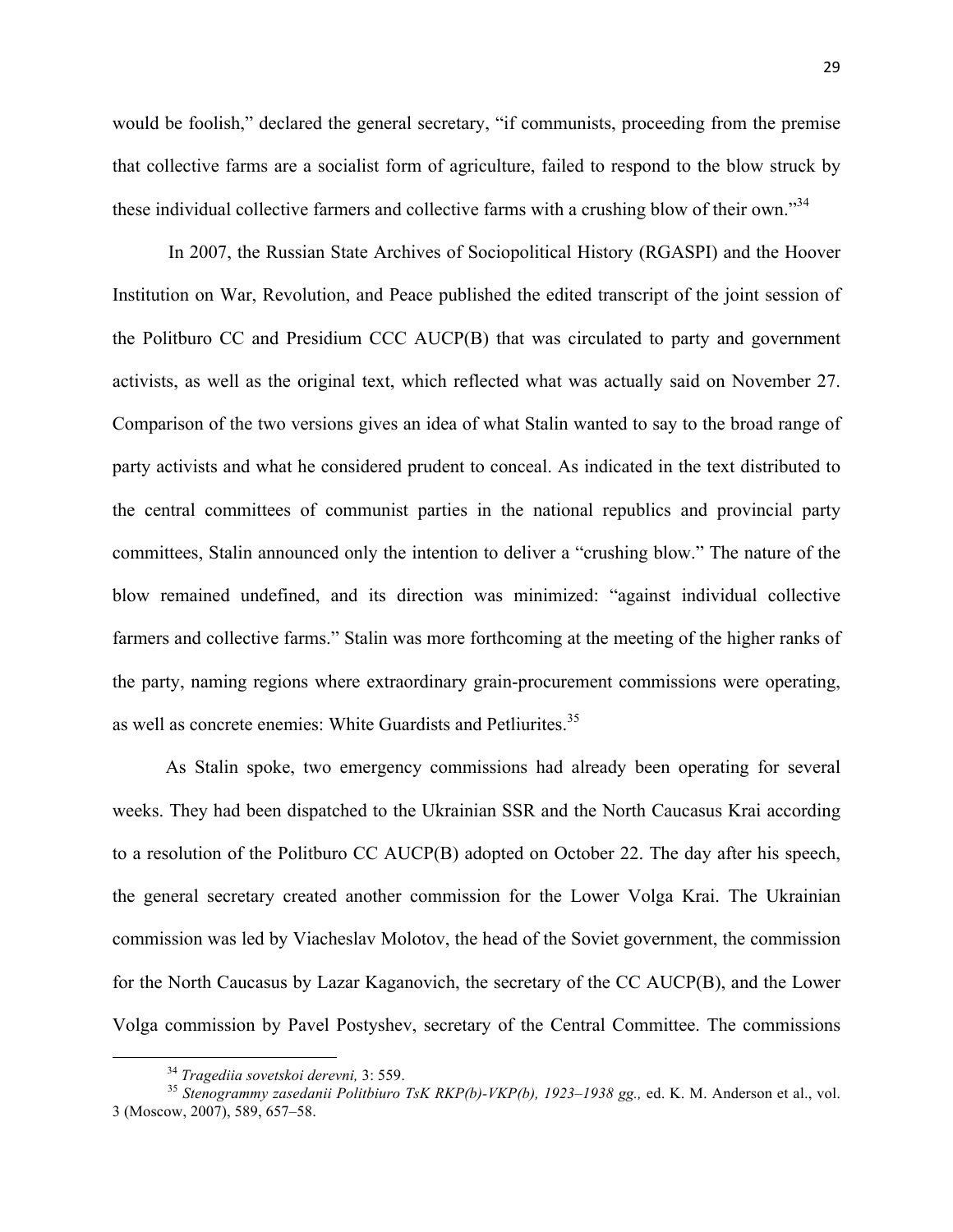were organs of the Kremlin's dictatorial rule created in specific regions for a certain time. Their decisions were made public in the name of local government agencies. The struggle against "sabotage" of grain procurements was publicized in the media in order to drive a wedge between grain producers in the countryside and grain consumers already starving in the cities. The sabotage was portrayed as the peasants' unwillingness to share grain with the state, and the struggle against it as the search by rural activists and authorized representatives dispatched from the cities to take charge of grain procurements for "black granaries" and pits that had been concealed from the state grain inventory.

When Stalin announced his intention to deal a "crushing blow," he already knew the form it would take. The goal of Molotov's first trip to Ukraine, which lasted until November 6, was to reconnoiter the situation in the republic. He returned to Kharkiv on November 17, and on instructions from Stalin, for the first two days he worked on the Kharkiv center's party and government resolutions on the intensification of grain procurements. The head of the commission then sent the draft resolutions of the CC CP(B)U and the Radnarkom of the Ukrainian SSR to the Kremlin for approval.<sup>36</sup> After that, the resolution of the CC CP(B)U was adopted on November 18, and the resolution of the Radnarkom was published on November 20. Both resolutions had an identical title: "On Measures to Intensify Grain Procurement." According to the Radnarkom resolution, district executive committees were obliged to "organize the seizure from collective farms, individual farmers, and state farm workers of grain stolen in the course of harvesting, threshing, and transportation."37 From this point it followed that the state was sanctioning mass searches and seizures of all grain stocks, as no one was about to distinguish "stolen" grain from any other kind. The Radnarkom resolution included point 9,

<u> Andrew Maria (1989)</u>

<sup>36</sup> *Komandyry Velykoho holodu: Poïzdky V. Molotova i L. Kahanovycha v Ukraïnu ta na Pivnichnyi Kavkaz, 1932–1933 rr.*, ed. Valerii Vasyl'iev and Iurii Shapoval (Kyiv, 2001), 36, 239. <sup>37</sup> *Kolektyvizatsiia i holod na Ukraïni, 1929–1933* (Kyiv, 1992), 548.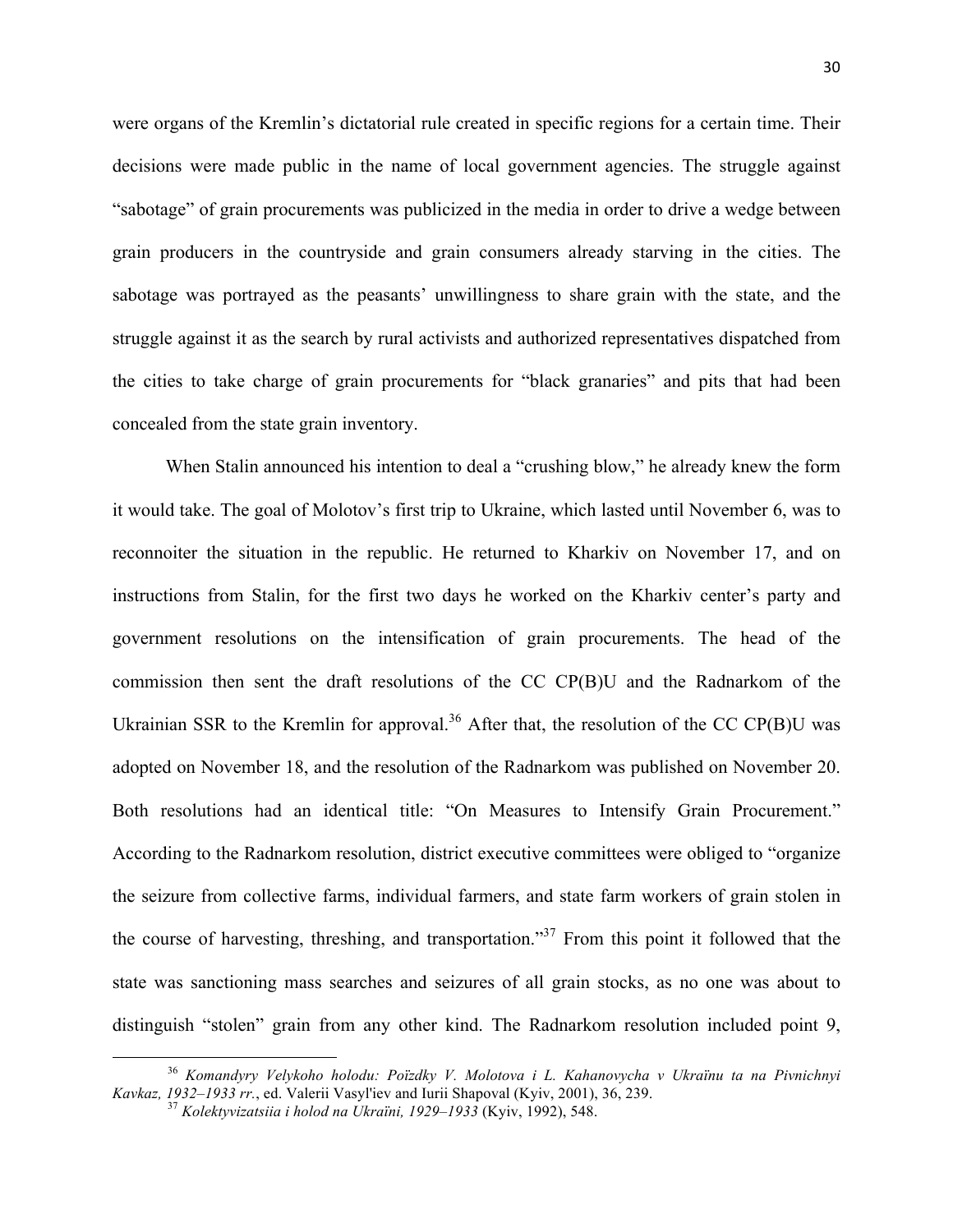which bore directly on the Holodomor: "In-kind fines in the form of additional meatprocurement targets shall be levied on those collective farms that have countenanced the theft of collective-farm grain and are maliciously undermining grain-procurement plans: they are to supply an additional 15-month quota of meat from both collectivized livestock and that owned by collective farmers."<sup>38</sup> The party resolution demanded that fines in kind include not only livestock or meat (fatback) but also the "other grain"—potatoes.<sup>39</sup> Taking this into account, it must be concluded that the main result of the activities of the grain-procurement commission under Molotov's direction in the Ukrainian SSR was the creation of a legislative basis for terror by famine.

Terror by famine was initially applied to particular villages placed on the "blacklist" for their failure to settle up with the state in grain over a lengthy period. At a meeting of the bureau of the North Caucasus Krai party committee on November 1, Kaganovich first announced his intention to place three to five villages (*stanitsy*) on the blacklist.<sup>40</sup> On December 6, by resolution of the CC CP(B)U and the Radnarkom of the Ukrainian SSR, six villages in Ukraine were blacklisted. On December 8, Stanislav Kosior was already informing Stalin that the provincial party and executive committees had blacklisted as many as 400 collective farms.<sup>41</sup> If we look at the resolution describing blacklist status that was published in *Visti VUTsVK* on December 8, we see nothing out of the ordinary: cessation of cooperative and state trade, preterm loan collection, expulsion of "organizers of grain-procurement wrecking," and the like. All this was going on in other villages as well. What remained behind the scenes?

<sup>&</sup>lt;sup>38</sup> Ibid., 549.<br><sup>39</sup> Holod 1932–1933 rokiv na Ukraïni: ochyma istorykiv, movoiu dokumentiv, 257.<br><sup>40</sup> Komandyry Velykoho holodu, 315.<br><sup>41</sup> Holod 1932–1933 rokiv na Ukraïni: ochyma istorykiv, movoiu dokumentiv, 284.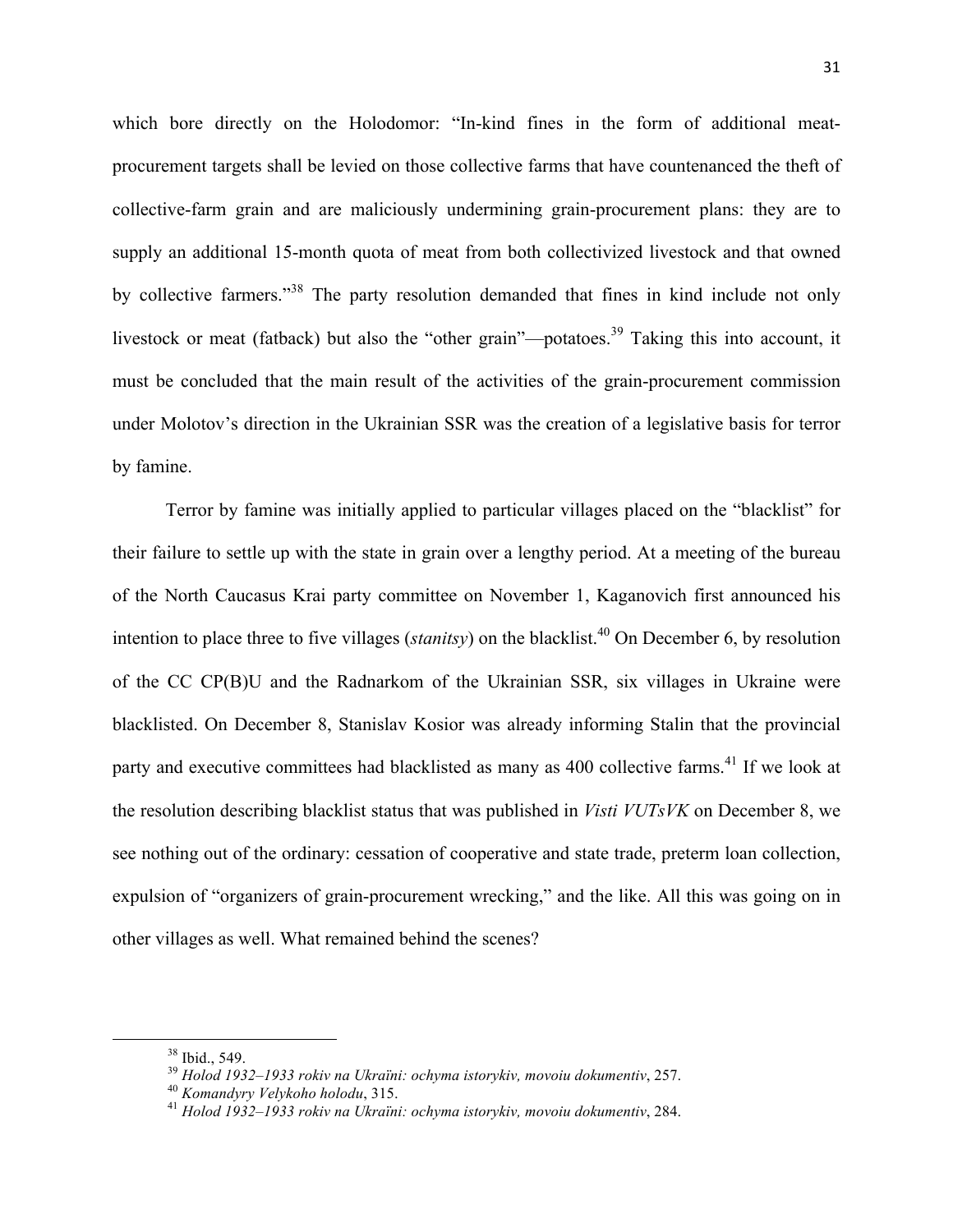Inquisitive Italians took an interest in this, and on May 9, 1933 the Italian ambassador in Moscow, Bernardo Attolico, sent Rome the text of Consul Leone Sircana's report describing the state of agriculture in Ukraine "on the basis of newspaper reports and direct observation." Sircana described the situation as follows: "The placing of entire villages and collective farms on the so-called 'blacklist' entails severe penalties, such as the suspension of all deliveries of goods; the confiscation even of the insignificant stock of goods already available at the cooperatives; an absolute ban on leaving the boundaries of one's village or farm; searches and seizures of produce."<sup>42</sup> So the blacklist penalties provided for "searches and seizures of produce." Barricaded in their villages and deprived of all foodstuffs, the peasants died of hunger.

In November the deputy head of the OGPU and special plenipotentiary of the OGPU in the Ukrainian SSR, Vsevolod Balytsky, was sent to Kharkiv as part of a large group of Chekists. Stalin gave Balytsky some assignments that he soon announced in operational order no. 1 to the GPU of the Ukrainian SSR, dated December 5 (published for official use as a separate brochure). The order began with the assertion that Ukraine was experiencing the "organized sabotage of grain procurements and autumn sowing, organized mass theft on collective and state farms, terror against the staunchest and most steadfast communists and activists in the countryside, the infiltration of dozens of Petliurite emissaries, and the distribution of Petliurite leaflets." Hence the conclusion about the "undoubted existence of an organized counterrevolutionary insurgent underground in Ukraine associated with foreign powers and foreign intelligence services, mainly with the Polish general staff."<sup>43</sup> The Chekists were given an advance description of whom they were to expose as belonging to counterrevolutionary organizations whose members were already

<sup>42</sup> *Lysty z Kharkova,* 145, 147. <sup>43</sup> Iu. I. Shapoval and V. A. Zolotar'ov, *Vsevolod Balyts'kyi: Osoba, chas, otochennia* (Kyiv, 2002), 189.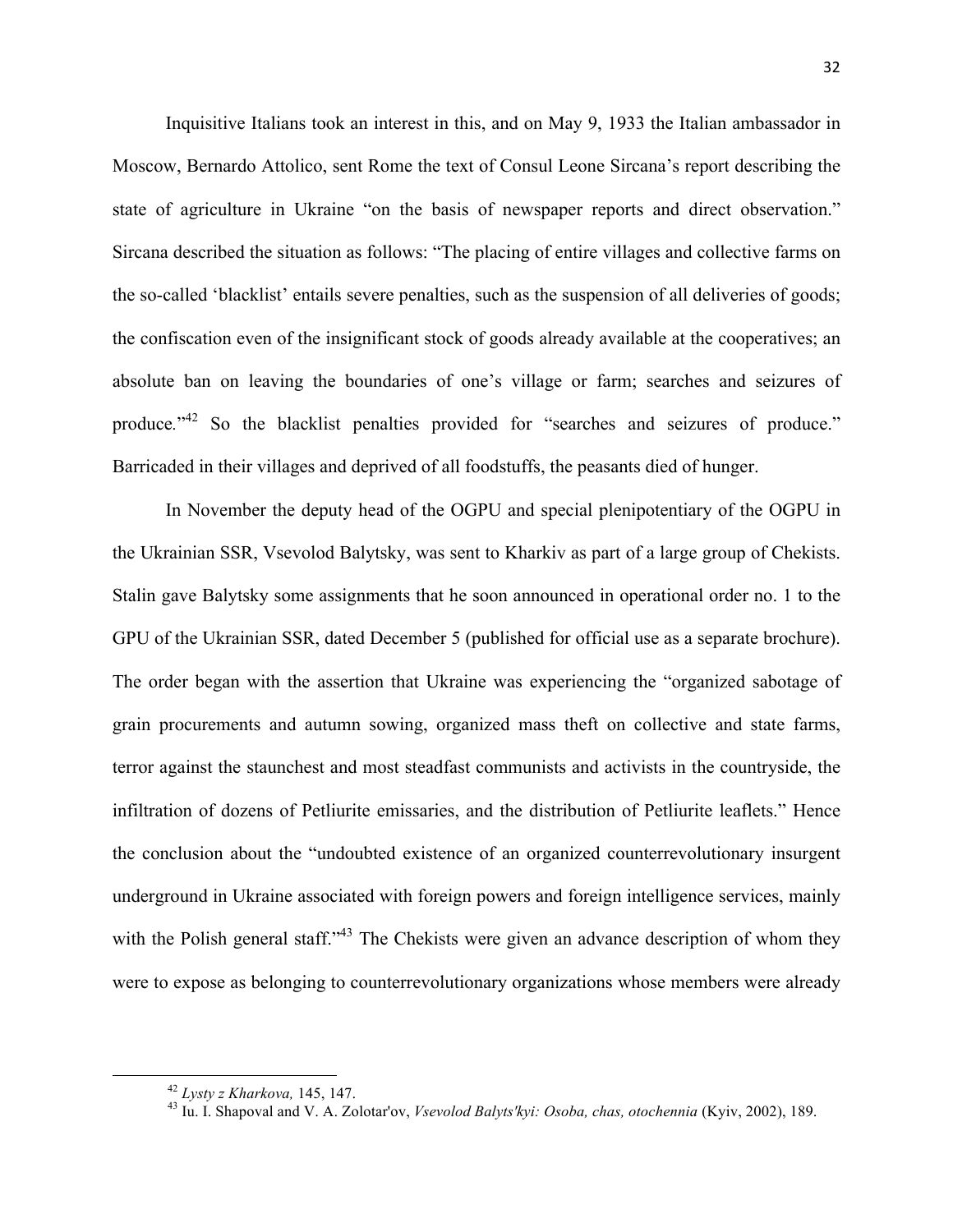under arrest. Naturally, the Chekists received an assignment from Stalin to find grain concealed from the state inventory—evidence of counterrevolutionary activity.

While there was no problem in exposing individuals designated by the authorities as enemies of the people (in order no. 2 to the GPU of the Ukrainian SSR, dated February 13, Balytsky reported on the discovery of a counterrevolutionary underground in 200 districts),<sup>44</sup> fulfilling Stalin's mandate to discover pits of grain was not so simple. At a meeting of the Politburo of the CC CP(B)U on December 20, Balytsky reported that since the beginning of December, searches had turned up 7,000 pits and 100 "black granaries" concealing 700,000 poods of grain.<sup>45</sup> Two conclusions could be drawn from this information: a) peasants really were hiding remnants of the harvest from the state so as to not die of hunger; and b) the amount of grain uncovered was paltry, offering no hope of the "black granaries" fulfilling the grainprocurement plan.

There is every reason to assert that the procurement campaign of January 1933 in the Ukrainian countryside had nothing to do with grain quotas. Between December 20, 1932 and January 25, 1933, the use of sweeping home searches by Chekists, poor peasants (*nezamozhnyky*), and urban activists managed to turn up fewer than 8,000 pits, 521 "black granaries," and up to 1,400 other secret caches from which they confiscated one million poods of grain in all of Ukraine's rural localities. In order to bring the figure up to a million poods, they included grain obtained from repeat threshings of straw and chaff (so-called *ozadky*, or scraps) as well as grain confiscated from dealers. This overall figure is worth comparing with the grainprocurement plan approved by the Third All-Ukrainian Party Conference in July 1932 under

<sup>44</sup> *Holod-henotsyd 1932–1933 rokiv v Ukraïni,* ed. Iu. Shapoval (Kingston, Ontario: Kashtan Press, 2005), 297. <sup>45</sup> *Komandyry Velykoho holodu,* 316.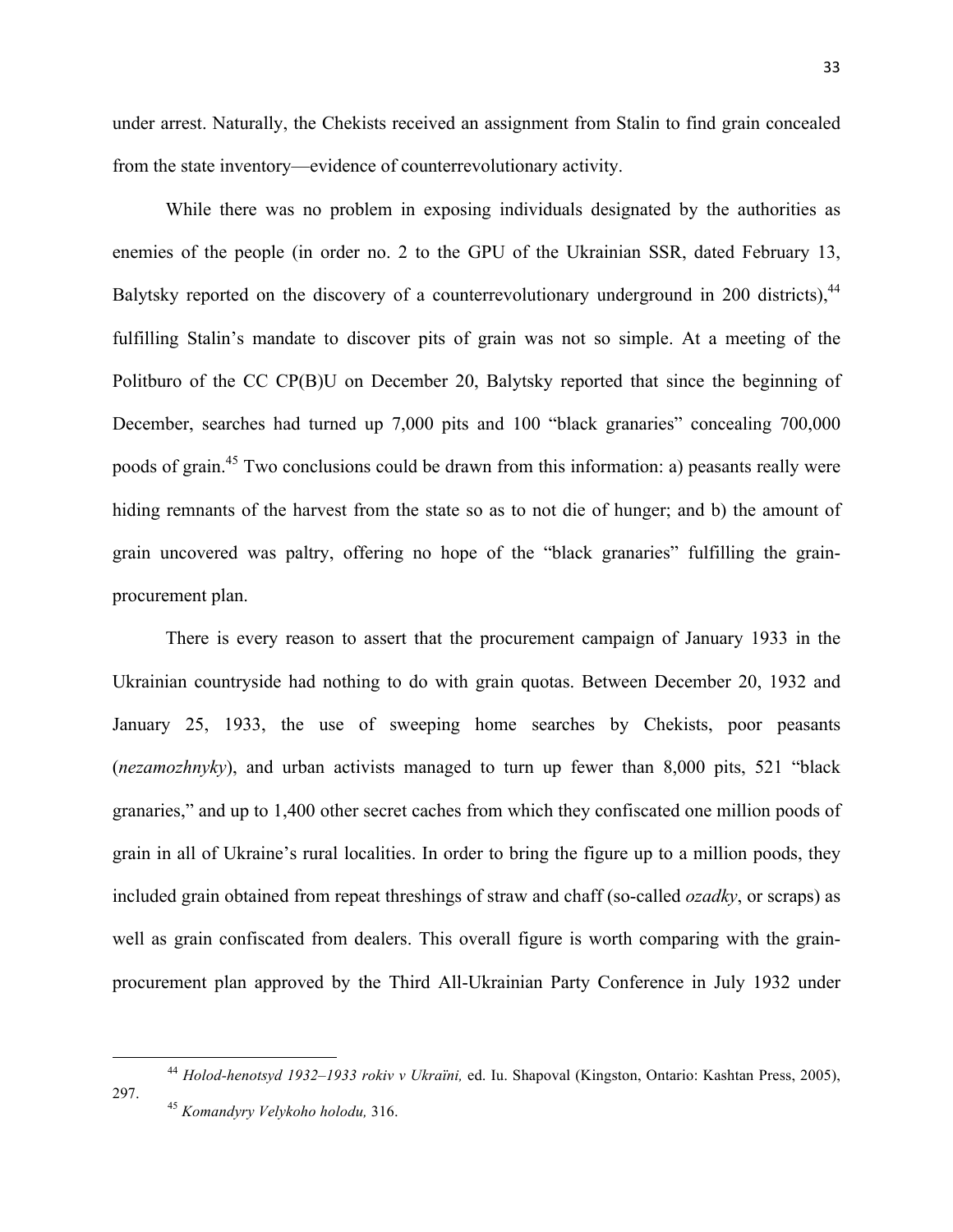pressure from their Kremlin guests, Molotov and Kaganovich—356 million poods from the peasant sector.46

Under the pretext of looking for grain concealed from the state by "peasant saboteurs," the Kremlin prepared a punitive campaign, the essence of which lay in the confiscation of all food from the Ukrainian countryside, which had long been seized by famine. This campaign was inhumane but constitutional. The constitution of the Ukrainian SSR adopted in March 1919 included article 28, which said: "The Ukrainian SSR recognizes work as the obligation of all citizens of the Republic and proclaims the slogan 'He who does not work, neither shall he eat.'" This article was copied from article 18 of the constitution of the Russian Soviet Federative Socialist Republic, which was adopted by the Fifth All-Russian Congress of Soviets in July 1918.<sup>47</sup>

The "crushing blow" was initiated by a telegram of January 1, 1933 from Stalin to the leaders of the Ukrainian SSR in Kharkiv. The general secretary demanded that all collective and individual farmers be notified through the village councils that they were voluntarily to deliver their "previously stolen and hidden grain" to the state. The second and final point of the telegram concerned people who ignored this demand. It read: "As for the collective farmers, collective farms, and individual farmers who stubbornly continue to conceal grain stolen and hidden from the grain inventory, the harshest punitive measures provided by the resolution of the CEC and Sovnarkom of the USSR ("On Safeguarding the Property of State Enterprises, Collective Farms,

<sup>46</sup> Stanislav Kul'chyts'kyi, *Holodomor 1932–1933 rr. iak henotsyd: trudnoshchi usvidomlennia* (Kyiv, 2007), 245, 299. <sup>47</sup> *Istoriia Radians'koï Konstytutsiï v dekretakh i postanovakh Radians'koho uriadu, 1917–1936* (Kyiv,

<sup>1937), 75, 118.</sup>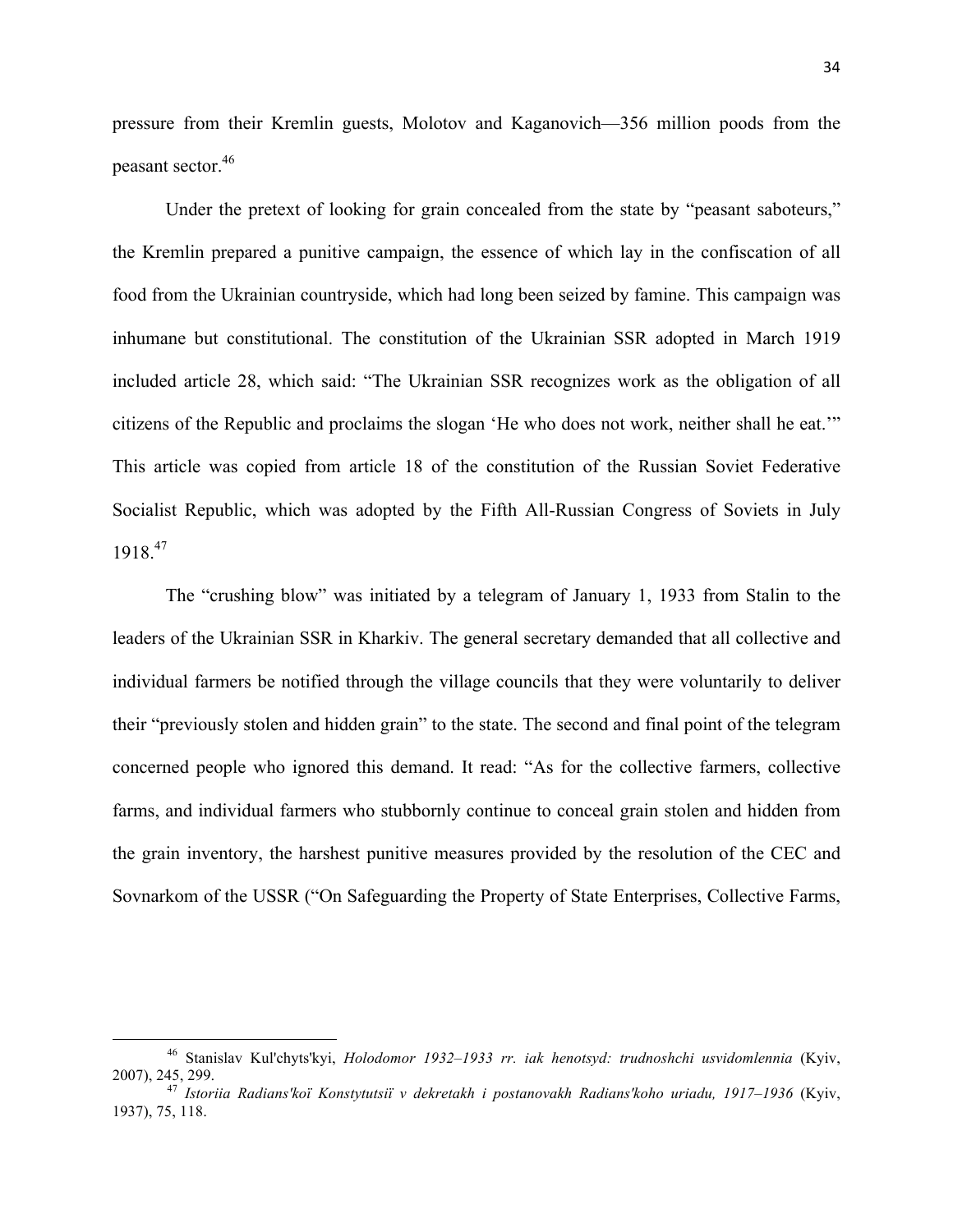and Cooperatives and Strengthening Public (Socialist) Property") of August 7, 1932, will be applied."<sup>48</sup>

The logical connection between the first and second points of the telegram prompted local authorities to organize searches of every peasant household on the whole territory of the Ukrainian SSR. After all, the threat of employing the Law of Spikelets against peasants who avoided delivering their "hidden grain" to the state could only be effectuated if it were determined that they had in fact resisted. Hence Stalin's telegram was not so much a threat as a signal to begin mass searches.

The legend about the "hidden grain" proved necessary not only to signal the need for these mass searches but also to provide plausible motivation for the actions of the hundreds of thousands of people who had to take part in them. It was no accident that at the time Stalin was sending his telegram, the New Year's edition of the newspaper *Pravda* published a report from the large village of Krynychky in the Dnipropetrovsk region. According to the journalist, there were fifty grain-procurement officials from the district and province in the village. On average, they were supposed to ensure the delivery of 1,000 quintals of grain daily but were managing to wring no more than 15 quintals out of the peasants. The report ended as follows: "We must keep looking, as there is a whole 'underground city of wheat.' Yet only rarely do the efforts of the best workers turn up one or two pits."

What were the objective consequences of Stalin's New Year's telegram? We have a more or less precise measurement of the extent of excess mortality and can therefore differentiate the all-Union famine of 1932 in Ukraine from the Ukrainian Holodomor of 1933. According to the latest calculations of experts at the Institute of Demography and Social Research, National Academy of Sciences of Ukraine—Omelian Rudnytsky, Nataliia Levchuk, Alla Savchuk, and

 

<sup>48</sup> *Holod 1932–1933 rokiv na Ukraïni: ochyma istorykiv, movoiu dokumentiv*, 308.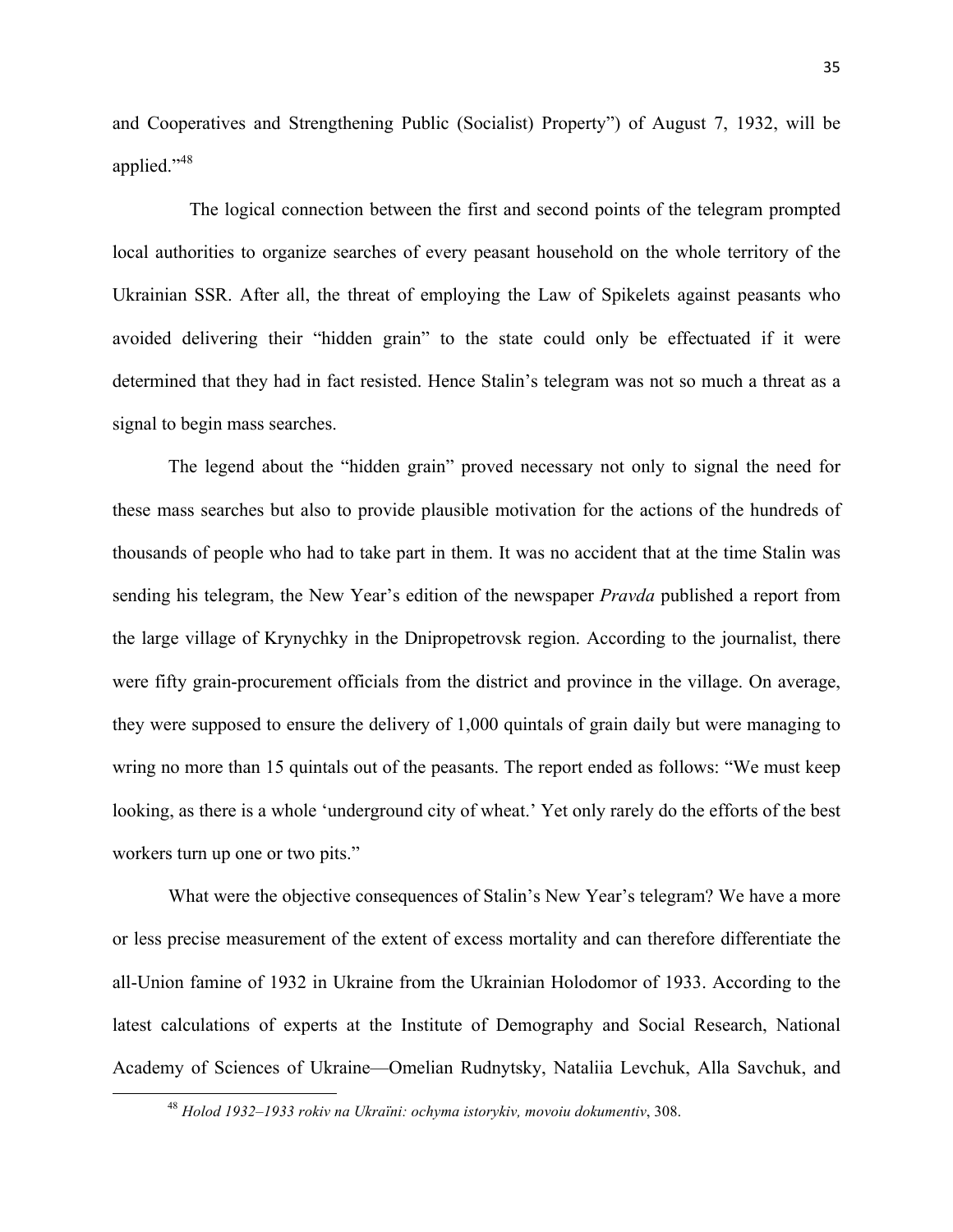Pavlo Shevchuk, under the leadership of Oleh Wolowyna (University of North Carolina) excess mortality in 1933 was 3,335,000 people in the rural areas of the Ukrainian SSR and 194,000 in the cities. The corresponding statistics for 1932 were 207,000 in the villages and 43,000 in the cities. I am grateful to these demographers, who have allowed me to cite their unpublished findings based on their ongoing research.<sup>49</sup>

Death by starvation in 1932 was a consequence of the grain procurements. In extracting the *prodrazvërstka* from the 1931 harvest, Molotov "outdid himself" in a whole series of districts of the Ukrainian SSR, which led to mass mortality in the first half of 1932. In order to ensure the spring sowing and save the starving, the state provided food aid, which included the reduction of grain exports. At that time, no one was bent on the destruction of starving Ukrainian peasants. The fourteenfold difference between the famine of 1932 and the Holodomor of 1933 cannot be explained by grain procurements. In January 1933, under a total information blockade, all food supplies were confiscated from peasant households in the course of a campaign to uncover that nonexistent "underground city of wheat." On January 22, the information blockade was augmented with a physical one. Stalin himself wrote the directive of the CC AUCP(B) and Sovnarkom of the USSR (the holograph has been preserved) to halt the mass exodus of peasants from Ukraine and the Kuban to other regions.<sup>50</sup>

The famine caused by grain procurements can be justified by whatever one wishes, even—and this is often done when genocide is being denied—by the need to establish a defense infrastructure in anticipation of the events of 1941. However, when the state confiscates not grain

<sup>49</sup> Nataliia M. Levchuk, "Raionna dyferentsiatsiia vtrat naselennia Ukraïny unaslidok holodu v 1933 roku" in *Holod v Ukraïni u pershii polovyni XX stolittia: prychyny i naslidky,* 261; Omelian Rudnytskyi, "Urban-Rural Oblast Dynamics of 1932–34 Famine Losses in Ukraine," paper presented at the 18th Annual World Convention of the Association for the Study of Nationalities, Columbia University, New York, April 18–20, 2013.

<sup>50</sup>*Tragediia sovetskoi derevni,* 3: 32, 635.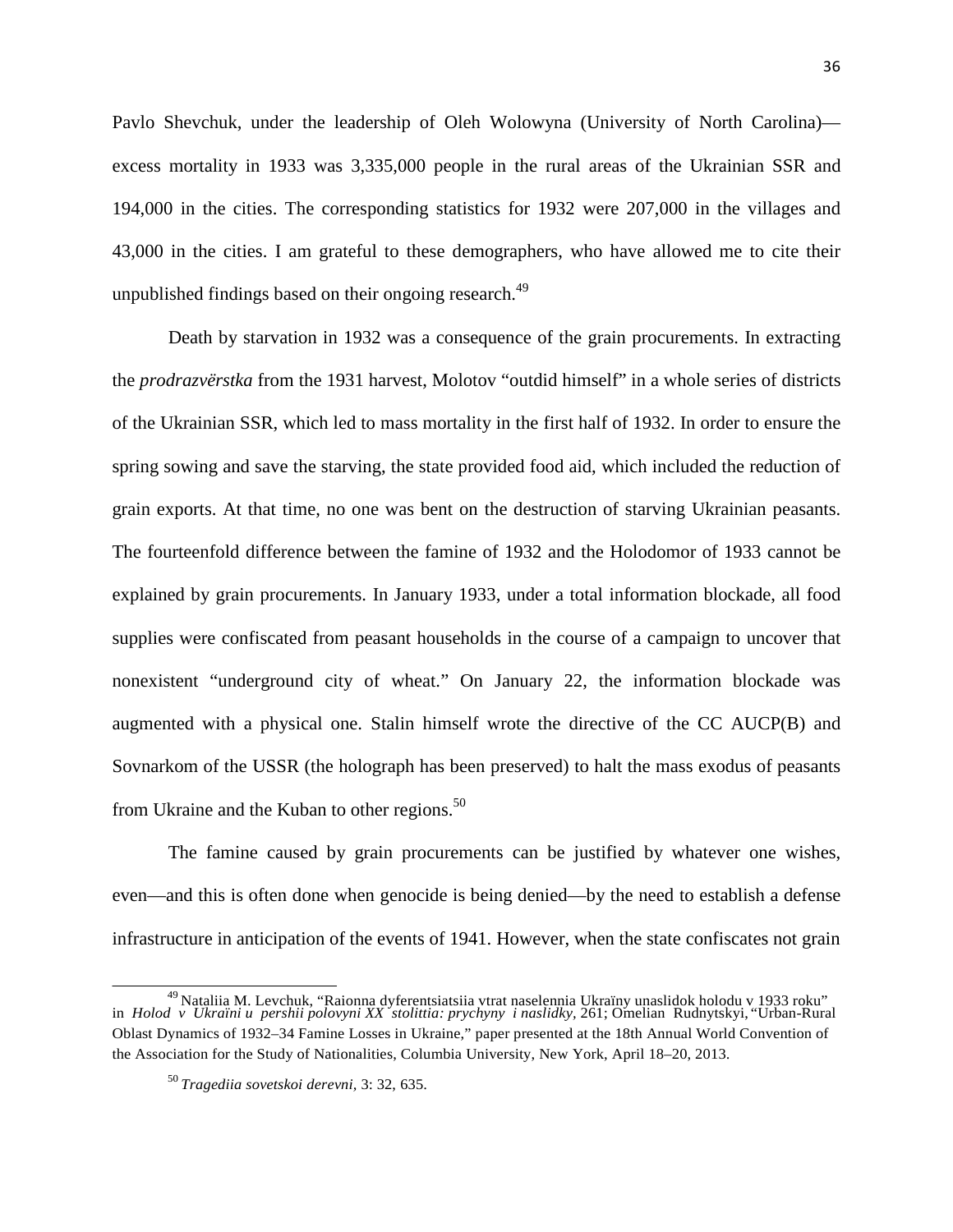but any and all food, its intentions should be deemed murderous: there can be no other explanation. We are dealing here with mass murder—planned in advance and well organized not only of those whom the Kremlin regarded as saboteurs but also of children and the elderly. The searches for and confiscation of foodstuffs were carried out by urban activists and local members of Committees of Poor Peasants under the direction of Chekists. The poor peasants were starving; they did not have to be inveigled to do what they did.

The fact that stores of food were confiscated by state agencies removes the grounds for opposition to calling the Holodomor a genocide. That is why objectors adamantly demand: "Show us the documents!" Yet documents on the confiscation of all food from peasants have not been found for the whole territory of Ukraine and the Kuban. The Kremlin rulers considered that such nightmarish intentions could not be set down on paper. Their assessment can be backed up with documents. In November 1932, the Starominsk AUCP(B) district committee in the North Caucasus Krai recommended repressions against the village of Novoe Selo: "Apply the harshest measures of influence and coercion, carrying out the confiscation of all foodstuffs." In a letter to the CC CP(B)U secretary Mendel Khataevich, Molotov hypocritically called this recommendation "un-Bolshevik" and prompted by "despair, for which we have no grounds, since the party is coming out against the practice of local authorities 'to take any grain wherever they want, ignoring the consequences, and so on."<sup>51</sup>

What was happening in the Ukrainian countryside has been described by witnesses to the Holodomor who were fortunate enough to survive. There are hundreds of documented and published testimonies asserting that the search brigades confiscated not only meat and potatoes, as provided by the legislation on in-kind fines, but all available foodstuffs. The online Famine Web Map, part of the MAPA: Digital Atlas of Ukraine project at the Harvard Ukrainian

 

<sup>51</sup> Kondrashin, *Golod 1932–1933 godov*, 216.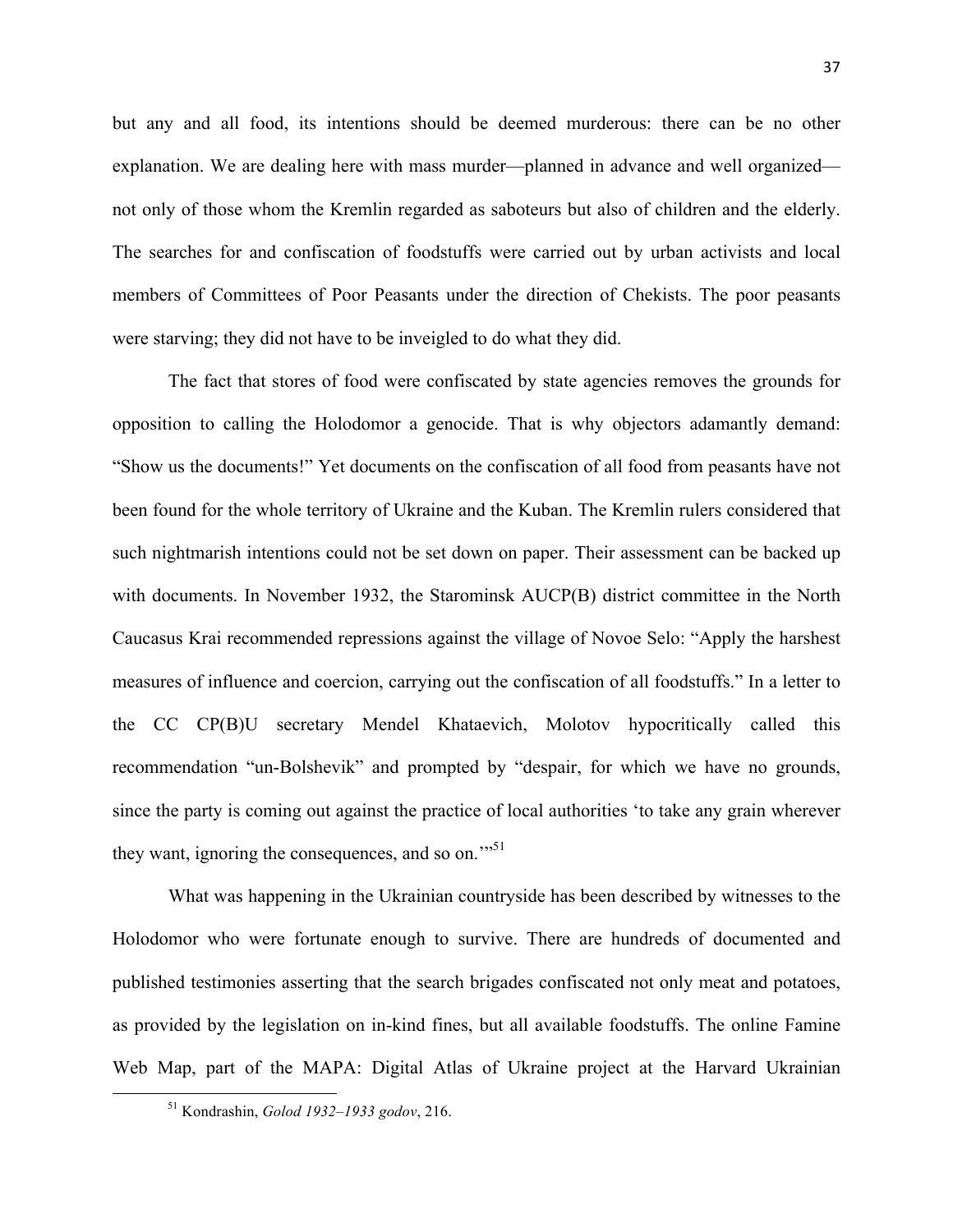Research Institute, includes a map of the whereabouts of the witnesses who attested the confiscation of all food.<sup>52</sup> There are already enough such testimonies, gathered from various sources, to fill a volume.

The locations where the witnesses spent the Holodomor have been plotted on a map, proving that food was being confiscated not only along the border with Romania and Poland but also in the districts of Polisia. Such a map constitutes a full-fledged document, not the subjective testimony of various individuals.

Stalin's "crushing blow" consisted of two interrelated operations, one punitive, the other rescuing. The punitive operation lasted from January 1 to February 7, 1933 and was directed, as can be seen from its results, at preempting uprisings of starving villagers against the authorities. Transforming the famine into absolute starvation paralyzed the villagers' will to fight. That was the result sought by the Soviet organs of state security, and it was precisely the outcome observed by their Polish counterparts, who were carefully following the situation in Right-Bank Ukraine. The chief of the Polish intelligence agency in Kyiv, Władysław Michniewicz, informed the embassy on June 2, 1933 of the situation in the countryside around Kyiv: "Death from hunger is a constant occurrence. Cannibalism is the order of the day. There's nothing to report on the political mood; the only desire is for bread."<sup>53</sup>

The rescue operation took place to much fanfare, the echoes of which can still be heard today. In 2009 the Russian Archives published an expensive coffee-table book under the title *Golod v SSSR:*  Famine in the USSR, 1930–1934.<sup>54</sup> It is a collection of 188 color photocopies of documents from six of the Russian Federation's central archives, including ones with extraordinarily limited access. Document no. 83 is laid out quite effectively in the publication: it is a page from the unbound file of the proceedings of the Politburo of the CC AUCP(B) dated February 8, 1933, with three points on the provision of food aid to the North Caucasus Krai party committee and the Dnipropetrovsk and Odesa provincial

 $52$  The Famine Web Map can be accessed at http://gis.huri.harvard.edu/historical-atlas/the-greatfamine/famine-web-map.html. <sup>53</sup> *Hołodomor 1932–1933: Wielki Głód na Ukrainie*, 299. <sup>54</sup> *Golod v SSSR: Famine in the USSR, 1930–1934,* comp. O. Antipova (Moscow, 2009).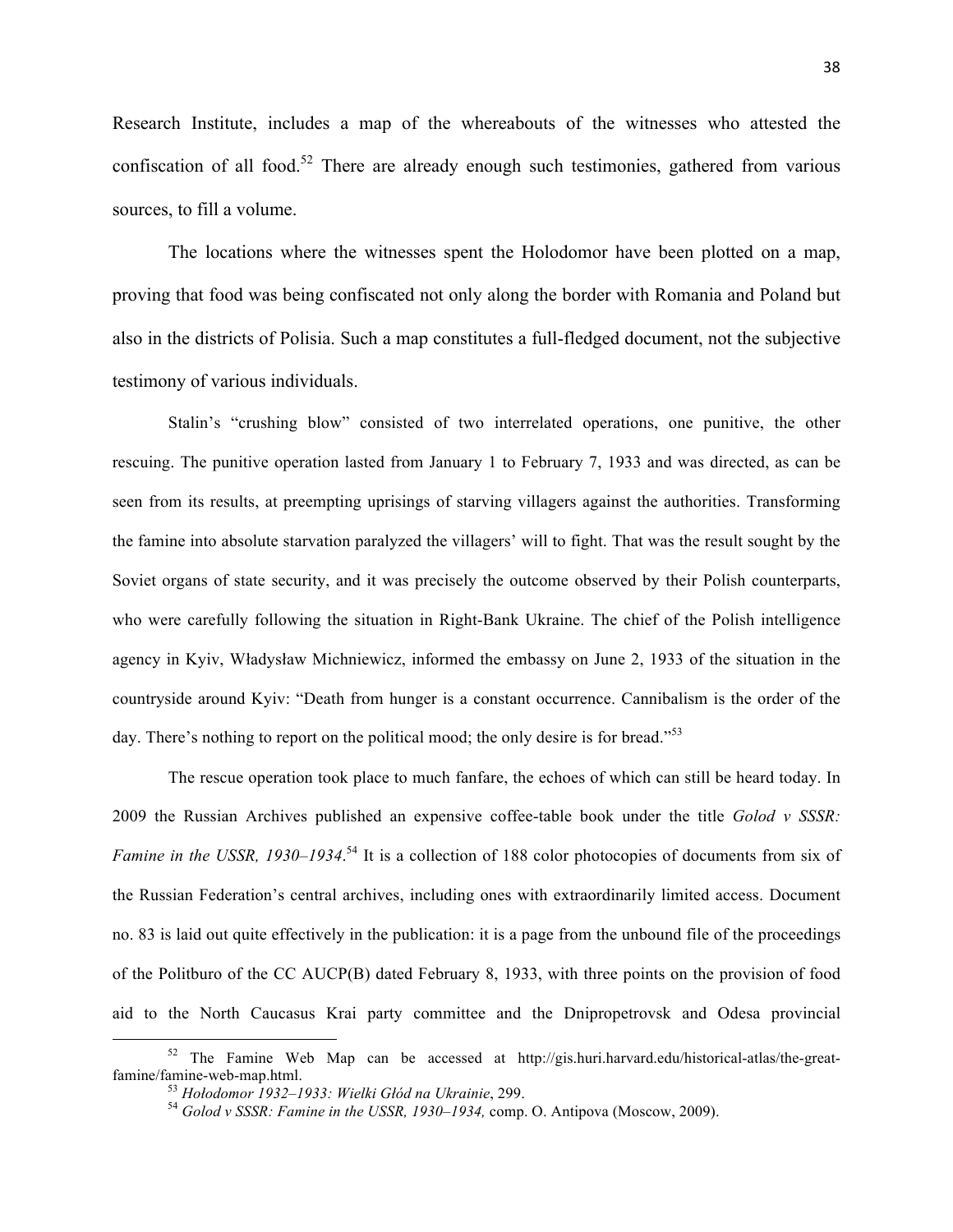committees. Below the text is the red seal of the CC AUCP(B) and Joseph Stalin's signature in red ink. The file was unbound and the document photographed with the truest possible reproduction of its colors to demonstrate how the Bolshevik leaders helped the starving regions.

How could there be any talk of genocide when the Soviet government had made every effort to save the starving? With this collection of full-color illustrations, the Russian Archives tried to make the argument for genocide appear absolutely unfounded. As for the survivors of the Holodomor, it remained incomprehensible to them, especially as discussions of it were illegal until December 1987. Nearly onethird of the witnesses who testified to James Mace's commission about what they had lived through did so anonymously. Half a century after the event and half a world away, with the protection of their American citizenship, they could not overcome the fear that the Stalin regime had instilled in them.

The "crushing blow" was one form of Stalin's terror. We should accept the term "terror-famine" that Robert Conquest suggested in 1986. Like all other forms of state terror, it was meant to annihilate a limited segment of the population in order to make the behavior of the whole population predictable and acceptable to the authorities. Unlike other forms of terror, terror by famine was "blind." Its victims were not photographed en face and in profile; there were no investigations of their cases. Not infrequently the victims were grateful to the regime, which, having confiscated everything edible, organized rescue food aid after a premeditated interval of a few weeks through state and collective farms in order to safeguard the sowing campaign of 1933.

The identities of those directly involved in organizing the "crushing blow" can be established with a high degree of credibility. This action was carried out under the guise of grain procurements, and those members of the Communist Party and Soviet leadership who claimed in the winter of 1932-33 that the peasants had concealed colossal supplies of grain in secret granaries and pits must have been involved in it. The group spearheading the action included, besides Stalin himself, the secretaries of the CC AUCP(B) Lazar Kaganovich and Pavel Postyshev, the head of the Sovnarkom of the USSR, Viacheslav Molotov, as well as Vsevolod Balytsky and Yefim Yevdokimov, the OGPU plenipotentiary in the North Caucasus Krai. All the rest carried out their assigned functions without realizing the ultimate goal of the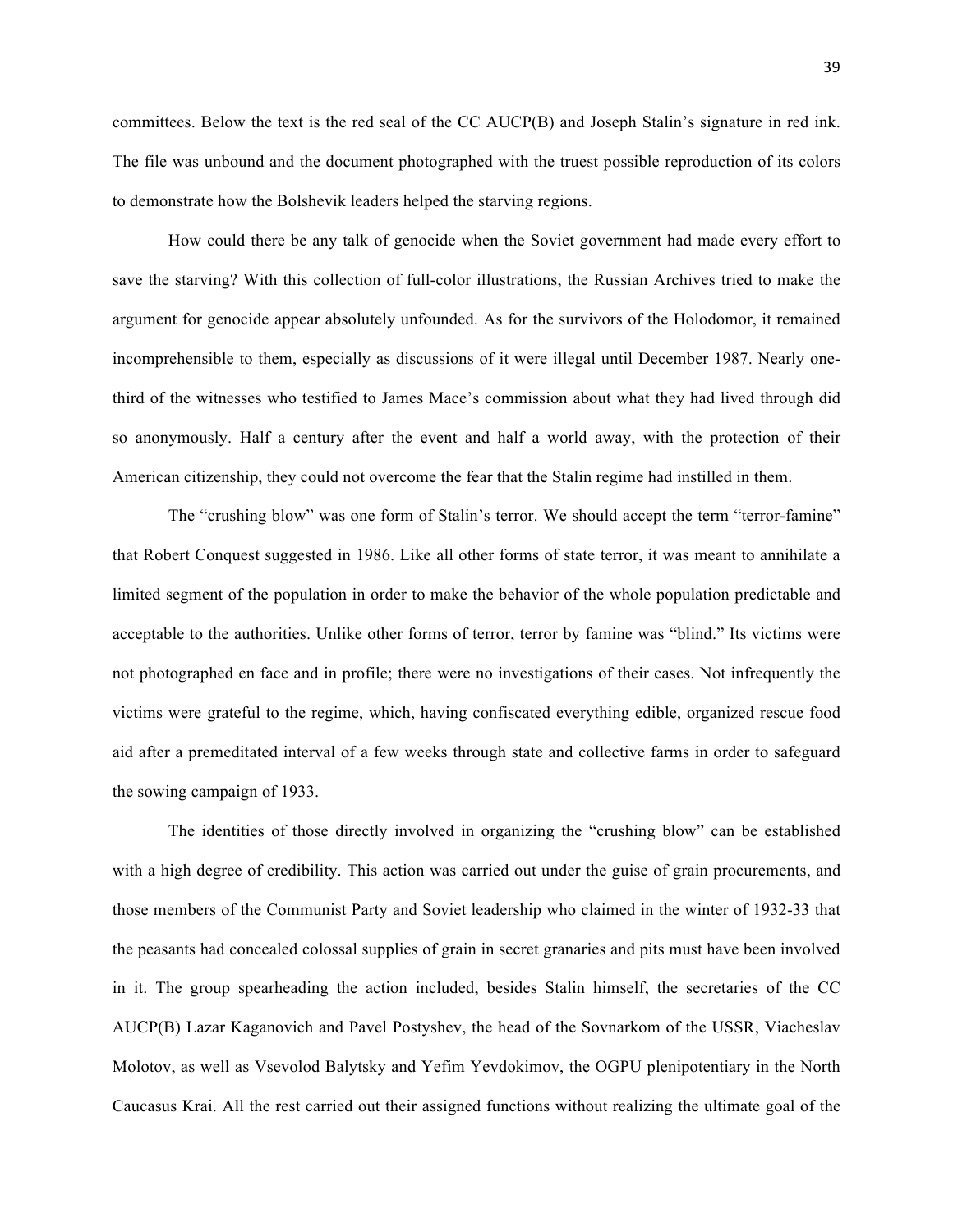actions entailed in the concept of the "crushing blow." With the exception of Kaganovich and Molotov, the executioners of the Ukrainian people were subsequently eliminated by Stalin himself, who did not want to leave any traces.

#### *The Holodomor as Genocide*

<u> Andrew Maria (1989)</u>

The anatomy of the "crushing blow," as characterized in the preceding section, must be tested by jurists with regard to its applicability to the UN Convention on the Prevention and Punishment of the Crime of Genocide, adopted on December 9, 1948. The concluding section of this article will discuss the reasons why the genocidal nature of the Ukrainian Holodomor has not been recognized.

The basic reason is political. In September 1993 an international scholarly conference on the "Holodomor of 1932-33 in Ukraine: Causes and Consequences" was convened in Kyiv to mark the sixtieth anniversary of this tragedy. Speaking at the conference, the then president of Ukraine, Leonid Kravchuk, declared: "I fully agree that this was a planned action; that this was genocide directed against our own people. But I would not consider the matter closed at this point. Yes, against our own people, but according to a directive from another center. Obviously, that is precisely how this horrific page of our history should be treated."<sup>55</sup> From that time and for a long period thereafter, until the coming to power of the fourth president of Ukraine, Ukrainian-Russian relations were constantly strained by the question of whether the Holodomor was an act of genocide.

One can understand President Kravchuk. He wanted to protect his country from the "integrative" efforts of the leadership of the Russian Federation, which sought to restore the Soviet Union in a different form. It is clear, however, that the Holodomor was organized by a very small group of people and that the whole mighty apparatus of party and government was exploited "in the dark," to use Chekist jargon. Enraged politicians, historians, and archivists rushed to the defense of Russia's good name but put themselves in an awkward position when, contrary to obvious facts, they began claiming that the Soviet

<sup>55</sup> Leonid Kravchuk, "My ne maiemo prava znekhtuvaty urokamy mynuloho," in *Holodomor 1932–1933 rr. na Ukraïni: Prychyny ta naslidky. Mizhnarodna naukova konferentsiia. Kyiv, 9–10 veresnia 1993 r. Materialy* (Kyiv, 1995), 10.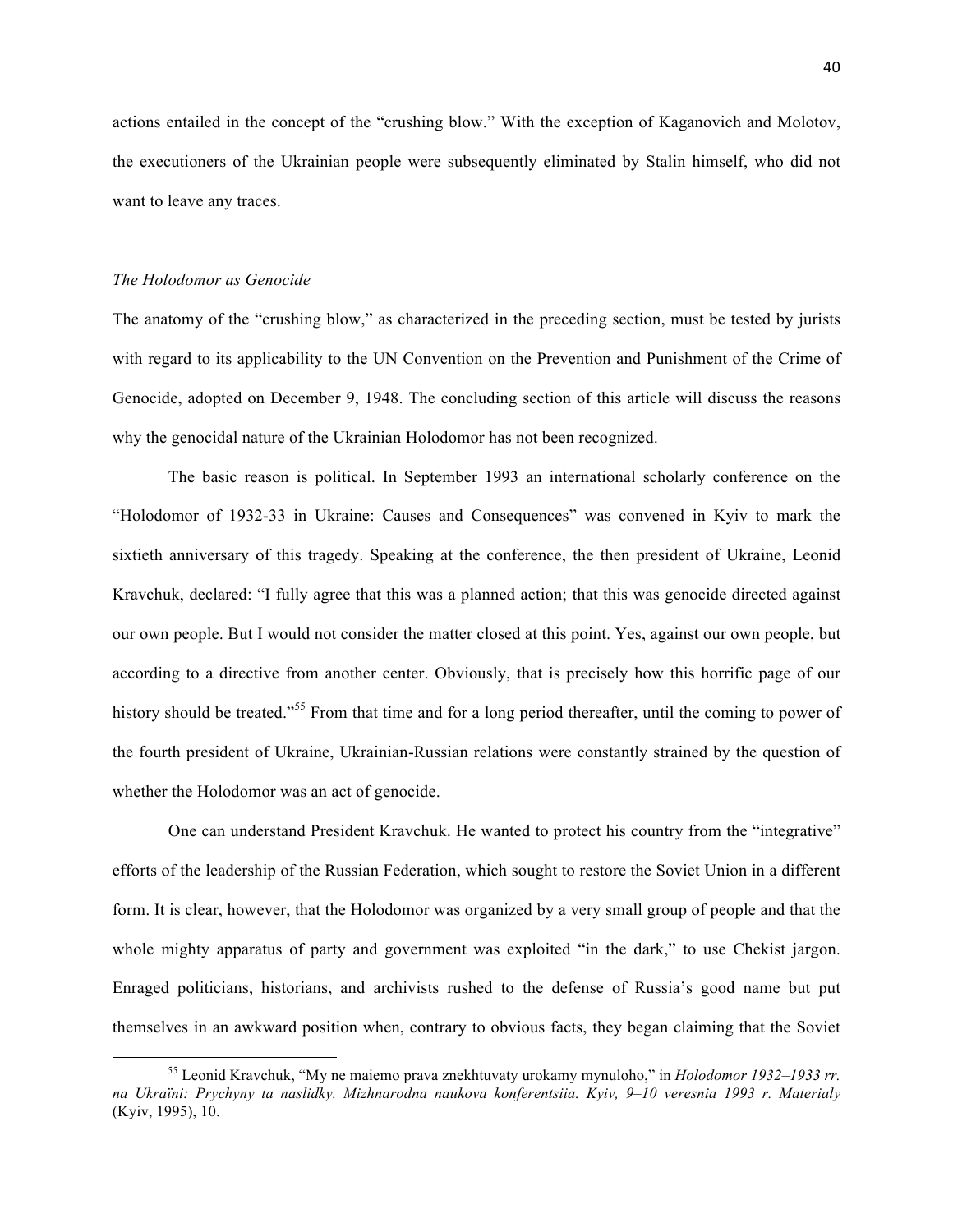authorities' mass repressions were implemented only on the basis of social distinctions. Writing in the above-mentioned book of documents reproduced in color, Vladimir Kozlov, the head of Rosarkhiv, noted: "Not a single document has been found that substantiates the notion of a 'Holodomor genocide' in Ukraine, nor even an allusion in the documents to ethnic motives behind what happened, including in Ukraine. The whole corpus of documents demonstrates absolutely that the main enemy of Soviet rule at that time was an enemy identified not by ethnicity but by class."<sup>56</sup>

An equally important reason behind the rejection of the Holodomor as genocide is rooted in the non-acceptance of the true picture of how the Soviet order was created. By no means all Ukrainian citizens can imagine that the supreme leaders of the AUCP(B)-CPSU were capable of adopting horrifying decisions and concealing them successfully from both the public and the rest of the Communist Party and government apparatus. Thus, the decision to sentence to death millions of Ukrainian peasants for their unwillingness to work without financial reward is simply beyond the comprehension of those who saw the Soviet government only in its liberalized guise, from Nikita Khrushchev to Mikhail Gorbachev.

There is another important reason why the genocidal nature of the Holodomor is not accepted. It stems from the traditional approach to assessing the Soviet past. Ukrainian and foreign scholars alike view it the same way as they do the history of prerevolutionary Russia or any other country; that is, they study what happened. Meanwhile, one cannot ignore what did not happen or the consequences of that which did not take place during the formation of the communist order, that is, during the first two decades of Soviet rule (1918–38). The Soviet Union actually ended up outside the natural historical process, for within that state a society was being constructed whose outlines were generated in the mind of a single person.

Let us examine this collision, taking as an example the most fundamental research work issued to date on the first two decades of the Soviet era—the twenty-volume set of monographs produced by the Birmingham school in the field of Russian and Soviet history. The school was founded by the distinguished Western Sovietologist Edward Hallett Carr, author of the fourteen-volume *History of Soviet* 

 

<sup>56</sup> V. P. Kozlov, "Predislovie" in *Golod v SSSR: Famine in the USSR, 1930–1934,* 7.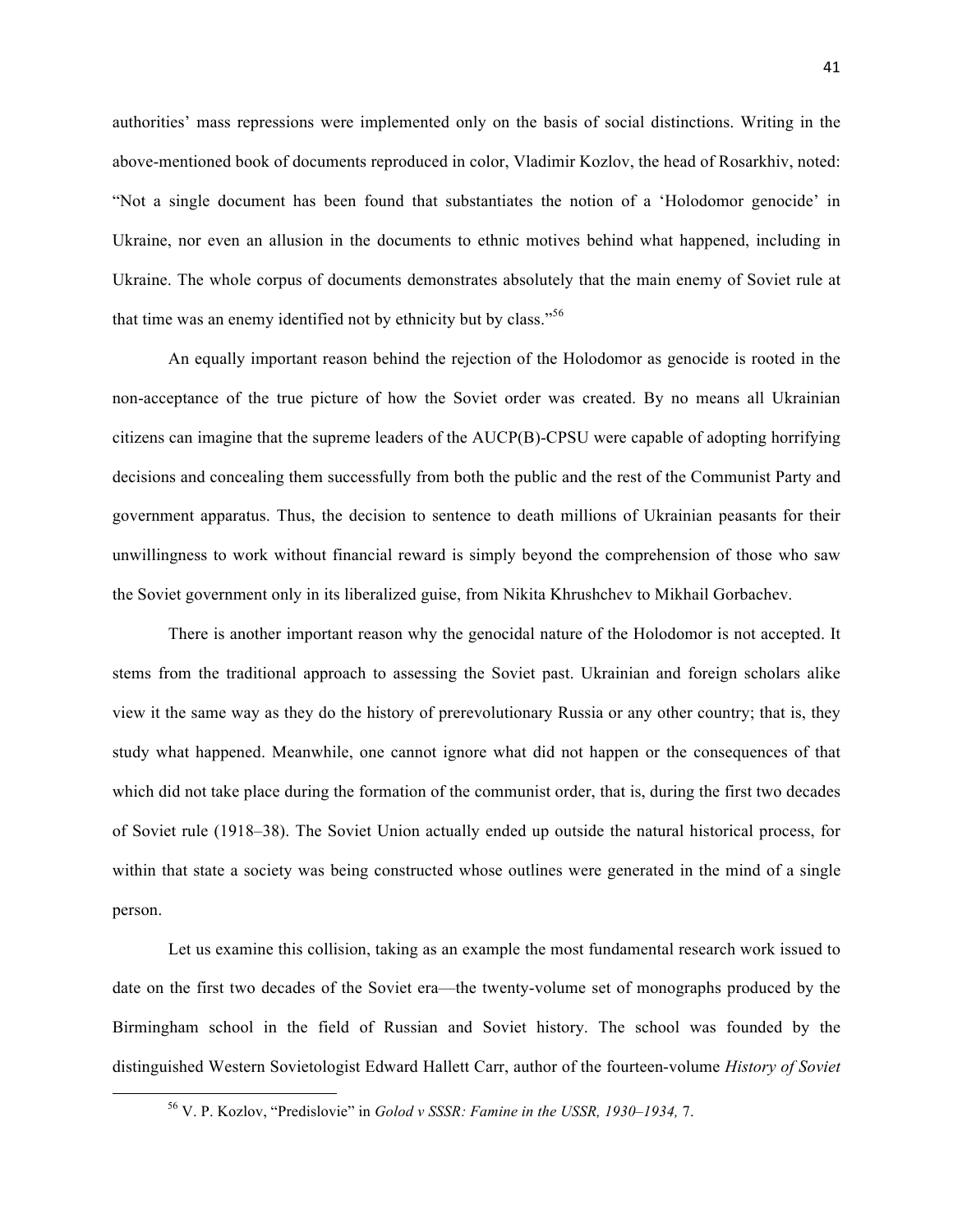*Russia.* A student of Carr's, Robert Davies, published the next six volumes, covering the period from 1929 to 1937 (volume 5 was coauthored with Davies's student Stephen Wheatcroft, while volume 6 was written in collaboration with Stephen Wheatcroft and the Russian historian Oleg Khlevniuk). It is important to understand the position of Wheatcroft, who denies the genocidal nature of the Holodomor, because it is shared by the majority of Western experts on the history of Soviet society. In the introduction to the Russian edition of his book, *The Years of Hunger: Soviet Agriculture, 1931–1933*, Wheatcroft states that he and Robert Davies "did not unearth any evidence that the Soviet government had carried out a program of genocide against Ukraine."<sup>57</sup> It seems to these authors, then, that what the leaders of the Bolshevik Party envisioned was a "program of genocide" and not the program of building communism ratified by the Eighth Congress of the RCP(B) in 1919 and the program of modernizing the country, which was the indispensable prerequisite for spreading communism on a global scale.

Yet the phrase "program of genocide" was probably chosen as a result of polemical fervor. For, as everyone understands, no member of the higher party leadership wanted famine to flare up in the country. Once famine did break out as an inevitable result of efforts to build a society stripped of commodity-monetary relations and a market, Stalin decided, with some hesitation, to replace requisitioning with a fixed tax in kind.

The building of a society based on commodity exchange, with the subsequent shift of commodity exchange to a second, now hypothetical, phase of communism was brought to a halt by the resolution "On the Mandatory Delivery of Grain to the State by Collective Farms and Individual Farmers" of January 19, 1933. Like the decision of the Tenth Congress of the RCP(B) on replacing the requisitions system with a produce tax, this resolution normalized economic relations between town and country.

It is telling that during the same month of January 1933 Stalin carried out a terror-famine in the rural regions of the Ukrainian SSR and the Kuban region. These actions were by no means triggered by a "program of genocide" but by the concrete situation outlined above. One must perforce arrive at such a conclusion if only because the contents of Stalin's two decisions were contradictory. It would have been

 

<sup>57</sup> Dėvis and Uitkroft, *Gody goloda*, 12.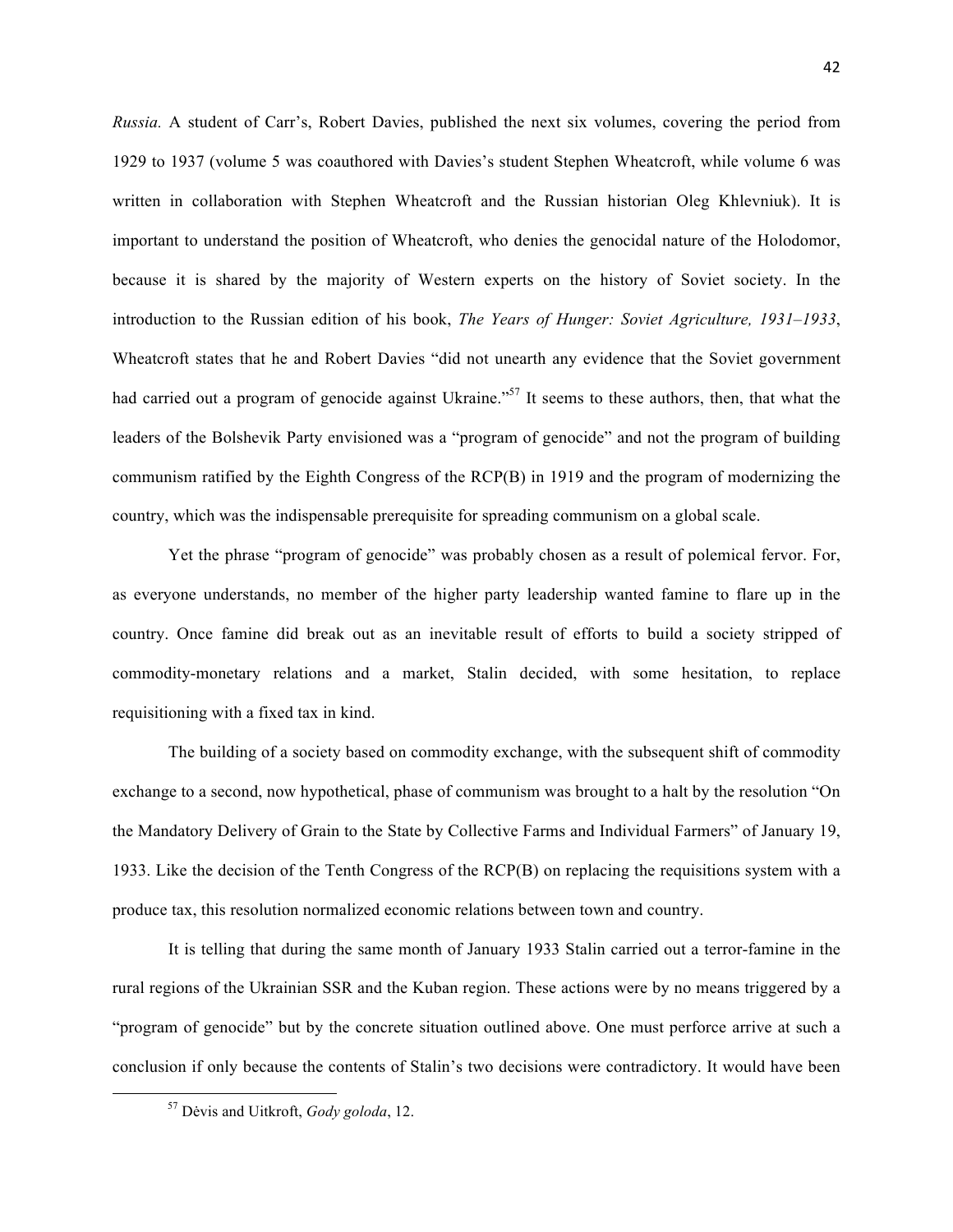entirely possible to make do with a retreat from the RCP(B) program of 1919 if not for the concrete situation that had come to a head in the principal regions of commodity agriculture, to which the extraordinary state grain-procurement commissions were dispatched.

It is worth noting that these commissions were sent not only to Ukrainian regions. The Lower Volga Krai was also decimated by Postyshev's commission. The table below indicates the decrease of the rural population according to the 1937 census, as compared to the population listed in the 1926 census in the territories comprising the Lower Volga Krai (in percentages): $58$ 

Stalingrad province – 18.4 Volga German Republic – 26.0 Saratov province – 40.5 Compare these data to other territories:<sup>59</sup> North Caucasus – 15.3 Ukraine – 20.4 Kazakhstan – 31.9

It turns out that the scale of the demographic catastrophe in the Lower Volga Krai was comparable to that of rural population losses in the territories hit hardest by the famine.

The Lower Volga Krai was also blockaded in February 1933. Viktor Kondrashin states guardedly that in the Volga-Don region and in the Kuban "special raids were carried out on the pits and cellars of collective and individual farmers."60 But the finding of genocide is taboo for him; therefore, relying on his own view rather than on the sources, he assures readers as follows: "Of course, the party leadership did not sanction the confiscation of all food supplies from the granaries and pits of collective and individual farmers, but the fact that the leaders did not stop it expeditiously and take the necessary measures to

<u> Andrew Maria (1989)</u>

<sup>58</sup> V. B. Zhiromskaia, *Demograficheskaia istoriia Rossii v 1930-e gody: Vzgliad v neizvestnoe* (Moscow, 2001), 67–68. <sup>59</sup> Ibid. <sup>60</sup> Kondrashin, *Golod 1932–1933 godov*, 216.